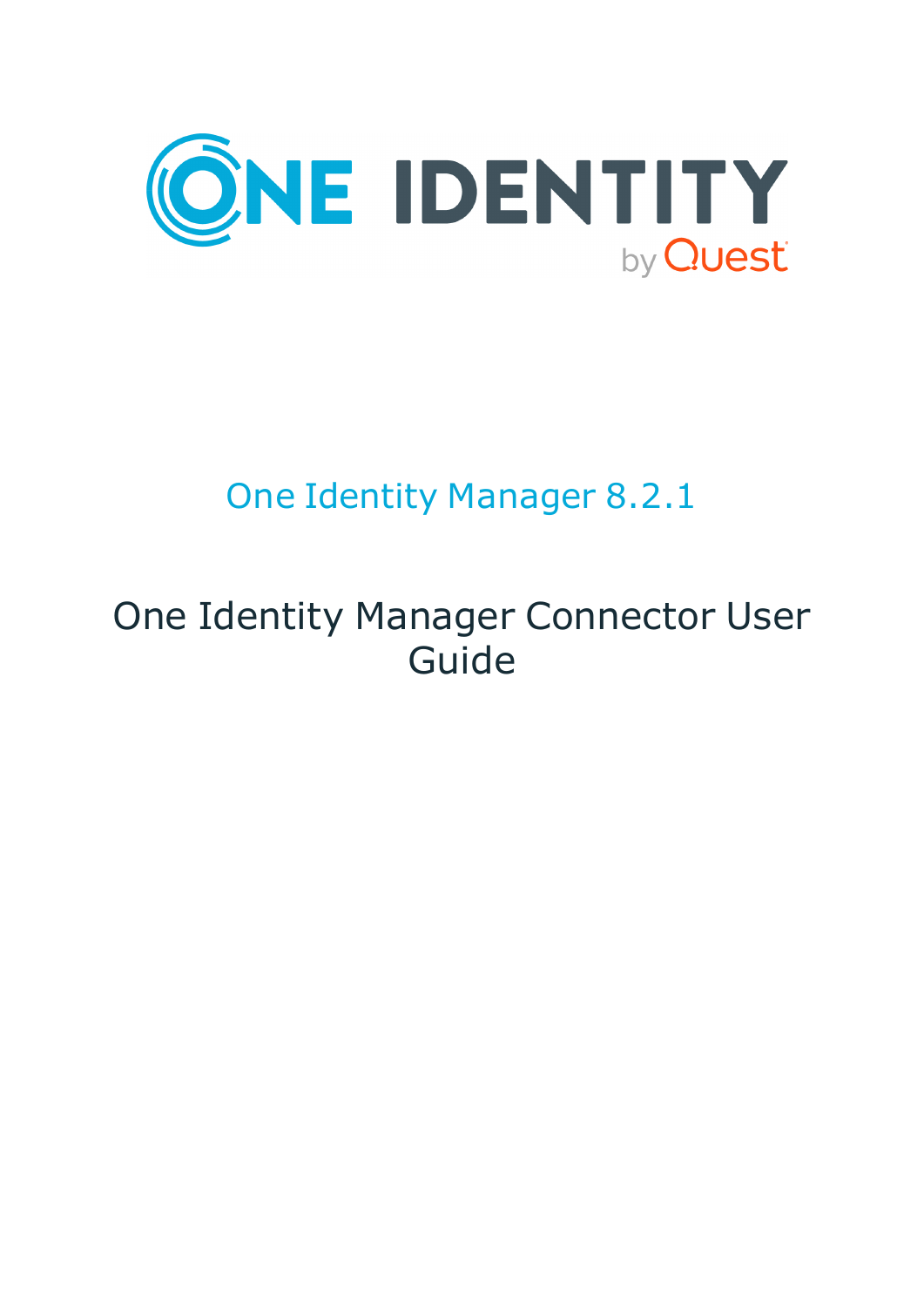#### **Copyright 2022 One Identity LLC.**

#### **ALL RIGHTS RESERVED.**

This guide contains proprietary information protected by copyright. The software described in this guide is furnished under a software license or nondisclosure agreement. This software may be used or copied only in accordance with the terms of the applicable agreement. No part of this guide may be reproduced or transmitted in any form or by any means, electronic or mechanical, including photocopying and recording for any purpose other than the purchaser's personal use without the written permission of One Identity LLC .

The information in this document is provided in connection with One Identity products. No license, express or implied, by estoppel or otherwise, to any intellectual property right is granted by this document or in connection with the sale of One Identity LLC products. EXCEPT AS SET FORTH IN THE TERMS AND CONDITIONS AS SPECIFIED IN THE LICENSE AGREEMENT FOR THIS PRODUCT, ONE IDENTITY ASSUMES NO LIABILITY WHATSOEVER AND DISCLAIMS ANY EXPRESS, IMPLIED OR STATUTORY WARRANTY RELATING TO ITS PRODUCTS INCLUDING, BUT NOT LIMITED TO, THE IMPLIED WARRANTY OF MERCHANTABILITY, FITNESS FOR A PARTICULAR PURPOSE, OR NON-INFRINGEMENT. IN NO EVENT SHALL ONE IDENTITY BE LIABLE FOR ANY DIRECT, INDIRECT, CONSEQUENTIAL, PUNITIVE, SPECIAL OR INCIDENTAL DAMAGES (INCLUDING, WITHOUT LIMITATION, DAMAGES FOR LOSS OF PROFITS, BUSINESS INTERRUPTION OR LOSS OF INFORMATION) ARISING OUT OF THE USE OR INABILITY TO USE THIS DOCUMENT, EVEN IF ONE IDENTITY HAS BEEN ADVISED OF THE POSSIBILITY OF SUCH DAMAGES. One Identity makes no representations or warranties with respect to the accuracy or completeness of the contents of this document and reserves the right to make changes to specifications and product descriptions at any time without notice. One Identity does not make any commitment to update the information contained in this document.

If you have any questions regarding your potential use of this material, contact:

One Identity LLC. Attn: LEGAL Dept 4 Polaris Way Aliso Viejo, CA 92656

Refer to our Web site ([http://www.OneIdentity.com](http://www.oneidentity.com/)) for regional and international office information.

#### **Patents**

One Identity is proud of our advanced technology. Patents and pending patents may apply to this product. For the most current information about applicable patents for this product, please visit our website at [http://www.OneIdentity.com/legal/patents.aspx](http://www.oneidentity.com/legal/patents.aspx).

#### **Trademarks**

One Identity and the One Identity logo are trademarks and registered trademarks of One Identity LLC. in the U.S.A. and other countries. For a complete list of One Identity trademarks, please visit our website at [www.OneIdentity.com/legal](http://www.oneidentity.com/legal). All other trademarks are the property of their respective owners.

#### **Legend**

**WARNING: A WARNING icon highlights a potential risk of bodily injury or property damage, for which industry-standard safety precautions are advised. This icon is often associated with electrical hazards related to hardware.**

**CAUTION: A CAUTION icon indicates potential damage to hardware or loss of data if** A **instructions are not followed.**

One Identity Manager One Identity Manager Connector User Guide Updated - 27 April 2022, 02:26 Version - 8.2.1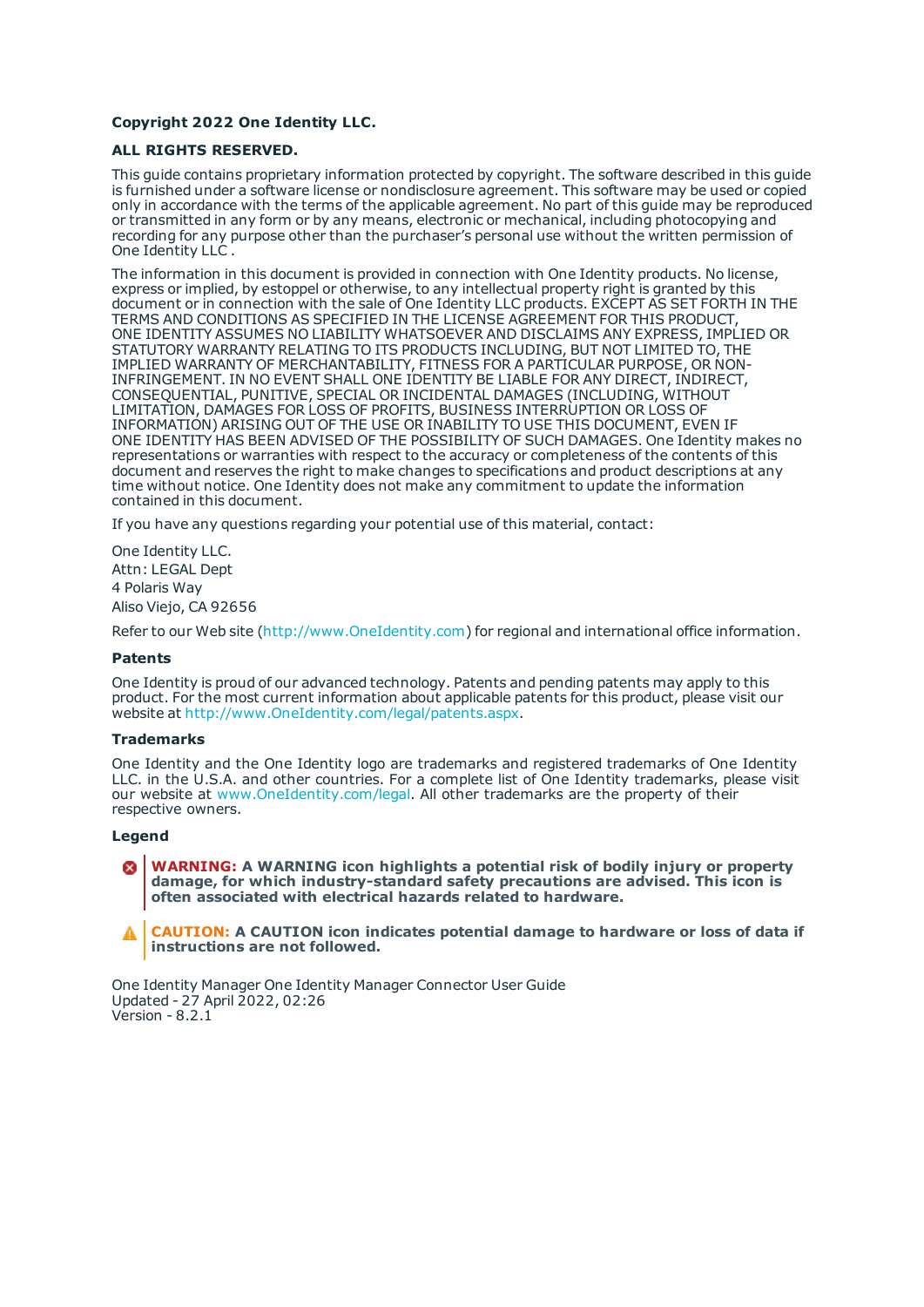## **Contents**

| Setting up synchronization with the One Identity Manager connector  5            |  |
|----------------------------------------------------------------------------------|--|
|                                                                                  |  |
|                                                                                  |  |
| Prerequisites and guidance for connecting a One Identity Manager database  8     |  |
|                                                                                  |  |
|                                                                                  |  |
|                                                                                  |  |
| Setting up custom application roles for system synchronization 13                |  |
| Preparing work database for setting up system synchronization  14                |  |
|                                                                                  |  |
| Information required for creating a synchronization project for system synchron- |  |
| Creating a synchronization project for the system synchronization 20             |  |
|                                                                                  |  |
|                                                                                  |  |
|                                                                                  |  |
| Transferring synchronization configuration into another database 24              |  |
|                                                                                  |  |
| Setting up synchronization using custom configuration 26                         |  |
|                                                                                  |  |
|                                                                                  |  |
| Information required for creating a synchronization project for custom synchron- |  |
|                                                                                  |  |
|                                                                                  |  |
|                                                                                  |  |
|                                                                                  |  |
|                                                                                  |  |
|                                                                                  |  |
|                                                                                  |  |
|                                                                                  |  |

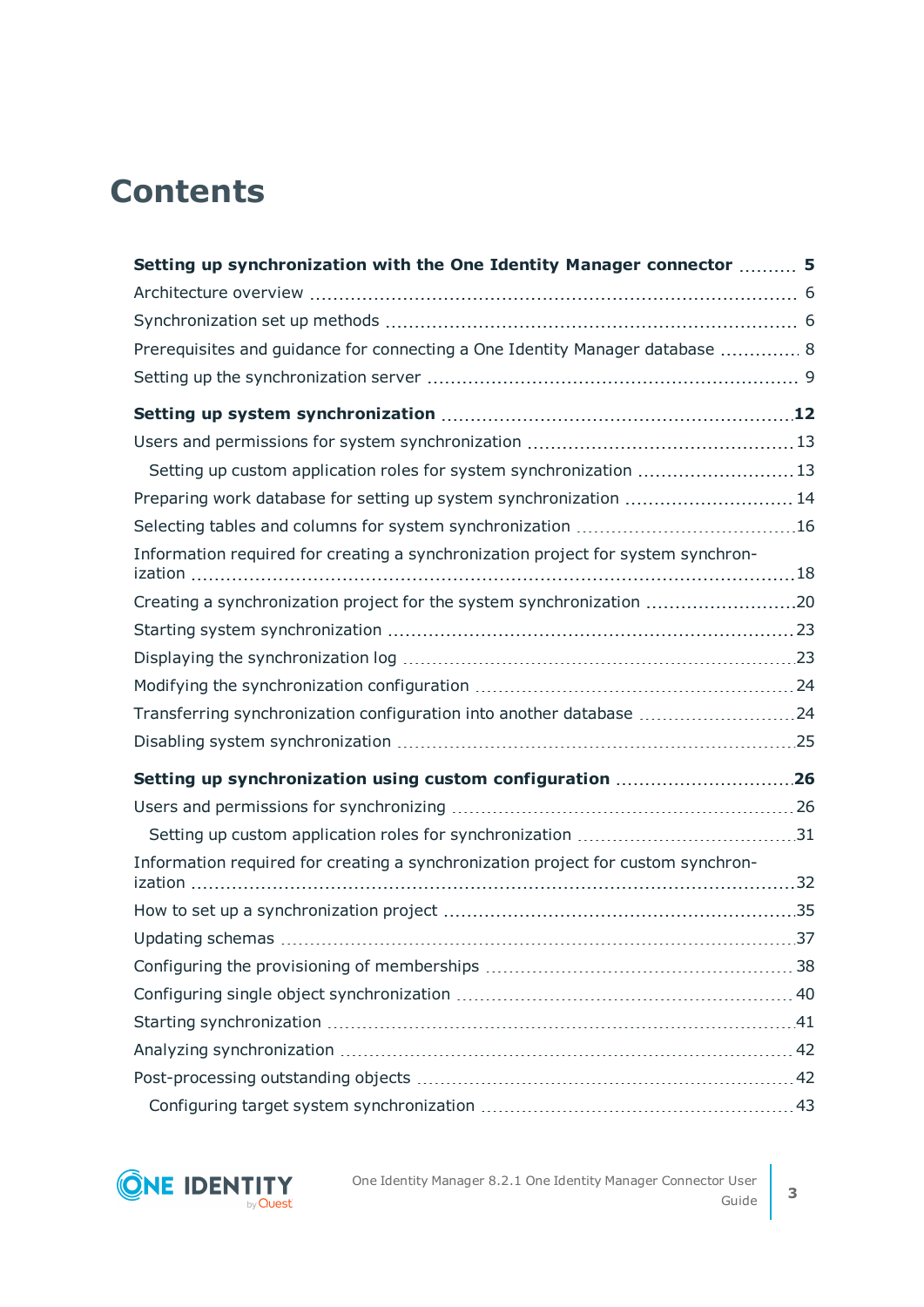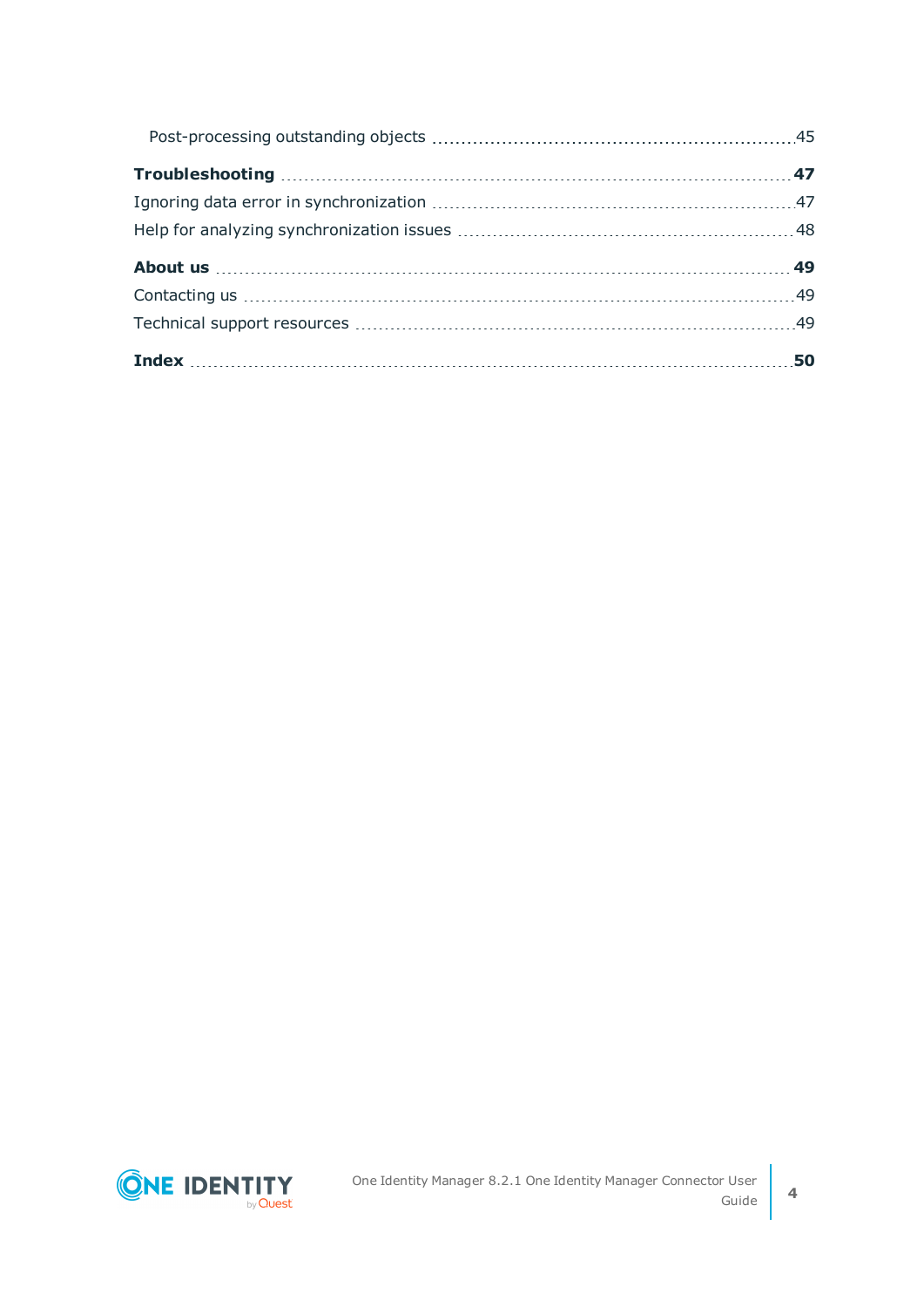# <span id="page-4-0"></span>**Setting up synchronization with the One Identity Manager connector**

The One Identity Manager connector allows One Identity Manager databases to synchronize with each other. For example, in this way, you can transfer application data from a production database to a test database or have time-consuming tasks, such as attestations or the report generation, run in a separate environment. You can optimize use of One Identity Manager functionality by synchronizing with a central database, containing all the data, on a regular basis.

As of One Identity Manager version 8.2, there is support for synchronizing databases with different product versions or a different number of modules.

One Identity Manager offers two ways to set up a synchronization project:

1. Generate a synchronization project based on predefined criteria

The synchronization configuration is created completely automatically and cannot be edited. Three schedules can be selected to start synchronization.

2. Individual, manual configuration of the synchronization

The synchronization configuration is created completely manually and can be adapted at any time if requirements change. The synchronization can be scheduled as well as started manually.

#### **Detailed information about this topic**

- [Architecture](#page-5-0) overview on page 6
- [Synchronization](#page-5-1) set up methods on page  $6$
- [Prerequisites](#page-7-0) and quidance for connecting a One Identity Manager database on [page](#page-7-0) 8
- Setting up the [synchronization](#page-8-0) server on page 9
- Setting up [synchronization](#page-25-0) using custom configuration on page 26
- Setting up system [synchronization](#page-11-0) on page 12

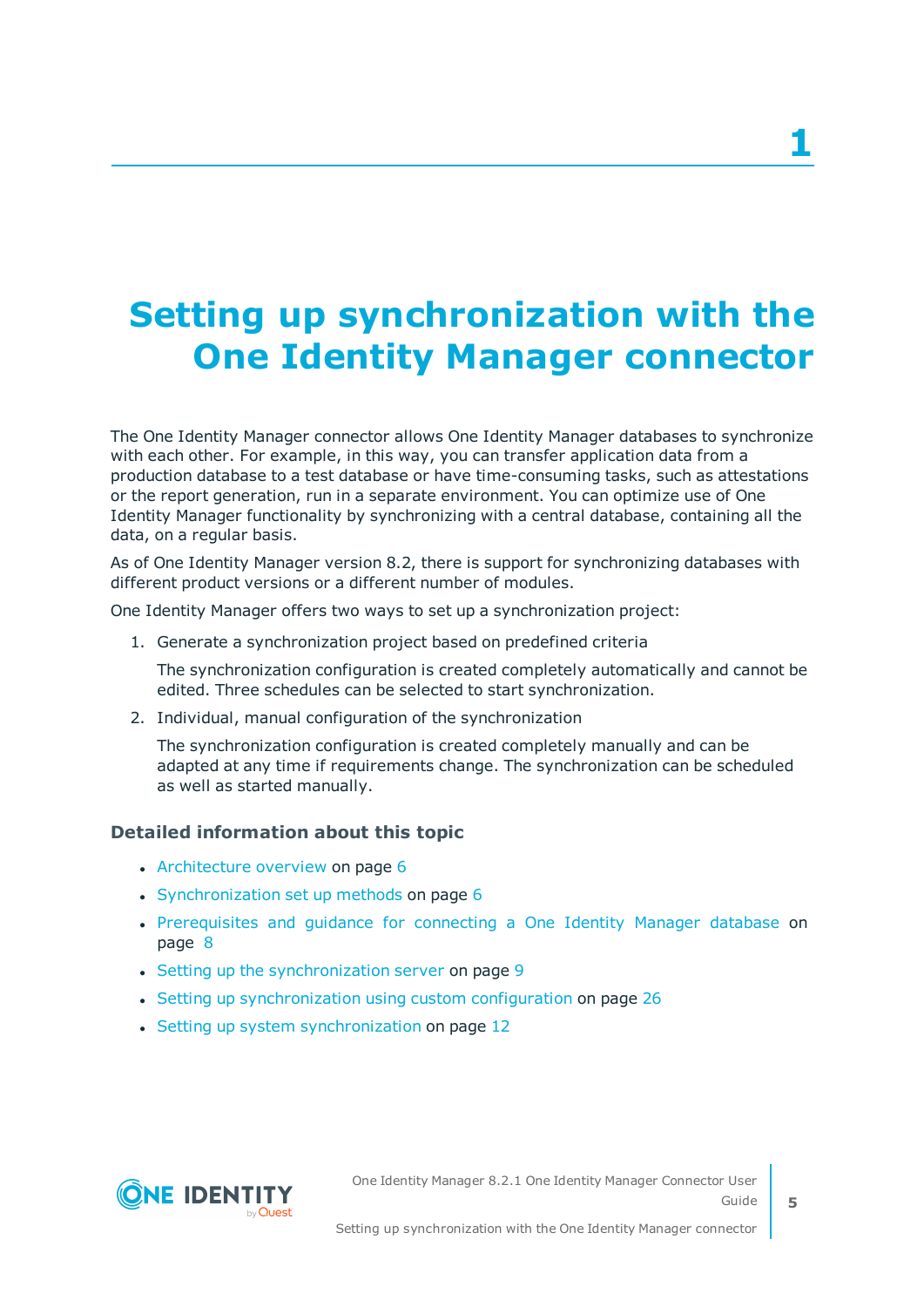## <span id="page-5-0"></span>**Architecture overview**

As of One Identity Manager version 8.2, there is support for synchronizing databases with different product versions or a different number of modules. The central database must be connected over an application server for this. To be able to use the latest features and bug fixes, the database on which the synchronization project is set up must always have the latest product version.



#### **Figure 1: The synchronization architecture**

The **work database** is the database on which the synchronization project is set up. After synchronization, the work database contains an image of the application data from the central database. The **central database** is the database in the connected system (target system).

If both databases have the same product version and the same modules installed, you do not have to connect the central database through an application server.

### <span id="page-5-1"></span>**Synchronization set up methods**

#### **Method 1 (system synchronization): The synchronization project is created automatically**

To allow a synchronization project to be created automatically, first select the tables and columns fro all the tables that contain application data. On basis of this, the Synchronization Editor generates a complete synchronization configuration. If the selection of tables to synchronize changes, the synchronization project updates automatically.

Use the system synchronization to map selected One Identity Manager database application data. The same schema types (tables) and schema properties (columns) are synchronized with each other in the connected databases. For example, if you have selected the BaseTree table for synchronization, the objects of the BaseTree table in the central database will be synchronized with the BaseTree table in the work database.

Only one synchronization project can be created automatically for the work database.



One Identity Manager 8.2.1 One Identity Manager Connector User Guide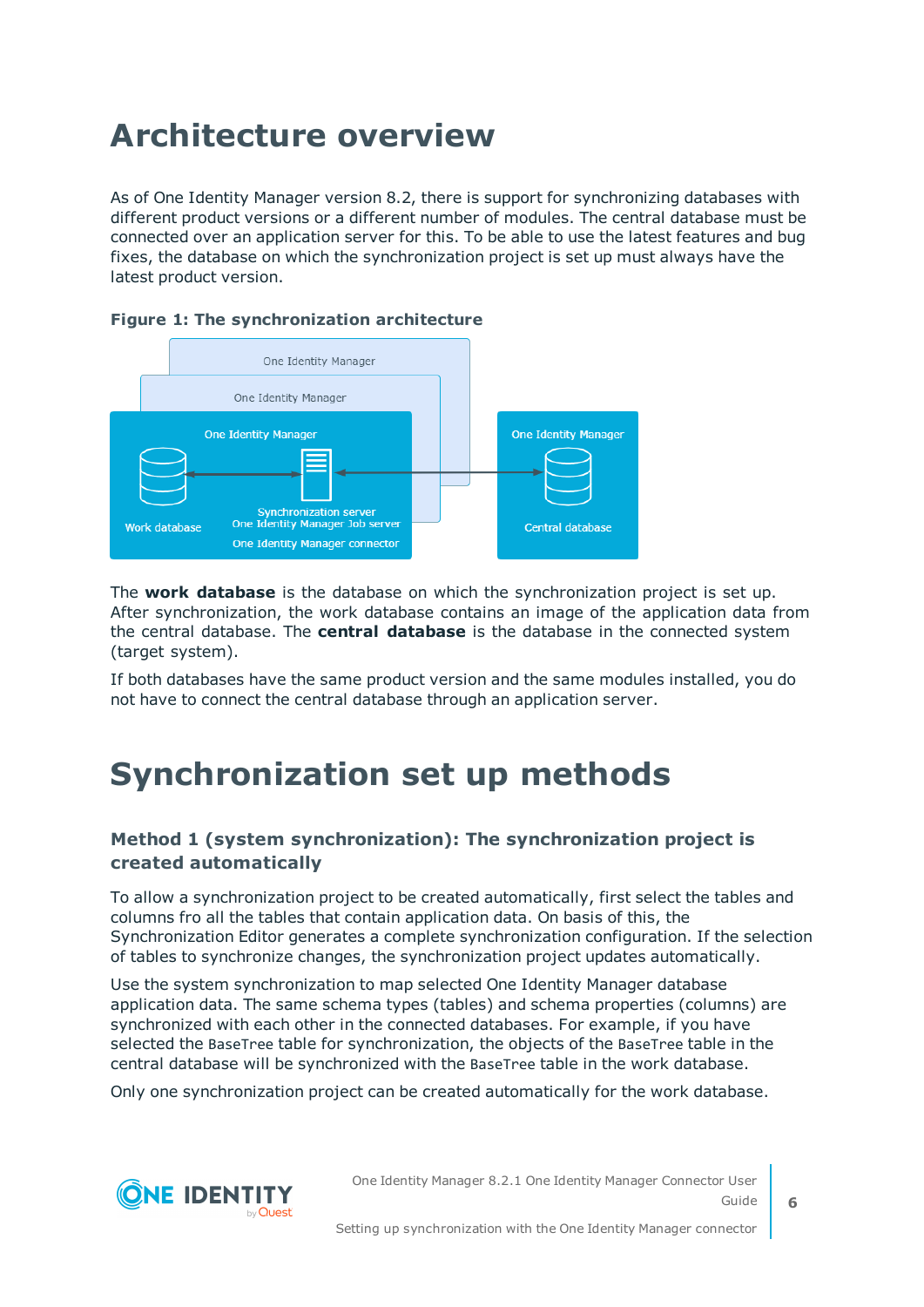Only the connection credentials for the connected systems may be changed manually in a generated synchronization project.

#### **Method 2 (custom configuration): You create the synchronization project manually**

This allows you to create all the components of the synchronization configuration manually with the Synchronization Editor. The One Identity Manager connector does not provide a project template for setting up synchronization. The synchronization project can be adjusted at any time as needed.

Since the synchronization configuration is fully customized, the schema types and schema properties of the central database can be mapped to any schema types and properties in the work database.

#### **Selecting a method**

Use the system synchronization if the following criteria apply:

- You want to map selected application data from the central database. The application data are mapped in both databases in the same tables.
- Numerous tables are to be synchronized.
- Different startup behavior is to be defined for different tables.
- One Identity Manager creates the system configuration automatically. The synchronization configuration does not require manual adjustments.

Use custom synchronization if the following criteria apply:

- Only individual tables are to be synchronized.
- You want to be able to create mappings and workflows yourself and customize the synchronization configuration.
- You want to use custom processing methods in synchronization steps.
- Objects that have been deleted in the central database should be marked as outstanding during synchronization and can then be post-processed in the work database.
- Single object synchronization is to be used.

Connect the central database over an application server if the following criteria apply:

- A different number of modules is installed in the work than in the central database.
- Work and central databases have different product versions, but at least One Identity Manager version 8.2.

#### **Related topics**

- $\bullet$  Setting up [synchronization](#page-4-0) with the One Identity Manager connector on page 5
- [Prerequisites](#page-7-0) and quidance for connecting a One Identity Manager database on [page](#page-7-0) 8



**7**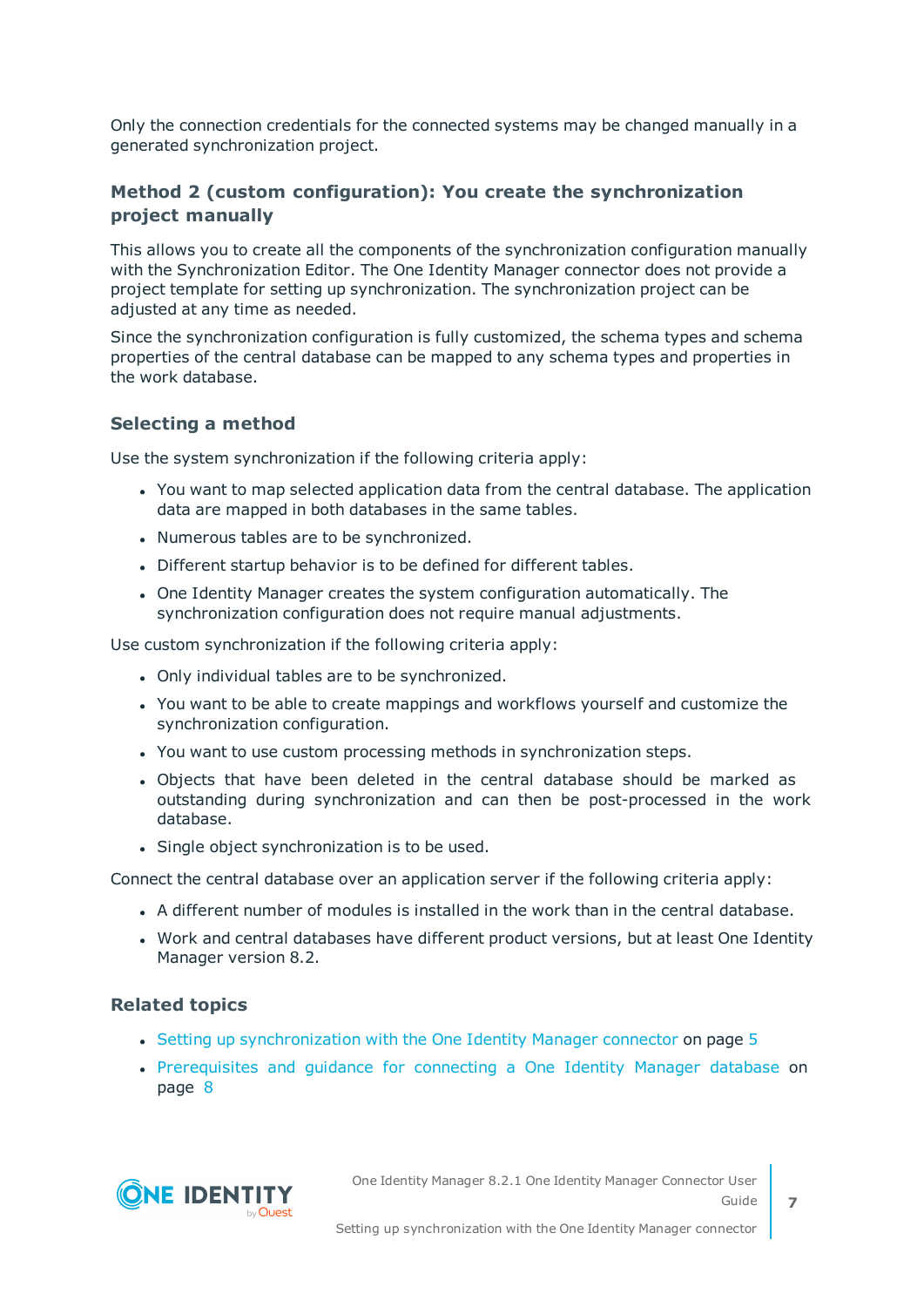- Setting up system [synchronization](#page-11-0) on page 12
- Setting up [synchronization](#page-25-0) using custom configuration on page 26

### <span id="page-7-0"></span>**Prerequisites and guidance for connecting a One Identity Manager database**

#### **Requirements for the central database**

To synchronize One Identity Manager databases with different modules or different product versions:

- The central database is connected over an application server.
- <sup>l</sup> The **System user** authentication module is enabled and assigned to the application server.

To synchronize One Identity Manager databases with different product versions:

- . The following plugins are enabled on the application server:
	- API (restapi)
	- Meta Data (metadata)
	- One Identity Manager Sync Access (sync)
- The HTTP request methods POST, GET, PUT, and DELETE must be permitted by the application server's web server.
- $\bullet$  The central database has at least version 8.2.

#### **Notes about the application server's REST API**

The REST API is not as powerful as the primary interface because it is designed for backward compatibility, among other things. This enables communication with older One Identity Manager systems. Some secondary functions are not available when using this interface. One Identity Manager versions from 8.2 are supported, but possibly not to the full extent.

- Customized processing methods in synchronization steps cannot be used.
- Data errors cannot be ignored during synchronization.
- No detailed error messages are output.

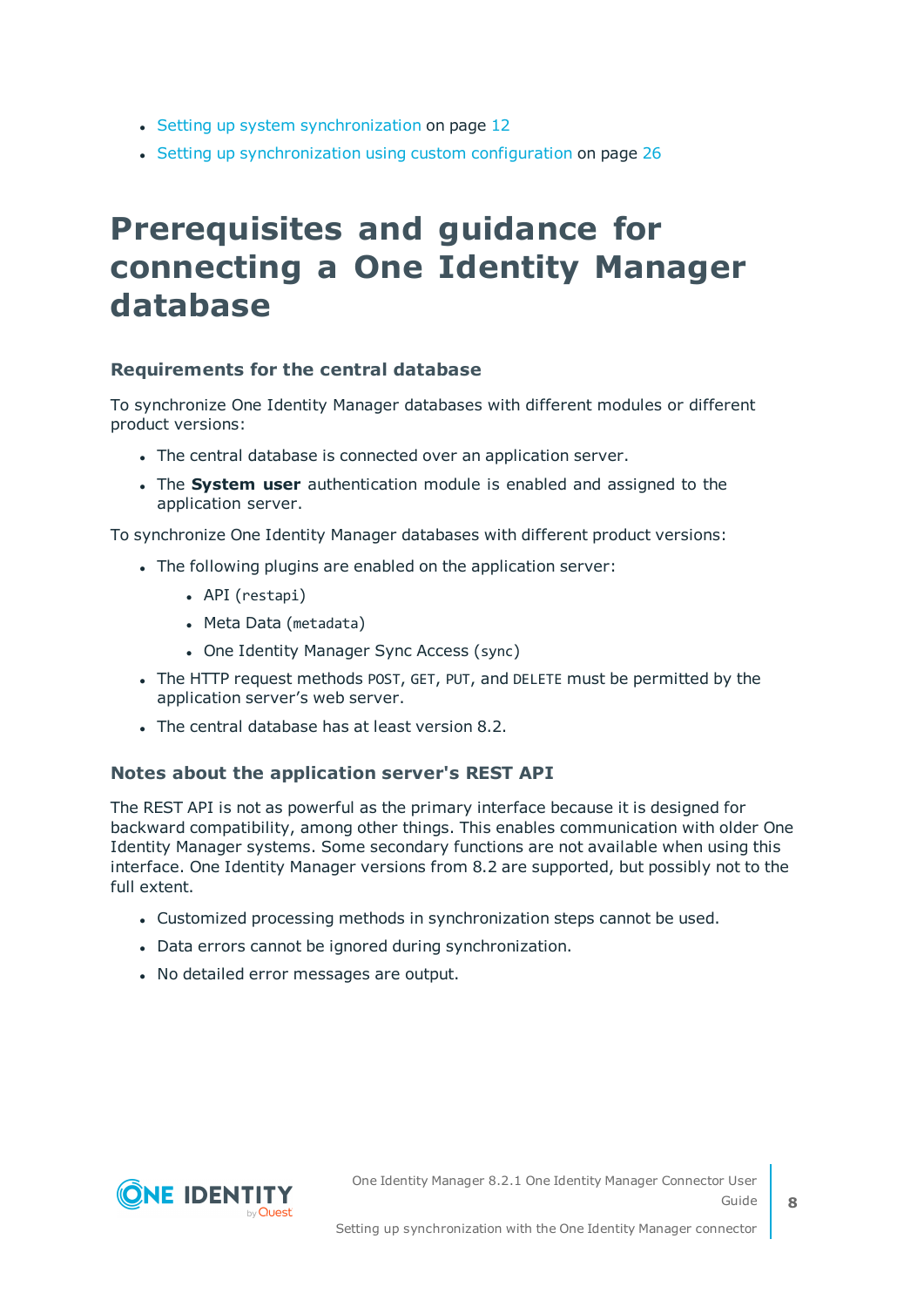#### **Notes about the work database**

- If both databases have different One Identity Manager versions, the work database should have the latest product version to take advantage of the latest features and bug fixes of the One Identity Manager connector.
- The work database has at least version 8.2.

#### **Related topics**

<span id="page-8-0"></span>• Setting up [synchronization](#page-4-0) with the One Identity Manager connector on page 5

### **Setting up the synchronization server**

A server with the following software must be available for setting up synchronization:

- One Identity Manager Service
	- Install One Identity Manager components with the installation wizard.
		- 1. Select **Select installation modules with existing database**.
			- 2. Select the **Server | Job server** machine role.

For more information about system requirements for installing the One Identity Manager Service, see the *One Identity Manager Installation Guide*.

The synchronization server must be declared as a Job server in One Identity Manager.

Use the One Identity Manager Service to install the Server Installer. The program runs the following steps:

- Sets up a Job server.
- Specifies machine roles and server function for the Job server.
- Remotely installs One Identity Manager Service components corresponding to the machine roles.
- Configures the One Identity Manager Service.
- Starts the One Identity Manager Service.

NOTE: The program performs a remote installation of the One Identity Manager Service. Local installation of the service is not possible with this program.

To remotely install the One Identity Manager Service, you must have an administrative workstation on which the One Identity Manager components are installed. For detailed information about installing a workstation, see the *One Identity Manager Installation Guide*.

NOTE: To generate processes for the Job server, you need the provider, connection parameters, and the authentication data. By default, this information is determined from the database connection data. If the Job server runs through an application server, you must configure extra connection data in the Designer. For detailed information about



**9**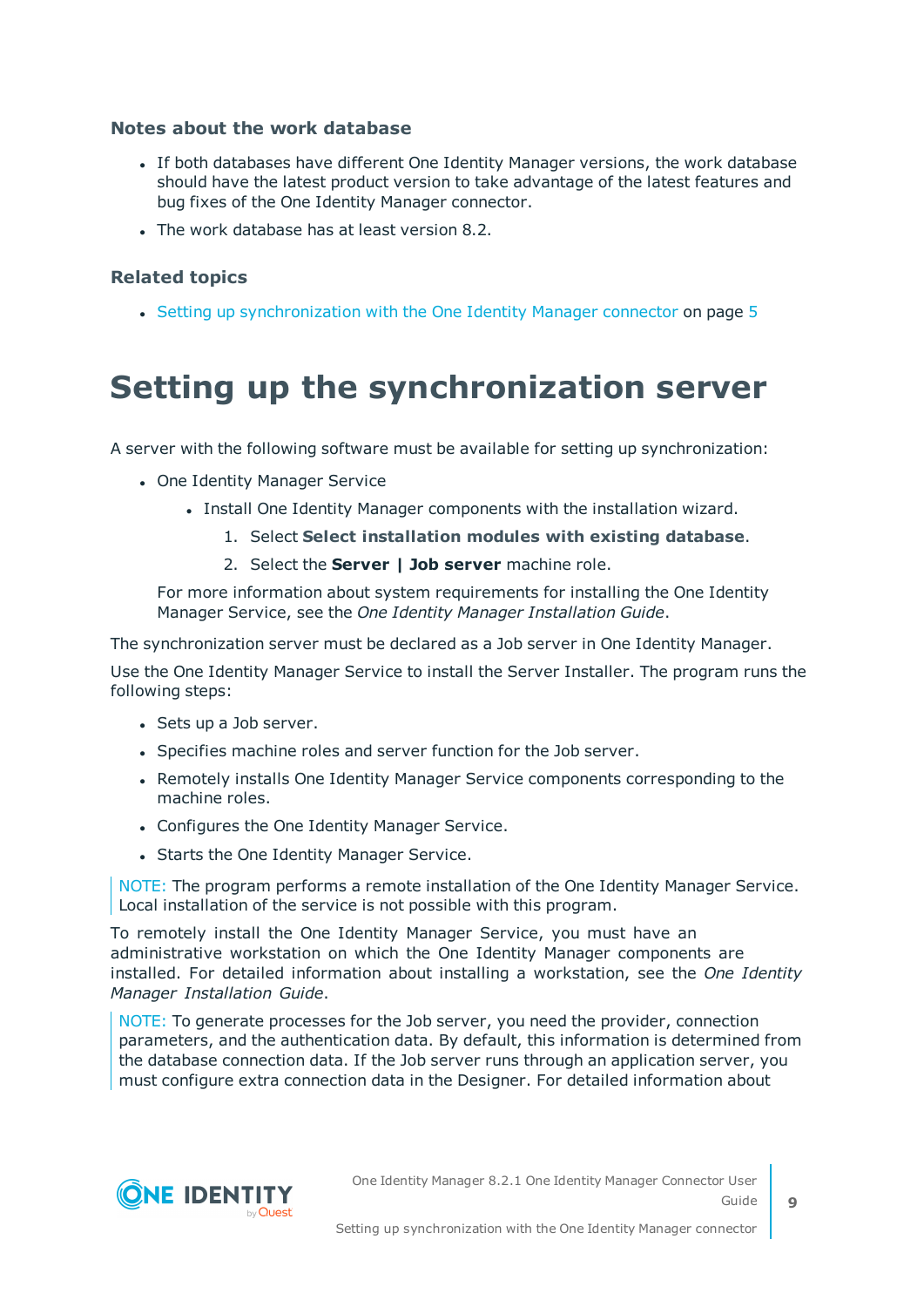setting up Job servers, see the *One Identity Manager Configuration Guide*.

#### *To remotely install and configure One Identity Manager Service on a server*

- 1. Start the Server Installer program on your administrative workstation.
- 2. On the **Database connection** page, enter the valid connection credentials for the One Identity Manager database.
- 3. On the **Server properties** page, specify the server on which you want to install the One Identity Manager Service.
	- a. Select a Job server from the **Server** menu.

- OR -

To create a new Job server, click **Add**.

- b. Enter the following data for the Job server.
	- **Server: Name of the Job server.**
	- **.** Oueue: Name of the queue to handle the process steps. Each Job server within the network must have a unique queue identifier. The process steps are requested by the Job queue using this exact queue name. The queue identifier is entered in the One Identity Manager Service configuration file.
	- <sup>l</sup> **Full server name**: Full server name in accordance with DNS syntax.

Syntax:

<Name of servers>.<Fully qualified domain name>

NOTE: You can use the **Extended** option to make changes to other properties for the Job server. You can also edit the properties later with the Designer.

- 4. On the **Machine roles** page, select **Job server**.
- 5. On the **Server functions** page, select **One Identity Manager connector**.
- 6. On the **Service Settings** page, enter the connection data and check the One Identity Manager Service configuration.

NOTE: The initial service configuration is predefined. If further changes need to be made to the configuration, you can do this later with the Designer. For detailed information about configuring the service, see the *One Identity Manager Configuration Guide*.

- For a direct connection to the database:
	- 1. Select **Process collection > sqlprovider**.
	- 2. Click the **Connection parameter** entry, then click the **Edit** button.
	- 3. Enter the connection data for the One Identity Manager database.
- For a connection to the application server:
	- 1. Select **Process collection**, click the **Insert** button and select **AppServerJobProvider**.

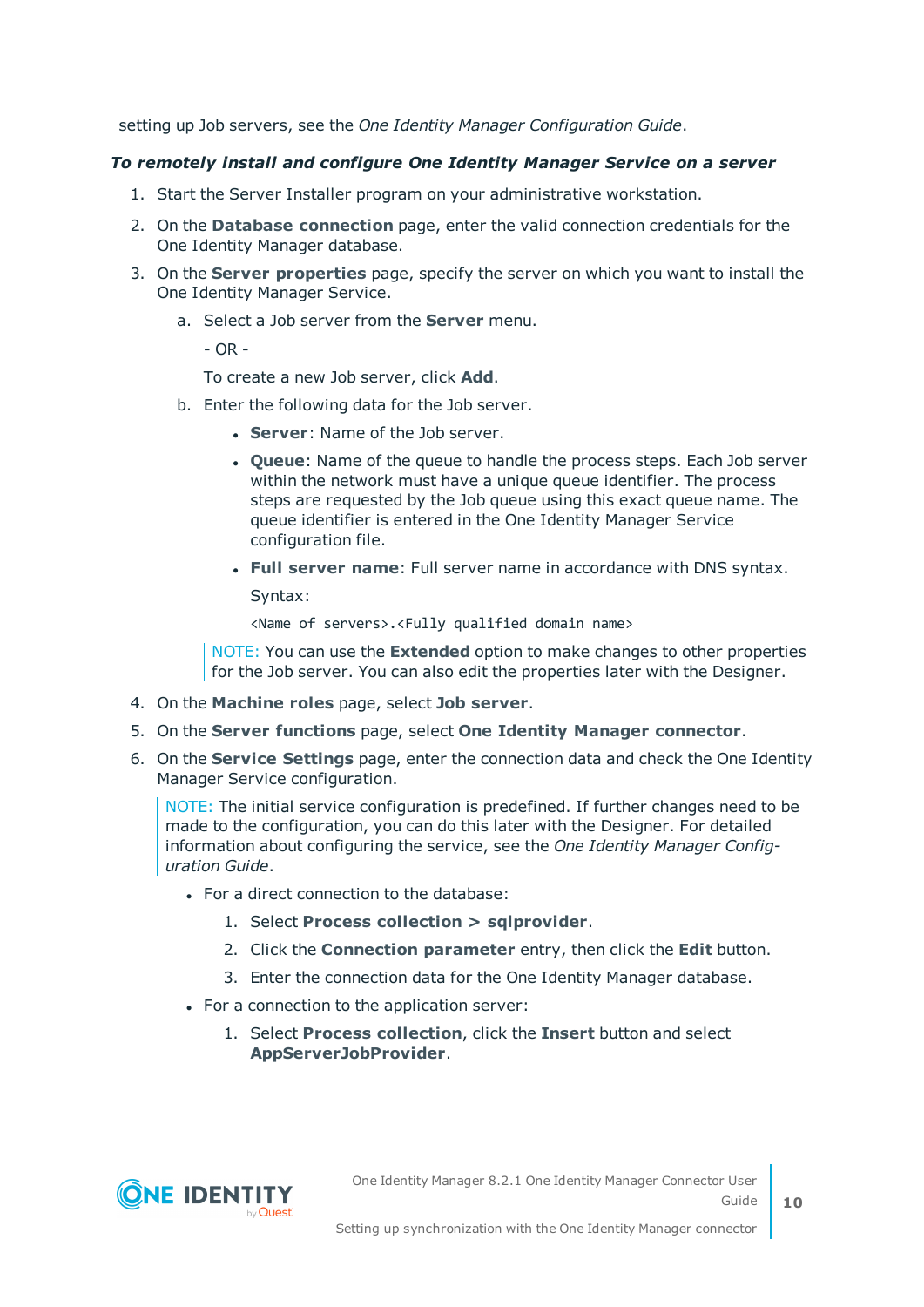- 2. Click the **Connection parameter** entry, then click the **Edit** button.
- 3. Enter the connection data for the application server.
- 4. Click the **Authentication data** entry and click the **Edit** button.
- 5. Select the authentication module. Depending on the authentication module, other data may be required, such as user and password. For detailed information about One Identity Manager authentication modules, see the *One Identity Manager Authorization and Authentication Guide*.
- 7. To configure remote installations, click **Next**.
- 8. Confirm the security prompt with **Yes**.
- 9. On the **Select installation source** page, select the directory with the install files. Change the directory if necessary.
- 10. If the database is encrypted, on the **Select private key file** page, select the file with the private key.
- 11. On the **Service access** page, enter the service's installation data.
	- **Computer:** Enter the name or IP address of the server that the service is installed and started on.
	- **. Service account:** Enter the details of the user account that the One Identity Manager Service is running under. Enter the user account, the user account's password and password confirmation.

The service is installed using the user account with which you are logged in to the administrative workstation. If you want to use another user account for installing the service, you can enter it in the advanced options. You can also change the One Identity Manager Service details, such as the installation directory, name, display name, and the One Identity Manager Service description, using the advanced options.

12. Click **Next** to start installing the service.

Installation of the service occurs automatically and may take some time.

13. Click **Finish** on the last page of the Server Installer.

NOTE: In a default installation, the service is entered in the server's service management with the name **One Identity Manager Service**.

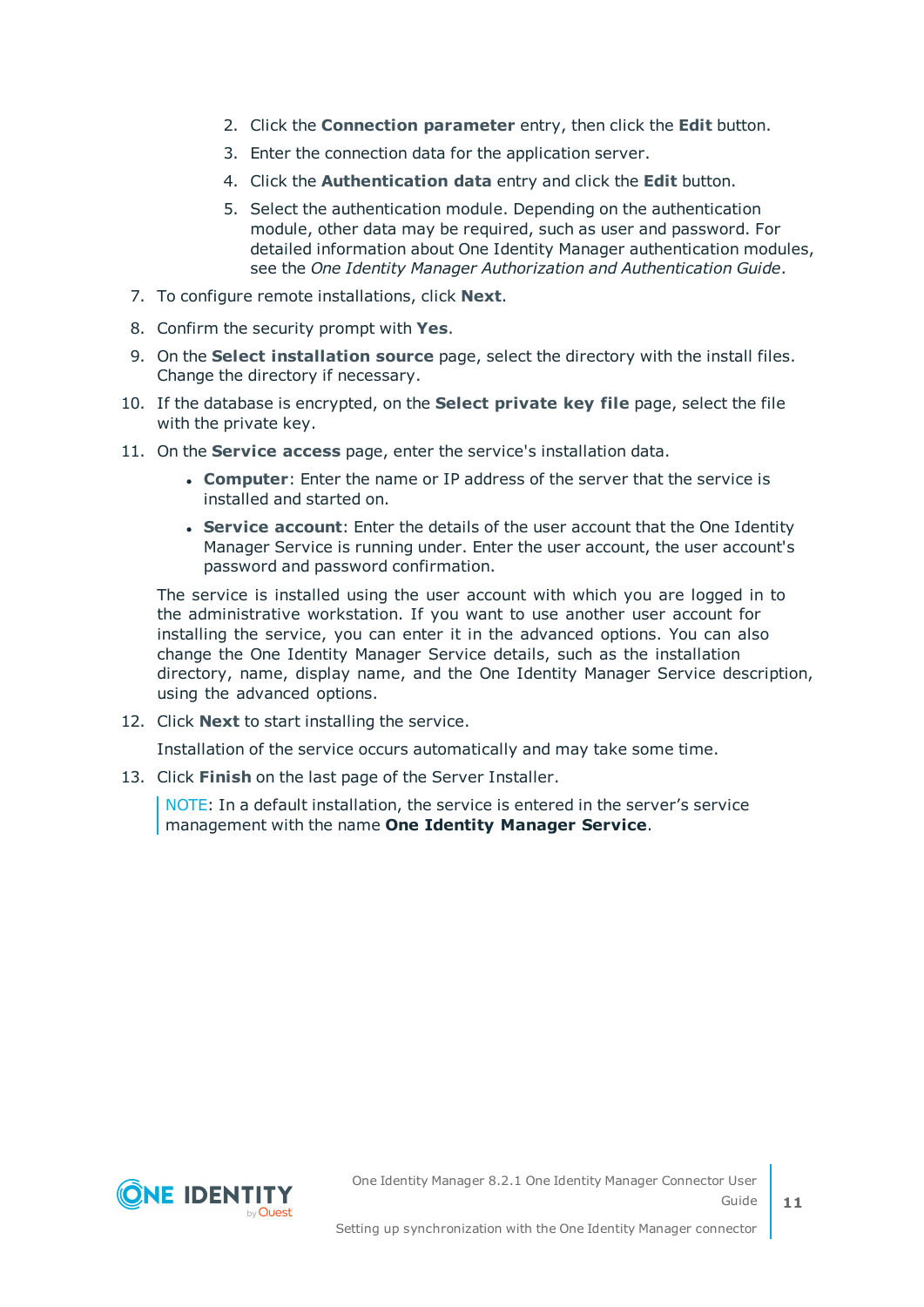# <span id="page-11-0"></span>**Setting up system synchronization**

System synchronization allows you to map selected application data from one One Identity Manager database into a second One Identity Manager database. The synchronization configuration is generated completely automatically based on selected criteria.

#### *To generate a synchronization project*

1. Provide One Identity Manager users with the necessary permissions to set up synchronization.

NOTE:

- <sup>l</sup> You can only use non role-based credentials to log in to the Designer.
- Role-based login is only possible for the Launchpad and the Synchronization Editor.
- 2. Install and configure a synchronization server and declare the server as a Job server in One Identity Manager.
- 3. To be able to successfully run system synchronization, you need to set some properties on the work database.
- 4. In the Designer, mark the tables and columns whose contents you want synchronized.
- 5. Generate a synchronization project with the Synchronization Editor.

Only the connection credentials for the connected systems may be changed manually in a generated synchronization project.

#### **Detailed information about this topic**

- Users and permissions for system [synchronization](#page-12-0) on page 13
- $\cdot$  Setting up the [synchronization](#page-8-0) server on page 9
- Preparing work database for setting up system [synchronization](#page-13-0) on page 14
- Selecting tables and columns for system [synchronization](#page-15-0) on page 16
- Information required for creating a [synchronization](#page-17-0) project for system [synchronization](#page-17-0) on page 18
- Creating a [synchronization](#page-19-0) project for the system synchronization on page 20



One Identity Manager 8.2.1 One Identity Manager Connector User Guide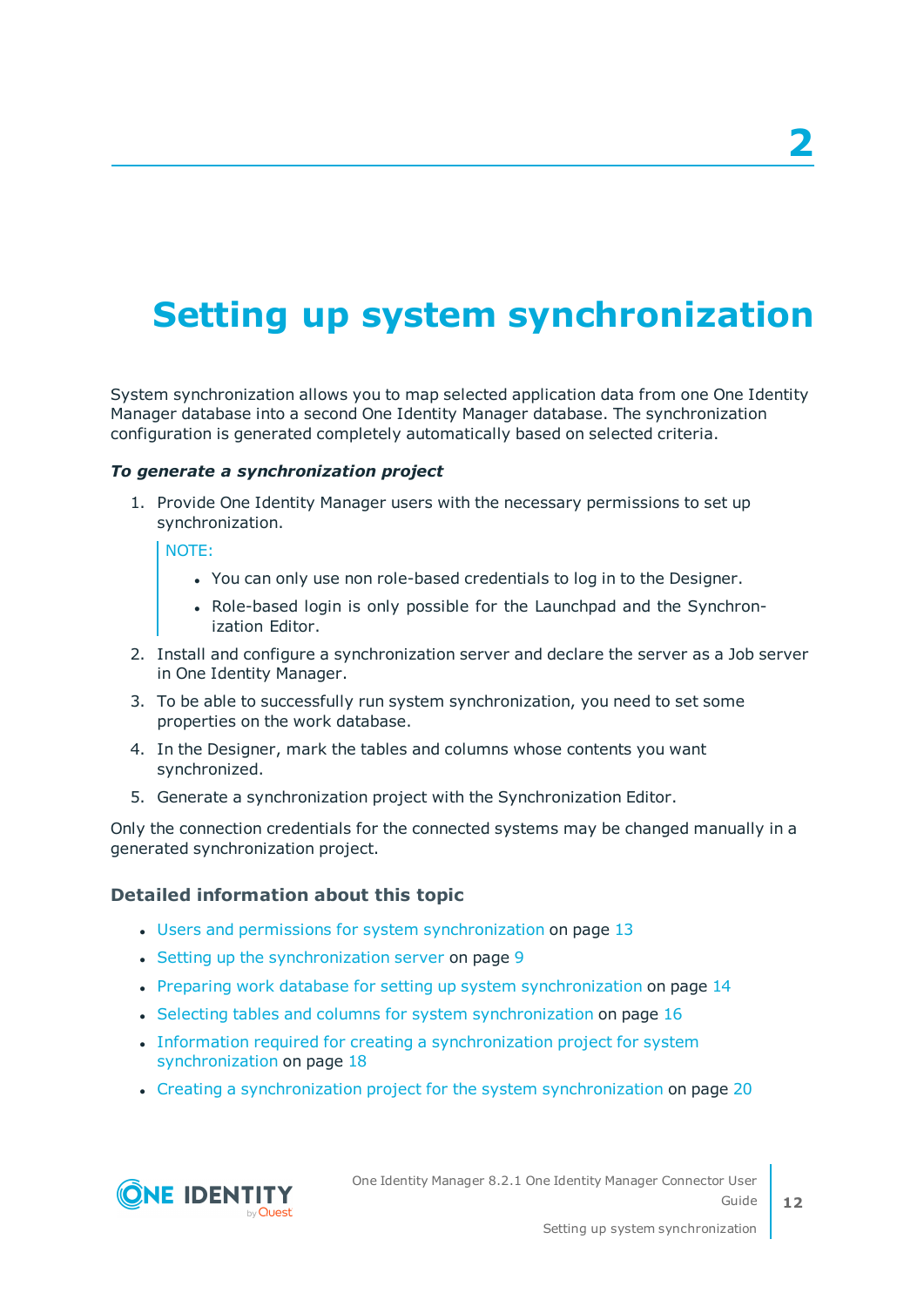#### **Related topics**

• [Synchronization](#page-5-1) set up methods on page 6

### <span id="page-12-0"></span>**Users and permissions for system synchronization**

For non role-based login to the One Identity Manager tools you need:

- To select tables and columns to synchronize: An administrative system user working with the Designer
- To set up synchronization: A system user with **DPR\_EditRights\_Methods** and **QBM** LaunchPad permissions groups.

For the role-based login you need:

• To select tables and columns to synchronize: An administrative system user working with the Designer

You can only use non role-based credentials to log in to the Designer.

• To set up synchronization: a custom application role

The application role gets its permissions through a custom permissions group and the **vi\_4\_SYNCPROJECT\_ADMIN** permissions group.

For more information about system users and permissions groups, see the *One Identity Manager Authorization and Authentication Guide*.

#### **Detailed information about this topic**

• Setting up custom application roles for system [synchronization](#page-12-1) on page 13

### <span id="page-12-1"></span>**Setting up custom application roles for system synchronization**

To grant One Identity Manager users the necessary permissions to set up synchronization when using role-based login, create a custom application role. This application role obtains the required permissions by using a custom permissions group.

#### *To set up an application role for synchronization*

- 1. In the Designer, create a new permissions group .
	- <sup>l</sup> Set the **Only use for role based authentication** option.

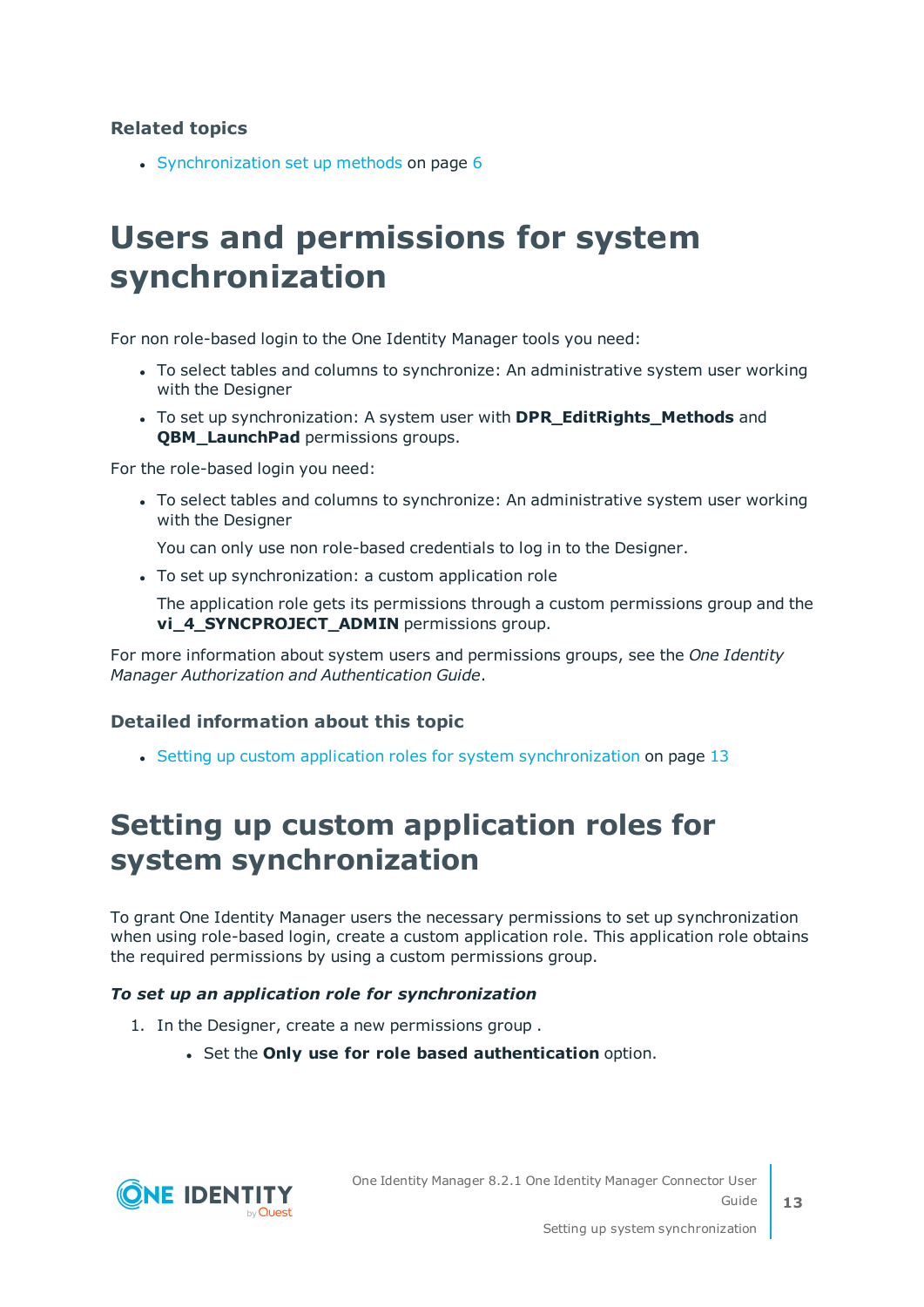- 2. Make the new permissions group dependent on the **vi\_4\_SYNCPROJECT\_ADMIN** permissions group.
	- <sup>l</sup> Select the **Inherit permissions from** context menu item and select the **vi\_ 4\_SYNCPROJECT\_ADMIN** permissions group.
- 3. Save the changes.
- 4. In the Manager, create a new application role.
	- a. Assign the **Custom | Managers** application role as the parent application role.
	- b. Assign the newly created permissions group.
- 5. Assign employees to this application role.
- 6. Save the changes.

For more information about setting up application roles and permissions groups, see the *One Identity Manager Authorization and Authentication Guide*.

#### **Related topics**

 $\cdot$  Users and permissions for system [synchronization](#page-12-0) on page 13

### <span id="page-13-0"></span>**Preparing work database for setting up system synchronization**

To be able to successfully run system synchronization, some properties must be set on the work database. You can run the SQL queries listed here with a suitable program.

TIP: Depending on the purpose of the work database, it may be useful to adjust further settings. For example, check whether to disable templates on the synchronized columns in the work database.

#### **Using the GUID module**

The **Module GUID permitted** table property (DialogTable.IsModuleGUIDAllowed) table property must be set on all the tables you want to synchronize. To enable this option, run the following query on the central database first and then on the work database.

```
-- transfer customized configuration DialogTable.IsModuleGUIDAllowed from your
central database
-- => manual process required
select UID_DialogTable, 'Update DialogTable set IsModuleGUIDAllowed = 1
   where \overline{IsModuleGUIDA11owed = 0} and \overline{UID DialogTable} = '''+UID DialogTable+''' ' as
ChangeStatement 
from DialogTable where IsModuleGUIDAllowed = 1
--if you got an result, copy the commands and execute them in your work database
```


One Identity Manager 8.2.1 One Identity Manager Connector User Guide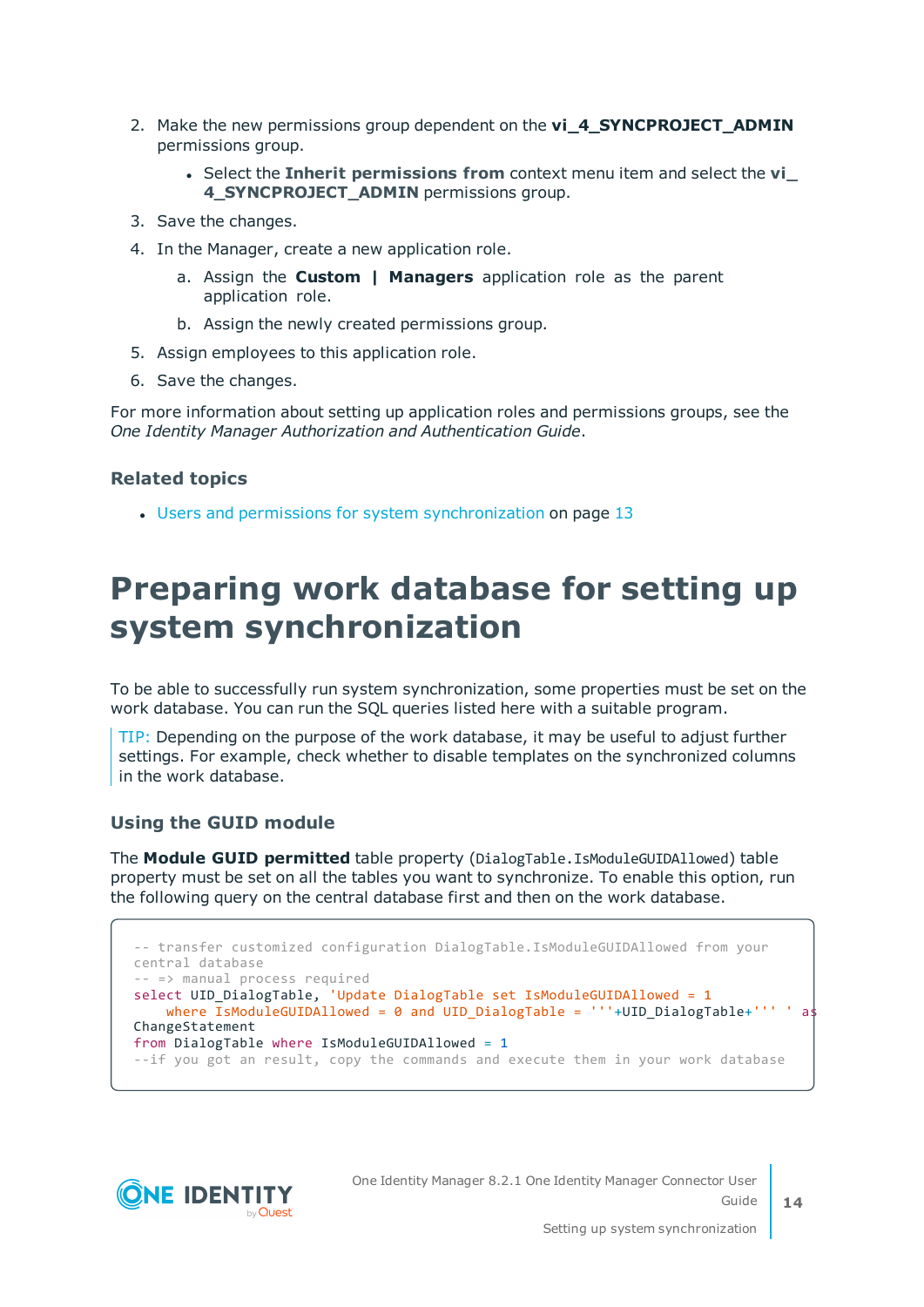#### **Disabling all provisioning processes**

Since there are no target systems associated with the work database, the standard provisioning processes should not be run here. Run the queries for this on the work database.

The following query disables all processes for the tables:

- PersonHasTSBAccountDef
- PersonHasOERResource
- TSBAccountDef (TSB\_TSBAccountDef\_AutoAssignToPerson and TSB\_TSBAccountDef AutoRemoveFromPerson)

```
-- deactivate all predefined provisioning processes
update JobChain set NoGenerate = 1, XDateUpdated = GETUTCDATE(), XUserUpdated
= 'SysSyncInitialConfig' from JobChain JC 
join JobEventGen JEG on JEG.UID_JobChain = JC.UID_JobChain 
join QBMEvent JE on JE.UID QBMEvent = JEG.UID QBMEvent where
        (
        JE.EventName in ('Insert', 'Update', 'Delete', 'Assign', 'Remove') 
or JC.UID_DialogTable in ('TSB-T-PersonHasTSBAccountDef', 'QER-T-PersonHasQERRe-
source') 
or UID_JobChain in ('TSB-F9E8F1B2DA86E847A254E70A572A3832','TSB-
EB76885961C6404FB7BB73FC1AC83153')
        )and dbo.QBM FCVGUIDToModuleOwner(JC.UID JobChain) <> 'CCC'
and NoGenerate = \theta
```
The following query disables the merge mode of single membership provisioning for all assignment tables.

```
-- deactivate merge for provisioning (DPRMemberShipAction) for all synchronized
tables
update DPRNameSpaceHasDialogTable set IsAdHocSingleMemberShip = 0, WhereClause
= Null
```
The following query prevents dependencies' modification dates from updating on assignment base tables.

```
-- deactivate XDateSubItem behavior for all synchronized tables
update QBMRelation set IsForUpdateXDateSubItem = 0 where UID_QBMRelation in
    (
select UID OBMRelation from OBM VOBMRelation r
join DialogTable t on r.UID DialogTableChild=t.UID DialogTable or r.UID Dialo-
gTableParent=t.UID_DialogTable 
where t.SystemSyncMode > \theta and r.IsForUpdateXDateSubItem = 1
    )
```
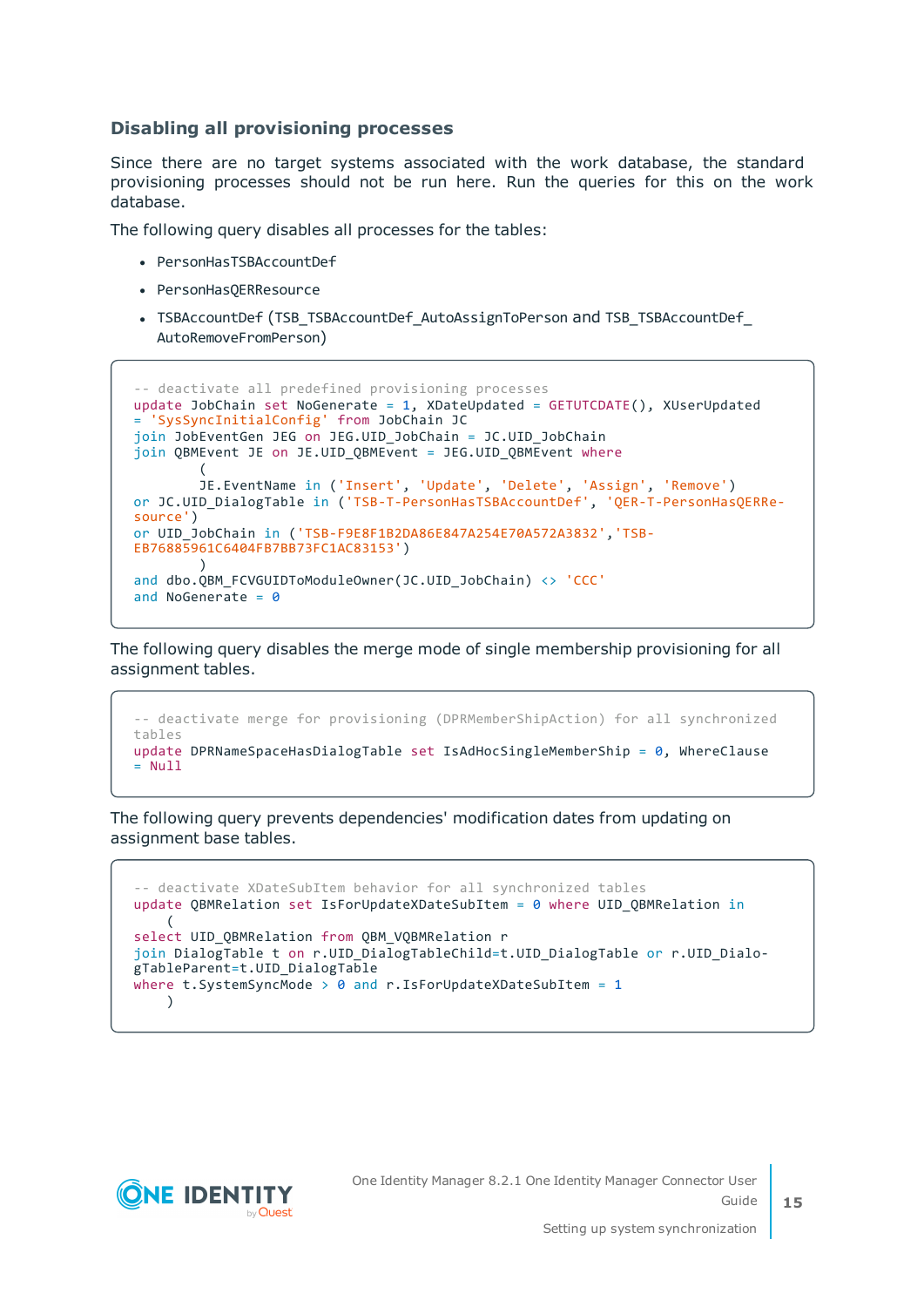#### **Disabling schedules**

The following query disables all schedules except for custom schedules and system schedules. Modify this query for the purposes of the work database. Run the query on the work database.

```
-- deactivate all not required schedules
-- allow only system and custom schedules as well as such ones belonging to
reports and attestation
-- but disable all synchronization schedules except the system synchronization
update DialogSchedule 
set Enabled = \theta, XDateUpdated = GETUTCDATE(), XUserUpdated = 'SysSyn-
cInitialConfig'
where Enabled = 1 and
            (
            dbo.QBM_FCVGUIDToModuleOwner(UID_DialogSchedule) not in
('CCC','QBM','QER','RPS','ATT') 
or (Name like '%execution of Initial Synchronization%' and Name not like 'System
Synchronization%')
            )
```
#### **Disabling DBQueue Processor tasks for SAP objects**

Since there are no target systems associated with the work database, DBQueue Processor tasks for processing SAP objects can be disabled. Run the query on the work database.

```
-- disable SAP/SBW DBQueueTask for generation SAPUserMandant and SAPBWUser
update QBMDBQueueTask 
set ProcedureName = 'QBM_ZDBQueueVoidTask', CountParameter = 0, MaxInstance = 1,
IsBulkEnabled = 0, QueryForRecalculate = Null
where UID Task in ('SAP-K-SAPUserMandant', 'SBW-K-SAPBWUser')
```
#### **Related topics**

<span id="page-15-0"></span>• Setting up system [synchronization](#page-11-0) on page 12

### **Selecting tables and columns for system synchronization**

Before you create a synchronization project for system synchronization, flag all the table and column content to synchronize.

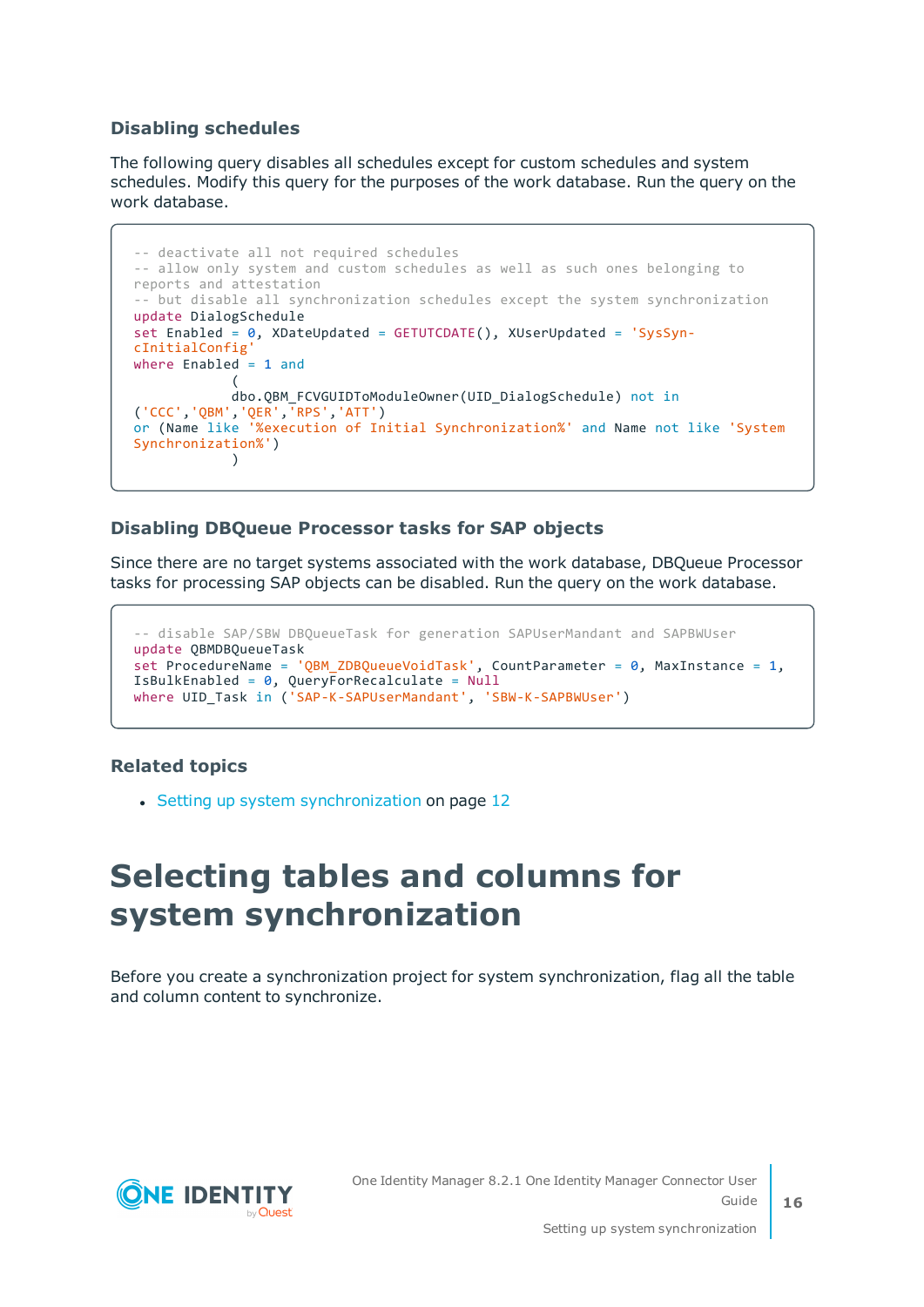#### *To select a table for system synchronization*

- 1. In the Designer, select the **One Identity Manager schema** category.
- 2. Select the table and start the Schema Editor with the **Show table definition** task.
- 3. In the **Table properties** view, select the **System synchronization** tab.
- 4. Edit the following table properties:
	- <sup>l</sup> **Synchronization mode**: Permitted synchronization directions and processing methods for this table. Set all the bit positions that apply to this table.

Set:

- The direction of synchronization
- Whether to provision changes to the central database,
- Which processing methods to use for application data
- Whether to update system data
- . Which schedule to use for synchronizing this table (start frequency)

If neither the **Start synchronization frequently** or the **Start synchronization very frequently** bit positions is set, synchronization is started once a day (default).

<sup>l</sup> **Columns for alternative rules**: Comma delimited list of columns to be used for creating alternative object matching rules.

If the One Identity Manager connector cannot identify a system object through the primary object matching rule, it applies the alternative rules to determine a matching system object. Enter the technical names of all the columns for which you want to generate alternative rules.

- <sup>l</sup> **Columns for alternative rules**: .NET class used to consider special cases when generating a synchronization project between two One Identity Manager databases.
- 5. Set the permitted mapping direction for all columns to be mapped.
	- a. Select the column in the Schema Editor and edit the column properties.
	- b. On the **More** tab, in the **Mapping direction** menu, select all permitted mapping directions.
- 6. Perform steps 2 to 5 for all the tables that are going to be synchronized.
- 7. Select the **Database > Save to database** and click **Save**.

IMPORTANT: If an assignment table is selected for synchronization and the **Provisioning the central database** synchronization mode is selected, the table's **Assign by event** property must be enabled for this table to generate the provisioning processes.

If this table property is enabled after a synchronization project has been generated, then the synchronization project must be regenerated.

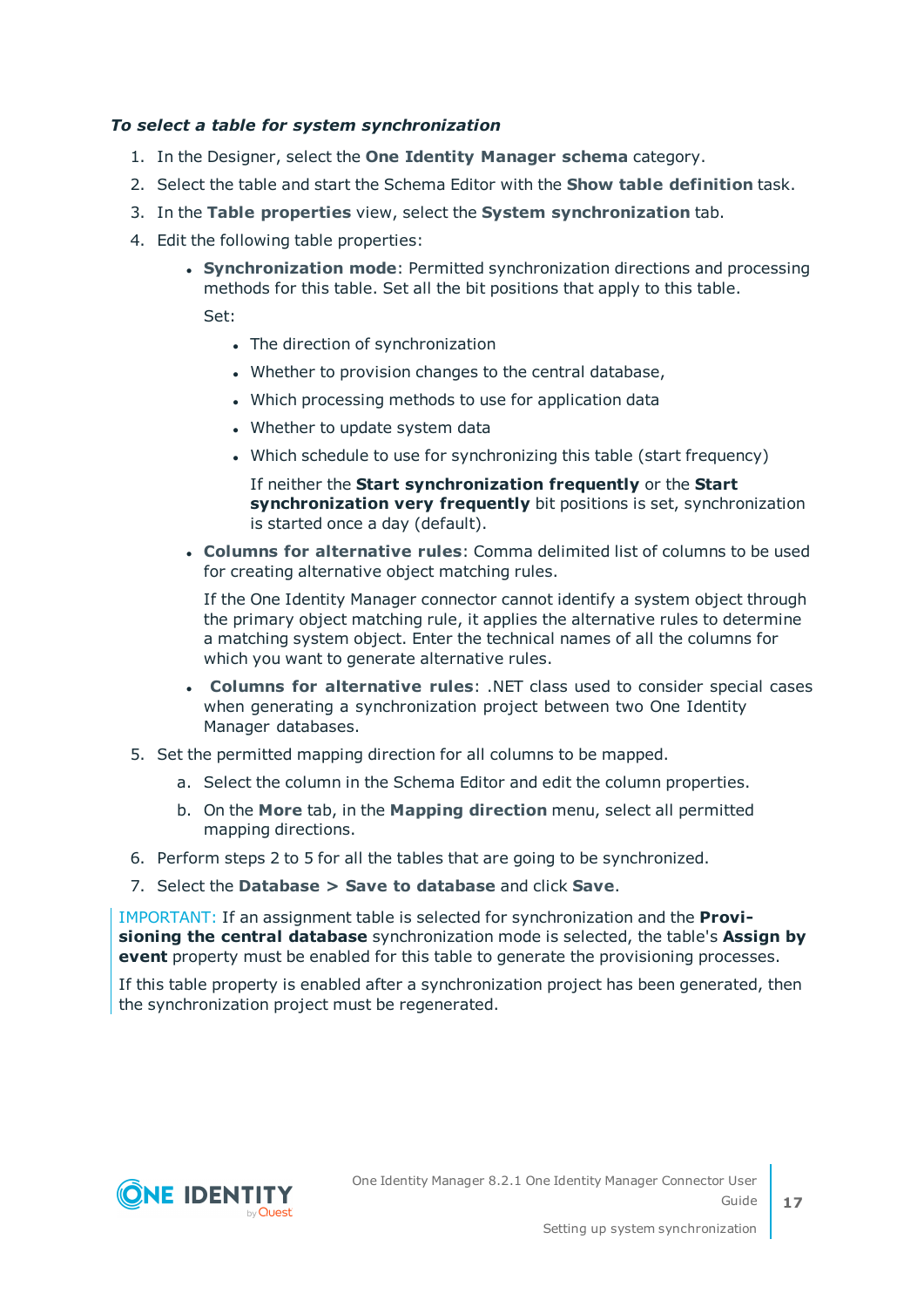#### *To set the mapping direction for a column*

- 1. In the Designer, select the **One Identity Manager schema** category.
- 2. Select the table and start the Schema Editor with the **Show table definition** task.
- 3. Select the column in the Schema Editor and edit the column properties.
- 4. On the **More** tab, in the **Mapping direction** menu, select all permitted mapping directions.
- 5. Select the **Database > Save to database** and click **Save**.

If you change the tables or columns to be synchronized after the synchronization project has been generated, the synchronization project will be updated automatically.

#### **Related topics**

• Setting up system [synchronization](#page-11-0) on page 12

### <span id="page-17-0"></span>**Information required for creating a synchronization project for system synchronization**

To set up a synchronization project for system synchronization, have the following information ready.

| Data                                                  | <b>Explanation</b>                                                                                                                                                   |
|-------------------------------------------------------|----------------------------------------------------------------------------------------------------------------------------------------------------------------------|
| Connection credentials<br>for the central<br>database | For connecting directly to the database:                                                                                                                             |
|                                                       | • Database server                                                                                                                                                    |
|                                                       | • Database name                                                                                                                                                      |
|                                                       | • SQL Server login and password                                                                                                                                      |
|                                                       | • Specifies whether integrated Windows authentication is<br>used                                                                                                     |
|                                                       | Use of the integrated Windows authentication is not<br>recommended. If you decide to use it anyway, ensure that<br>your environment supports Windows authentication. |
|                                                       | For connecting over an application server:                                                                                                                           |
|                                                       | • Application server URL                                                                                                                                             |
|                                                       | • Synchronization user's password                                                                                                                                    |
|                                                       |                                                                                                                                                                      |
|                                                       |                                                                                                                                                                      |

#### **Table 1: Information required to set up a synchronization project**

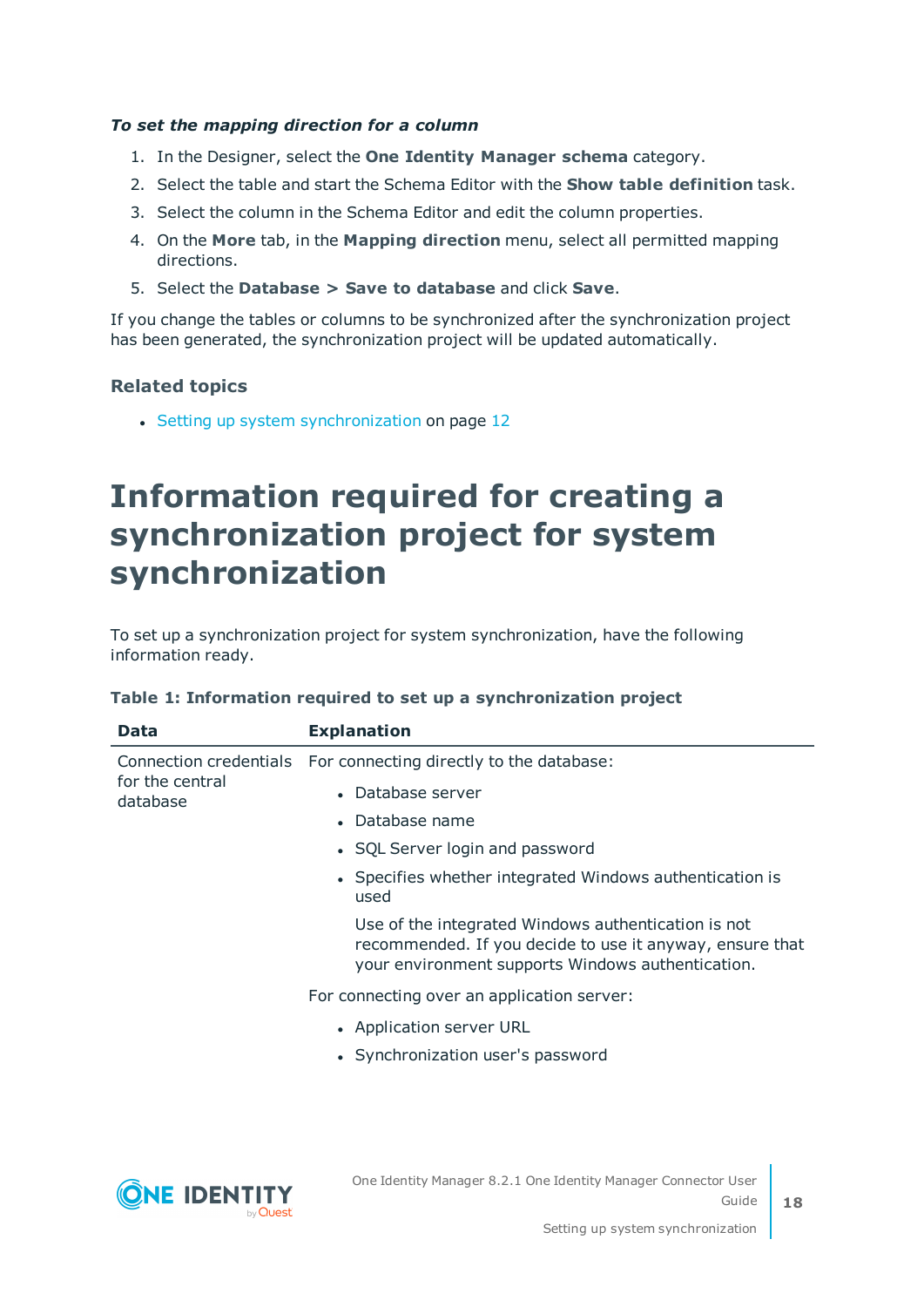| Data                                                   | <b>Explanation</b>                                                                                                                                                                                                                                                                                                                                                                                                                                                                                                                                                            |
|--------------------------------------------------------|-------------------------------------------------------------------------------------------------------------------------------------------------------------------------------------------------------------------------------------------------------------------------------------------------------------------------------------------------------------------------------------------------------------------------------------------------------------------------------------------------------------------------------------------------------------------------------|
| <b>Connection credentials</b><br>for the work database | • Database server                                                                                                                                                                                                                                                                                                                                                                                                                                                                                                                                                             |
|                                                        | • Database name                                                                                                                                                                                                                                                                                                                                                                                                                                                                                                                                                               |
|                                                        | • SQL Server login and password                                                                                                                                                                                                                                                                                                                                                                                                                                                                                                                                               |
|                                                        | • Specifies whether integrated Windows authentication is<br>used                                                                                                                                                                                                                                                                                                                                                                                                                                                                                                              |
|                                                        | Use of the integrated Windows authentication is not<br>recommended. If you decide to use it anyway, ensure that<br>your environment supports Windows authentication.                                                                                                                                                                                                                                                                                                                                                                                                          |
| Synchronization<br>server                              | All One Identity Manager Service actions are run against the<br>target system environment on the synchronization server. Data<br>entries required for synchronization and administration with the<br>One Identity Manager database are processed by the<br>synchronization server.                                                                                                                                                                                                                                                                                            |
|                                                        | Installed components:                                                                                                                                                                                                                                                                                                                                                                                                                                                                                                                                                         |
|                                                        | • One Identity Manager Service (started)                                                                                                                                                                                                                                                                                                                                                                                                                                                                                                                                      |
|                                                        | The synchronization server must be declared as a Job server in<br>One Identity Manager. The Job server name is required.                                                                                                                                                                                                                                                                                                                                                                                                                                                      |
|                                                        | For more information, see Setting up the synchronization server<br>on page 9.                                                                                                                                                                                                                                                                                                                                                                                                                                                                                                 |
| Remote connection<br>server                            | To configure synchronization with a target system, One Identity<br>Manager must load the data from the target system. One<br>Identity Manager communicates directly with the target system<br>to do this. Sometimes direct access from the workstation, on<br>which the Synchronization Editor is installed, is not possible. For<br>example, because of the firewall configuration or the<br>workstation does not fulfill the necessary hardware and software<br>requirements. If direct access is not possible from the<br>workstation, you can set up a remote connection. |
|                                                        | The remote connection server and the workstation must be in<br>the same Active Directory domain.                                                                                                                                                                                                                                                                                                                                                                                                                                                                              |
|                                                        | Remote connection server configuration:                                                                                                                                                                                                                                                                                                                                                                                                                                                                                                                                       |
|                                                        | • One Identity Manager Service is started                                                                                                                                                                                                                                                                                                                                                                                                                                                                                                                                     |
|                                                        | • RemoteConnectPlugin is installed                                                                                                                                                                                                                                                                                                                                                                                                                                                                                                                                            |
|                                                        | The remote connection server must be declared as a Job server<br>in One Identity Manager. The Job server name is required.                                                                                                                                                                                                                                                                                                                                                                                                                                                    |
|                                                        | TIP: The remote connection server requires the same config-<br>uration as the synchronization server (with regard to the<br>installed software and entitlements). Use the synchronization                                                                                                                                                                                                                                                                                                                                                                                     |

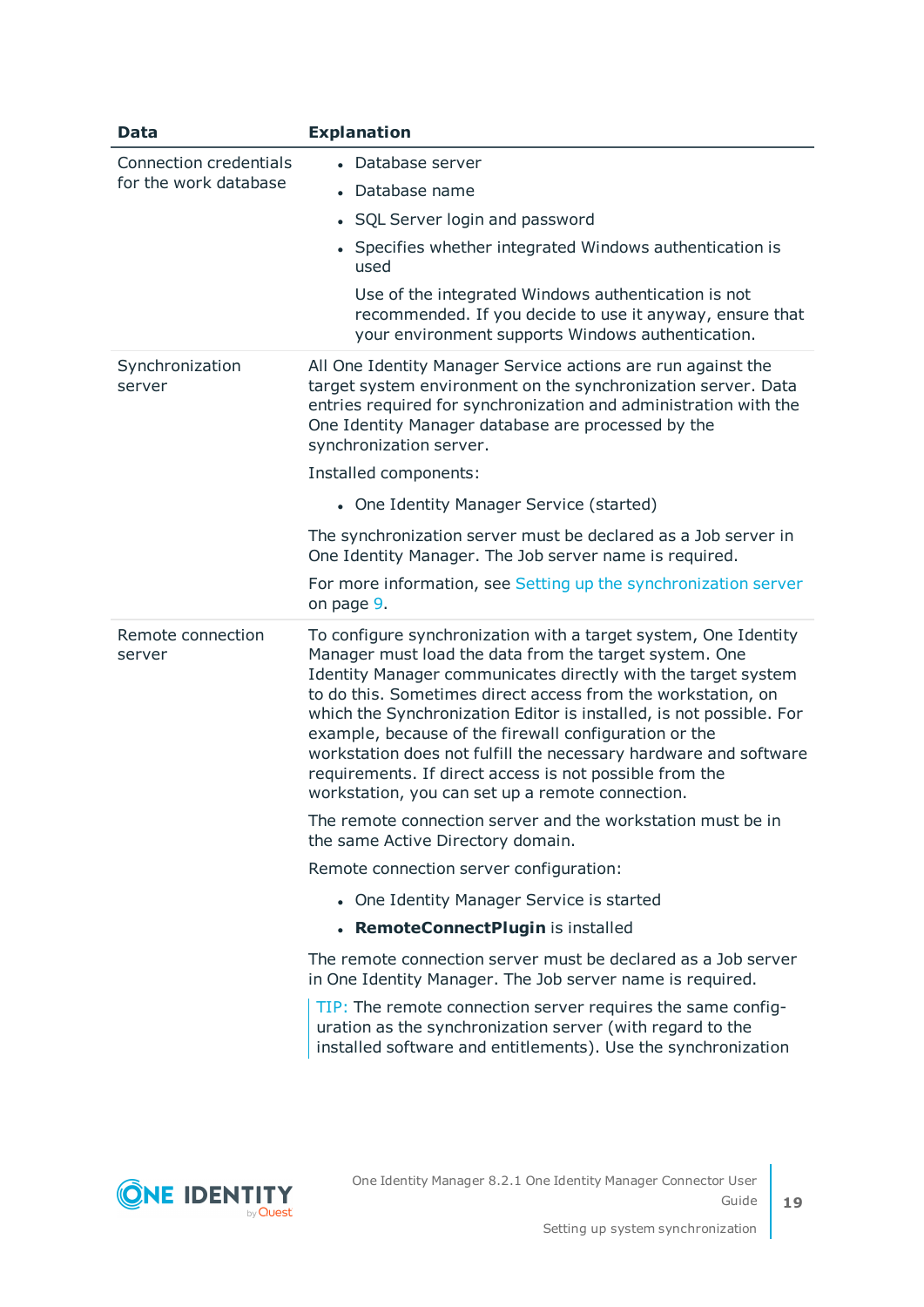| <b>Data</b> | <b>Explanation</b>                                                                                                                                    |
|-------------|-------------------------------------------------------------------------------------------------------------------------------------------------------|
|             | as remote connection server at the same time, by simply<br>installing the RemoteConnectPlugin as well.                                                |
|             | For more detailed information about setting up a remote<br>connection, see the One Identity Manager Target System<br>Synchronization Reference Guide. |

#### **Detailed information about this topic**

• Creating a [synchronization](#page-19-0) project for the system synchronization on page 20

### <span id="page-19-0"></span>**Creating a synchronization project for the system synchronization**

NOTE: Exactly one synchronization project for system synchronization can be created for a work database.

There is a wizard to assist you with setting up a synchronization project. This wizard takes you through all the steps you need to set up initial synchronization with a target system. Click **Next** once you have entered all the data for a step.

NOTE: The following sequence describes how to configure a synchronization project if the Synchronization Editor is both:

- Run in default mode
- Started from the Launchpad

If you run the project wizard in expert mode or directly from the Synchronization Editor, additional configuration settings can be made. Follow the project wizard instructions through these steps.

#### *To set up a synchronization project*

1. Start the Launchpad and log in on the One Identity Manager database.

NOTE: If synchronization is run by an application server, connect the database through the application server.

- 2. On the **System access** page, specify how One Identity Manager can access the target system.
	- If access is possible from the workstation on which you started the Synchronization Editor, do not change any settings.
	- If access is not possible from the workstation on which you started the Synchronization Editor, you can set up a remote connection.

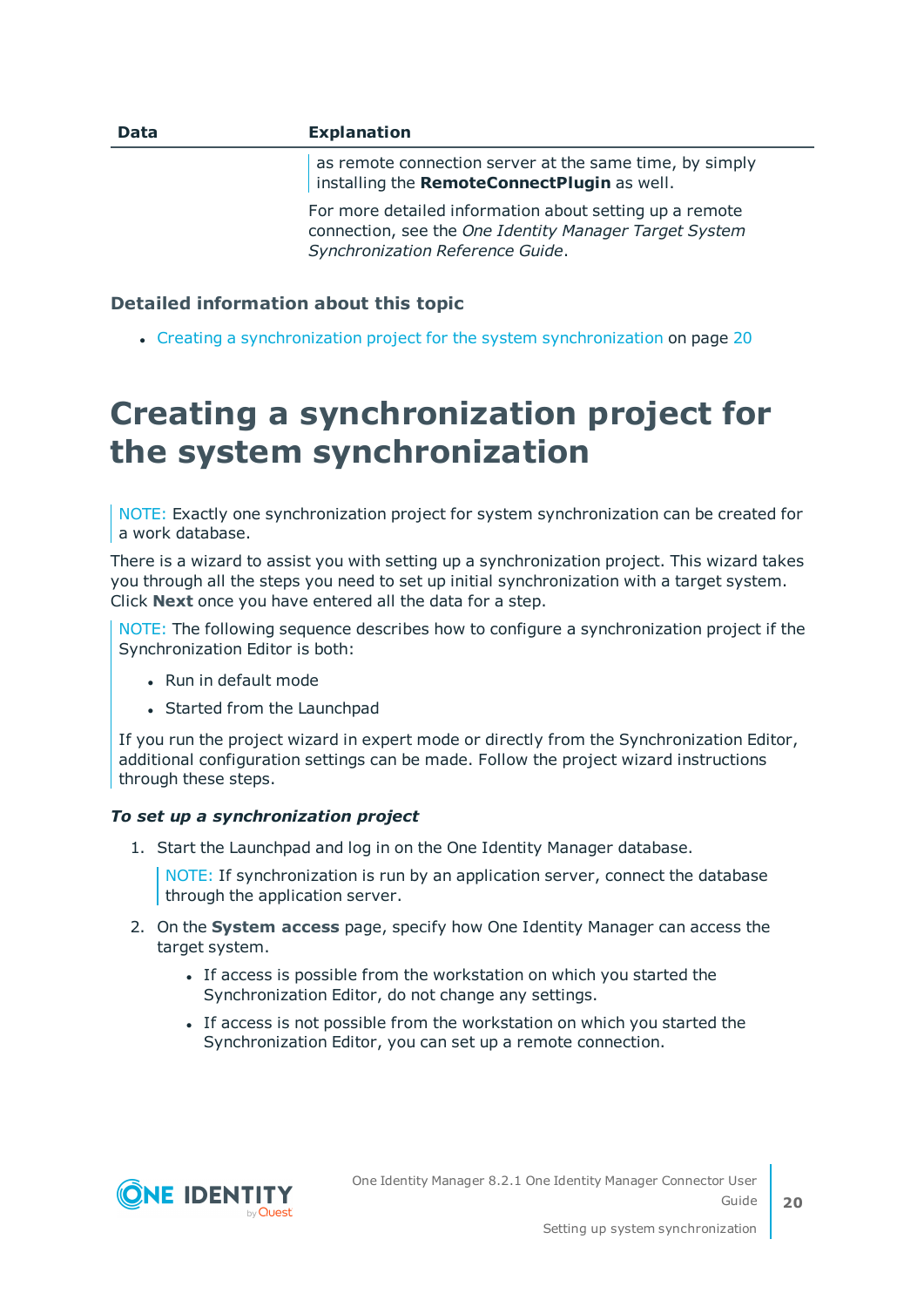Enable the **Connect using remote connection server** option and select the server to be used for the connection under **Job server**.

- **.** Click **Next** to start the system connection wizard to create a connection to a One Identity Manager database.
- 3. Select the database system to which you want to connect on the **Select database system** page.
	- **.** Direct database connection: Specifies whether to connect directly to the central database.
	- **Application server:** Specifies whether the central database should be connected through an application server.

Set this option if modules other than in the work database are installed in the central database, or if the central database is running with an older version of One Identity Manager.

<sup>l</sup> **Use application server REST API**: Specifies whether to use the application server's REST API for communicating with the central database.

IMPORTANT: Enable this option if the central database is operated with an older version of One Identity Manager.

- 4. On the **Connection parameters** page, enter the database credentials for the central database.
	- Enter the following data connecting directly to the database:
		- **. Server: Database server.**
		- <sup>l</sup> (Optional) **Windows Authentication**: Specifies whether the integrated Windows authentication is used. This type of authentication is not recommended. If you decide to use it anyway, ensure that your environment supports Windows authentication.
		- **.** User: The user's SQL Server login name.
		- **Password: Password for the user's SQL Server login.**
		- **. Database:** Select the database.
	- <sup>l</sup> To connect through an application server, enter the **URL** and **Synchronization user password**.
	- To enter additional information about the database connection, click **Advanced options**.
	- <sup>l</sup> Click **Test**.
- 5. Enter the private key for encrypting the database on the **Encryption** page.
- 6. On the **Additional settings** page, you define additional settings to customize the behavior of the connector.
	- <sup>l</sup> **Try to ignore data errors**: Specifies whether objects with erroneous data should be synchronized with the central database.

By default, objects with incorrect data are not synchronized. For example, a user account is not loaded in the One Identity Manager database if, in the user

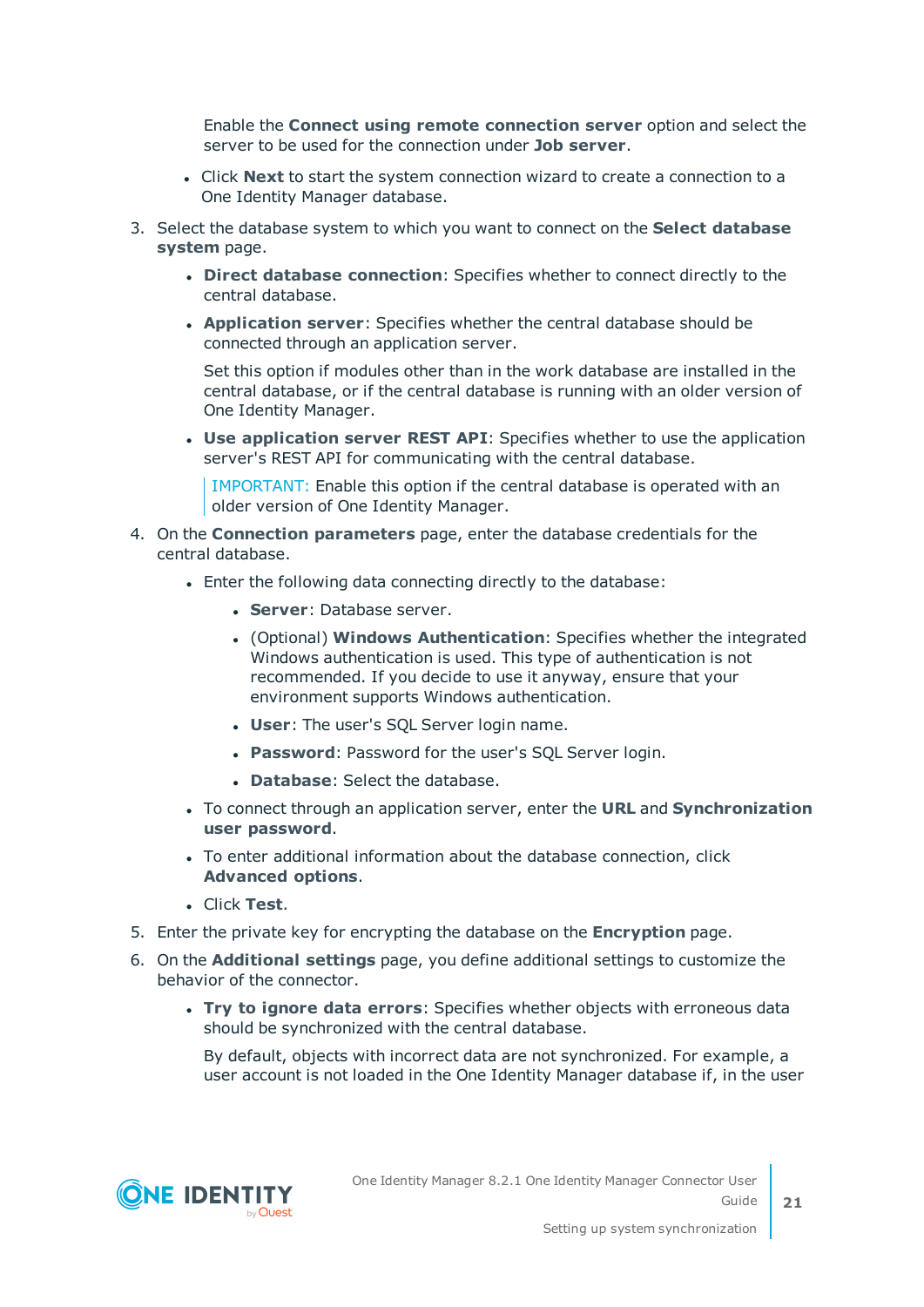account table, the formatting script of a column contains an email address detects invalid data. These objects can be synchronized once the data has been corrected. In certain situations, however, it might be necessary to synchronize objects like these and ignore the data properties that have errors.

IMPORTANT: If data errors are ignored, performance will be affected. Synchronization can also lead to data loss. Only set this option in the exceptional circumstance of not being able to correct the data before synchronization.

NOTE:

- The option cannot be enabled if the REST API of the application server is used.
- Default columns, such as primary keys, UID columns, or mandatory input columns cannot be ignored.
- 7. On the last page of the system connection wizard, you can save the connection data.
	- **.** Set the **Save connection locally** option to save the connection data. This can be reused when you set up other synchronization projects.
	- <sup>l</sup> Click **Finish**, to end the system connection wizard and return to the project wizard.
- 8. On the **One Identity Manager Connection** tab, test the data for connecting to the One Identity Manager database. The data is loaded from the connected database. Reenter the password.

NOTE:

- If you use an unencrypted One Identity Manager database and have not yet saved any synchronization projects to the database, you need to enter all connection data again.
- This page is not shown if a synchronization project already exists.
- 9. The wizard loads the target system schema. This may take a few minutes depending on the type of target system access and the size of the target system.
- 10. On the **Select project template** page, select a project template to use for setting up the synchronization configuration.
	- <sup>l</sup> Select **AutomaticOne Identity Manager synchronization**.
- 11. To close the project wizard, click **Finish**.
- 12. Save the synchronization project in the database.

Only the connection credentials for the connected systems may be changed manually in a generated synchronization project.

#### **Related topics**

<sup>l</sup> Information required for creating a [synchronization](#page-17-0) project for system [synchronization](#page-17-0) on page 18

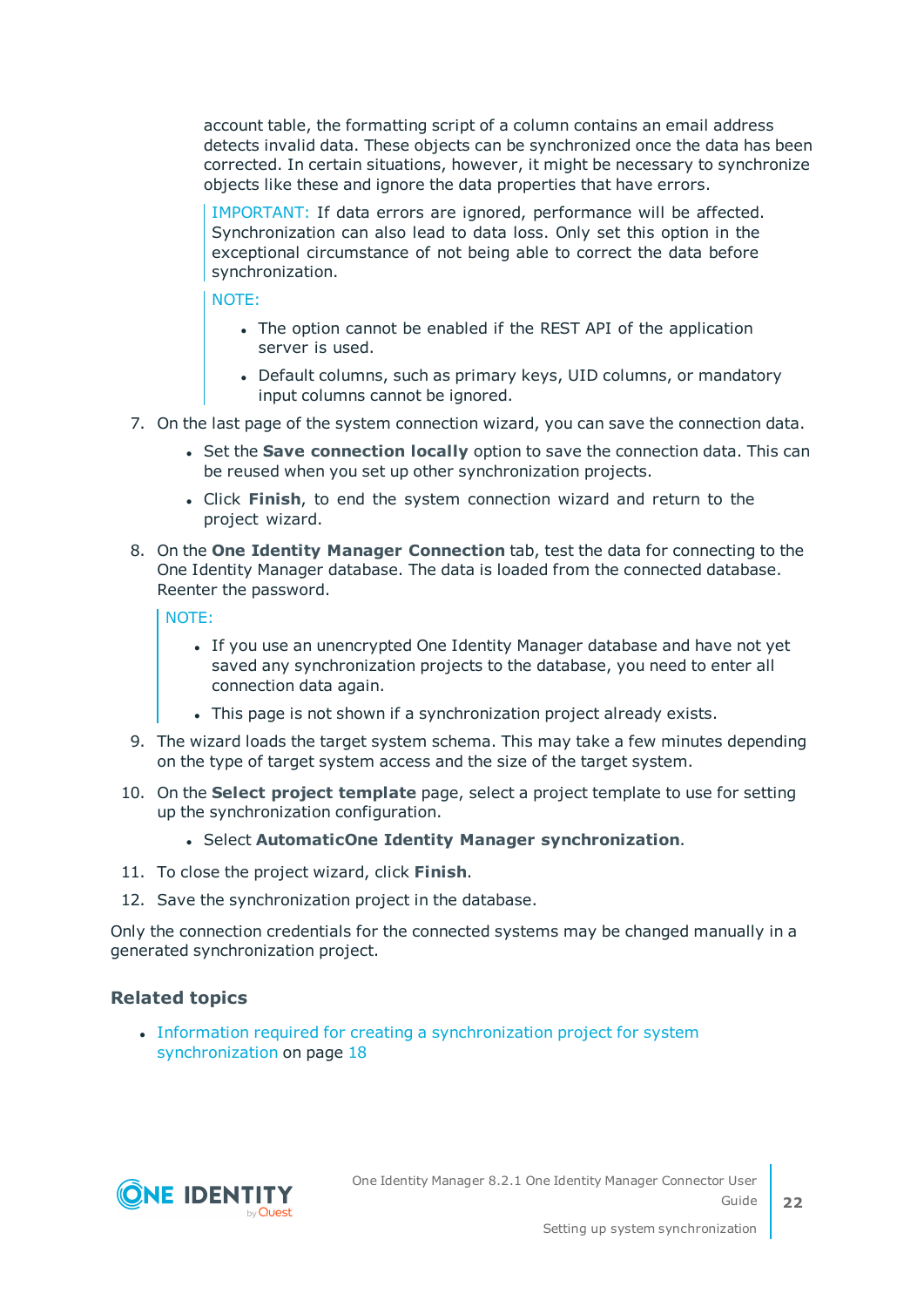- Ignoring data error in [synchronization](#page-46-1) on page 47
- $\bullet$  How to set up a [synchronization](#page-34-0) project on page 35

## <span id="page-22-0"></span>**Starting system synchronization**

Three schedules are generated for starting system synchronization. By default, synchronization is started once a day. If you want synchronization to start more frequently for certain tables, adjust the synchronization mode for these tables.

#### *To change how frequently a table is synchronized*

- 1. In Designer, edit the table properties of the table you want to synchronize.
- 2. On the **System synchronization** tab, select the **Synchronization mode** menu.
- 3. Select the synchronization frequency.
	- **.** If you want to start synchronization several times a day, activate Start **synchronization frequently**.
	- **.** If you want to start synchronization several times per hour, activate **Start synchronization very frequently**.

If none of these options is enabled, this table will synchronized once a day.

4. Save the changes.

NOTE: Synchronization can only be started if the synchronization project is activated.

#### **Related topics**

• Disabling system [synchronization](#page-24-0) on page 25

## <span id="page-22-1"></span>**Displaying the synchronization log**

Synchronization results are summarized in the synchronization log.

#### *To display a synchronization log*

- 1. In the Synchronization Editor, open the synchronization project.
- 2. Select the **Logs** category.
- 3. Click in the navigation view toolbar.

Logs for all completed synchronization runs are displayed in the navigation view.

4. Select a log by double-clicking it.

An analysis of the synchronization is shown as a report. You can save the report.

Synchronization logs are stored for a fixed length of time.

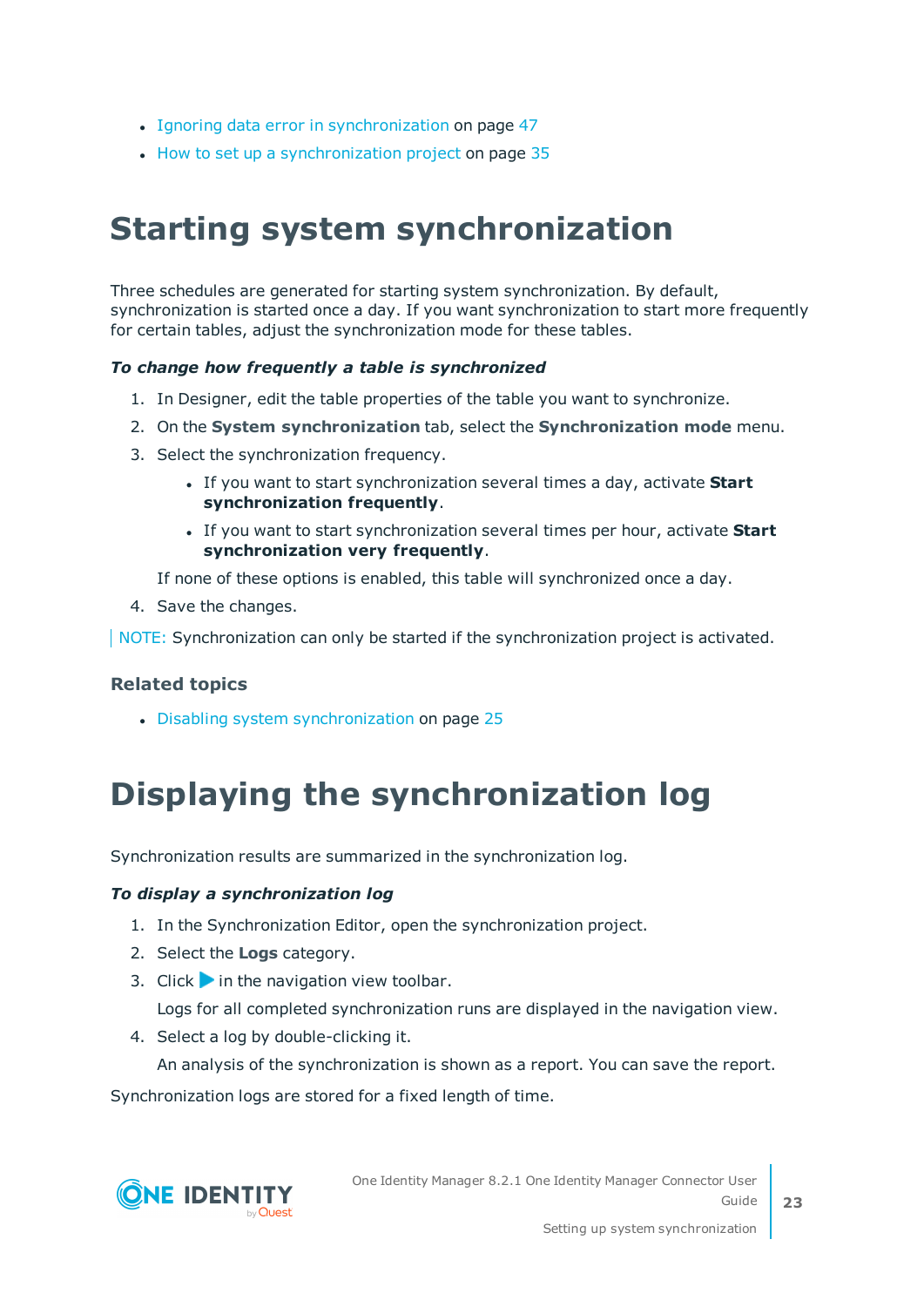#### *To modify the retention period for synchronization logs*

<sup>l</sup> In the Designer, enable the **DPR | Journal | LifeTime** configuration parameter and enter the maximum retention period.

### <span id="page-23-0"></span>**Modifying the synchronization configuration**

A generated synchronization project can only be edited to a limited extend. The following changes are possible:

- Connection credentials for the central database
- Connection credentials for the work database
- Selection of the tables to be synchronized and the mapped columns

If the selection of the tables to be synchronized or the mapped columns is changed, the synchronization project will be updated automatically after a short delay.

Other manual changes to the synchronization configuration will be overwritten when the synchronization project is updated.

#### **Related topics**

<span id="page-23-1"></span>• Selecting tables and columns for system [synchronization](#page-15-0) on page 16

### **Transferring synchronization configuration into another database**

If you want to transfer the system synchronization configuration to another database, it is not enough to simply transport the synchronization project. Instead, you need to transport the selected tables and mapped columns that are going to synchronized and regenerate the synchronization configuration in the target database with this data.

#### *To transfer a system synchronization configuration to another database*

- 1. Use the Database Transporter to create a transport package for your changes to DialogTable and DialogColumn.
- 2. Import the transport package into the target database with the Database Transporter.
- 3. Set up the system synchronization in the target database.

For more information about creating and importing transport packages, see the *One Identity Manager Operational Guide*.



One Identity Manager 8.2.1 One Identity Manager Connector User Guide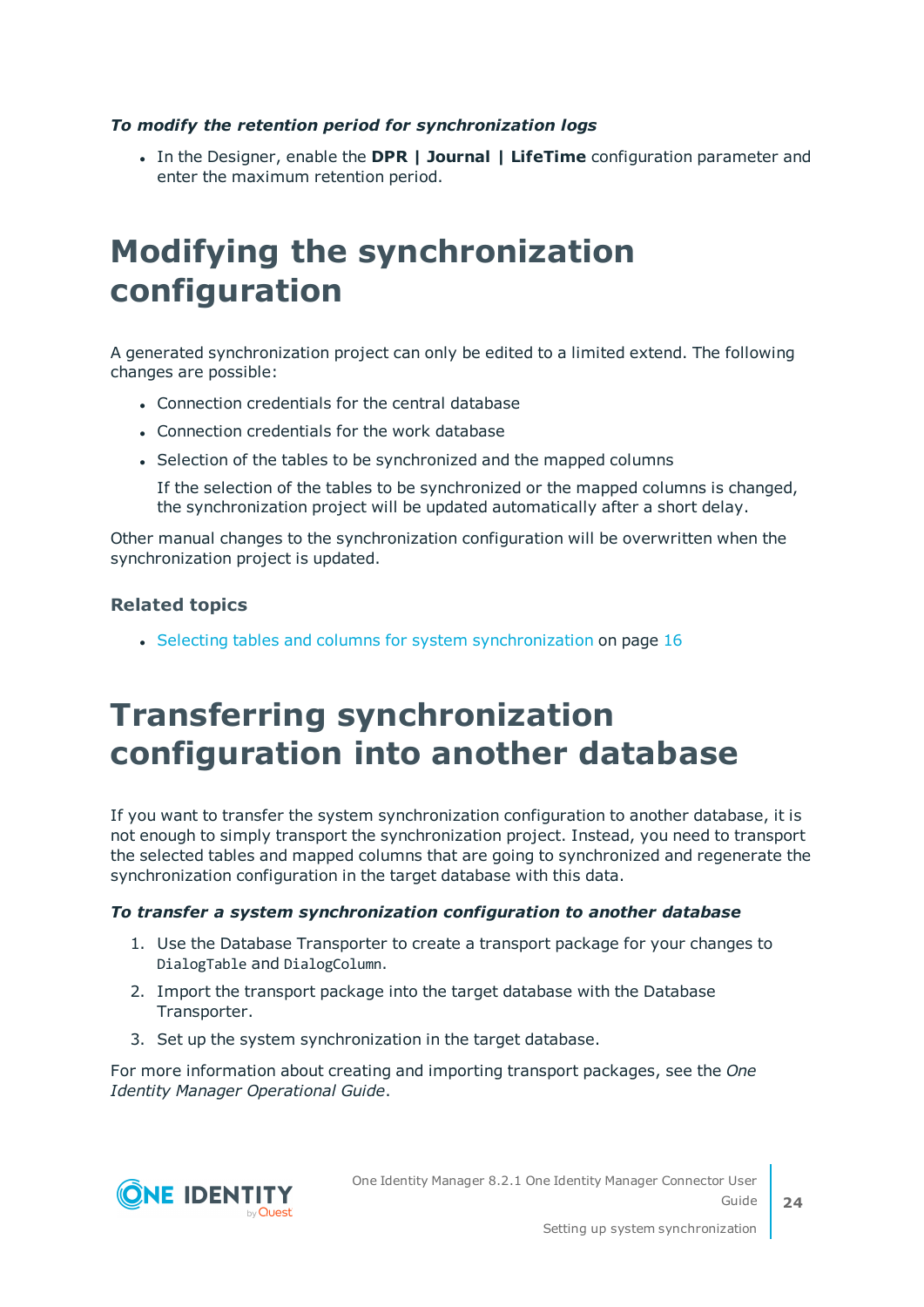#### **Related topics**

<span id="page-24-0"></span>• Creating a [synchronization](#page-19-0) project for the system synchronization on page 20

## **Disabling system synchronization**

Regular synchronization can only be started if schedules are enabled.

#### *To prevent regular synchronization*

<sup>l</sup> In the Designer, disable the **Daily database synchronization**, **Frequent database synchronization**, and**Most frequent database synchronization** schedules.

If you do not want synchronization to be started manually, deactivate the synchronization project as well.

#### *To deactivate the synchronization project*

- 1. In the Synchronization Editor, open the synchronization project.
- 2. Select the **General** view on the start page.
- 3. Click **Deactivate project**.

#### **Related topics**

• Starting system [synchronization](#page-22-0) on page 23

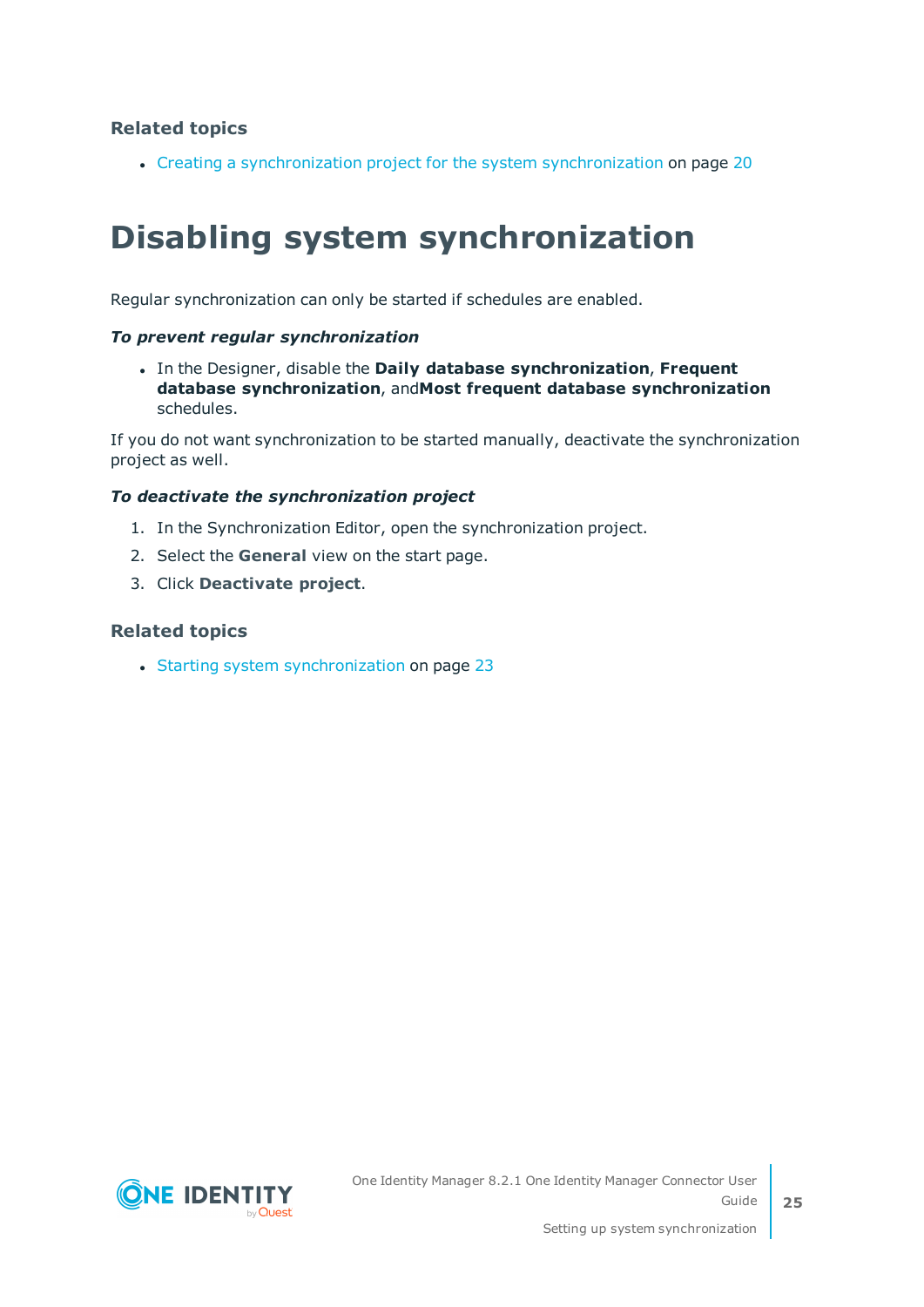# <span id="page-25-0"></span>**Setting up synchronization using custom configuration**

To manually set up synchronization with a One Identity Manager database, follow the steps described here.

#### *To set up synchronization manually*

- 1. Install and configure a synchronization server and declare the server as a Job server in One Identity Manager.
- 2. Provide One Identity Manager users with the required permissions for setting up synchronization and post-processing synchronization objects.
- 3. Create a synchronization project with the Synchronization Editor.

#### **Detailed information about this topic**

- $\cdot$  Setting up the [synchronization](#page-8-0) server on page 9
- Users and permissions for [synchronizing](#page-25-1) on page 26
- Information required for creating a [synchronization](#page-31-0) project for custom [synchronization](#page-31-0) on page 32
- <span id="page-25-1"></span>• [Synchronization](#page-5-1) set up methods on page 6

### **Users and permissions for synchronizing**

In the synchronization with the database connectors, there are three use cases for mapping synchronization objects in the One Identity Manager data model.

- 1. Mapping custom target systems
- 2. Mapping default tables (for example Person or Department)
- 3. Mapping custom tables



One Identity Manager 8.2.1 One Identity Manager Connector User Guide **3**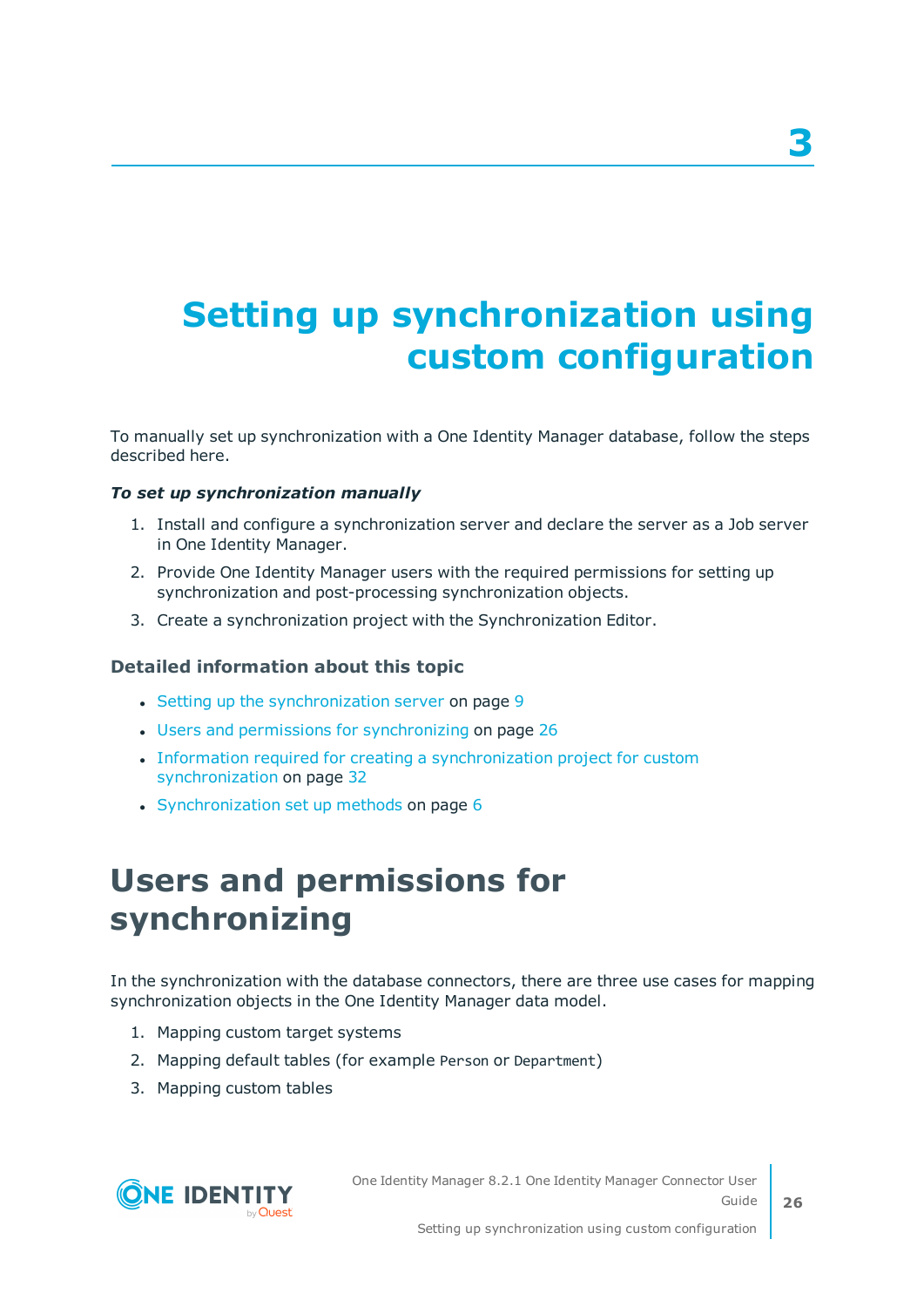In the case of One Identity Manager tools non role-based login, it is sufficient to add a system user in the **DPR\_EditRights\_Methods** and **QBM\_LaunchPad** permissions groups. For more information about system users and permissions groups, see the *One Identity Manager Authorization and Authentication Guide*.

| <b>User</b>                                                                   | Tasks                                                                                                                                                                         |
|-------------------------------------------------------------------------------|-------------------------------------------------------------------------------------------------------------------------------------------------------------------------------|
| One Identity Manager<br>administrators                                        | One Identity Manager administrator and administrative system<br>users Administrative system users are not added to application<br>roles.                                      |
|                                                                               | One Identity Manager administrators:                                                                                                                                          |
|                                                                               | • Create customized permissions groups for application<br>roles for role-based login to administration tools in the<br>Designer as required.                                  |
|                                                                               | • Create system users and permissions groups for non role-<br>based login to administration tools in the Designer as<br>required.                                             |
|                                                                               | • Enable or disable additional configuration parameters in<br>the Designer as required.                                                                                       |
|                                                                               | • Create custom processes in the Designer as required.                                                                                                                        |
|                                                                               | • Create and configure schedules as required.                                                                                                                                 |
| System users in the<br>DPR_EditRights_<br><b>Methods</b> permissions<br>group | • Configure and start synchronization in the<br>Synchronization Editor.<br>• Edit the synchronization's target system types as well as<br>outstanding objects in the Manager. |
| System users in the<br><b>QBM_LaunchPad</b><br>permissions group              | • Working with the Launchpad.                                                                                                                                                 |

#### **Table 2: Users and permissions groups for non role-based login**

There are different steps required for role-based login, in order to equip One Identity Manager users with the required permissions for setting up synchronization and postprocessing of synchronization objects.

#### **Table 3: User and permissions groups for role-based login: Mapped as custom target system**

| <b>User</b>                            | Tasks                                                                                                                                    |
|----------------------------------------|------------------------------------------------------------------------------------------------------------------------------------------|
| One Identity Manager<br>administrators | One Identity Manager administrator and administrative system<br>users Administrative system users are not added to application<br>roles. |
|                                        | One Identity Manager administrators:                                                                                                     |

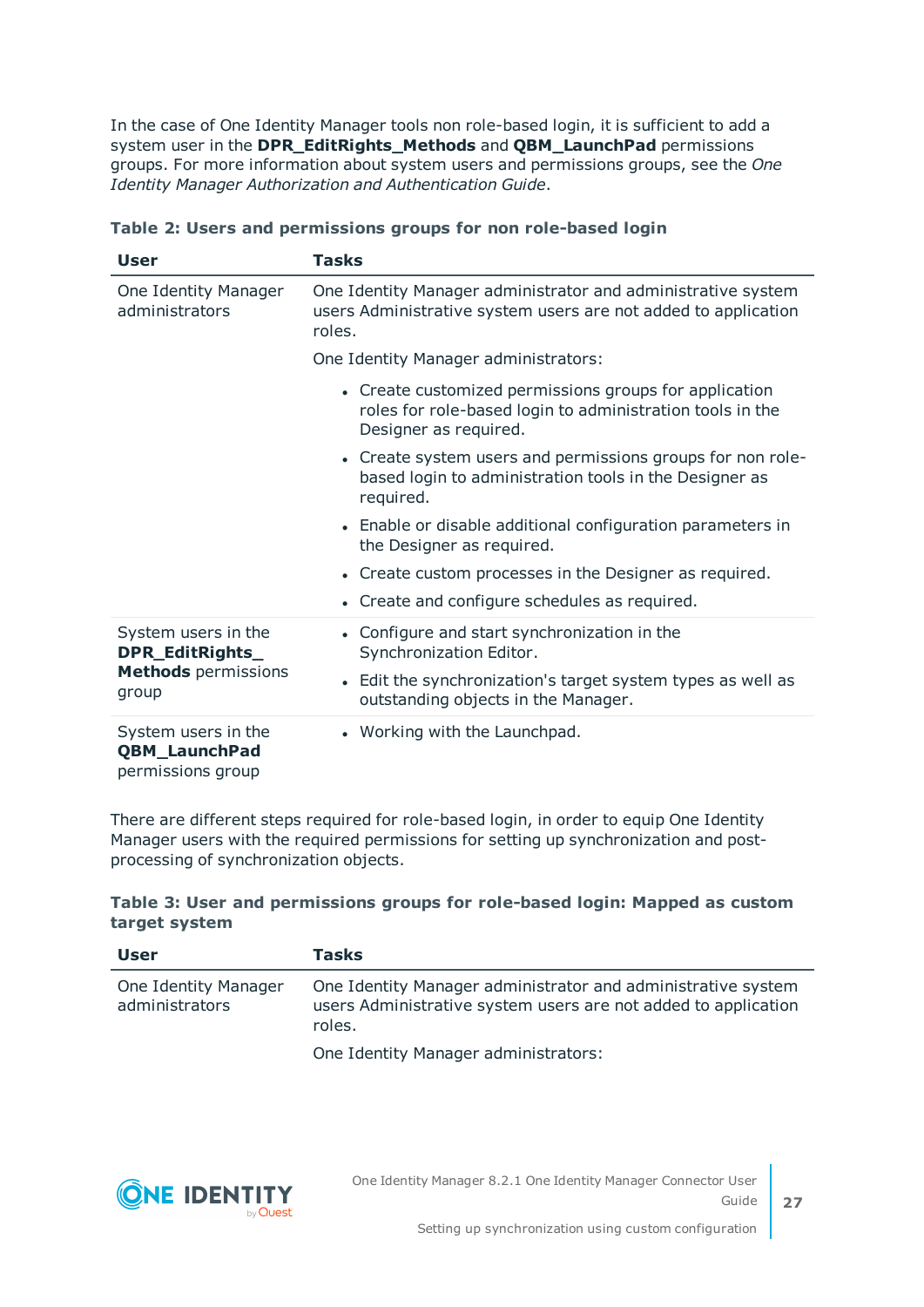| <b>User</b>                     | <b>Tasks</b>                                                                                                                                  |
|---------------------------------|-----------------------------------------------------------------------------------------------------------------------------------------------|
|                                 | • Create customized permissions groups for application<br>roles for role-based login to administration tools in the<br>Designer as required.  |
|                                 | • Create system users and permissions groups for non role-<br>based login to administration tools in the Designer as<br>required.             |
|                                 | • Enable or disable additional configuration parameters in<br>the Designer as required.                                                       |
|                                 | • Create custom processes in the Designer as required.                                                                                        |
|                                 | • Create and configure schedules as required.                                                                                                 |
| Target system<br>administrators | Target system administrators must be assigned to the Target<br>systems   Administrators application role.                                     |
|                                 | Users with this application role:                                                                                                             |
|                                 | • Administer application roles for individual target system<br>types.                                                                         |
|                                 | • Specify the target system manager.                                                                                                          |
|                                 | • Set up other application roles for target system managers<br>if required.                                                                   |
|                                 | • Specify which application roles for target system<br>managers are mutually exclusive.                                                       |
|                                 | • Authorize other employees to be target system<br>administrators.                                                                            |
|                                 | • Do not assume any administrative tasks within the target<br>system.                                                                         |
| Target system<br>managers       | Target system managers must be assigned to the Target<br>systems   Custom target systems application role or a<br>child application role.     |
|                                 | Users with this application role:                                                                                                             |
|                                 | • Assume administrative tasks for the target system.                                                                                          |
|                                 | Create, change, or delete target system objects.<br>٠                                                                                         |
|                                 | Edit password policies for the target system.                                                                                                 |
|                                 | Prepare groups to add to the IT Shop.                                                                                                         |
|                                 | Can add employees who have another identity than the<br>Primary identity.                                                                     |
|                                 | • Configure synchronization in the Synchronization Editor<br>and define the mapping for comparing target systems and<br>One Identity Manager. |
|                                 |                                                                                                                                               |

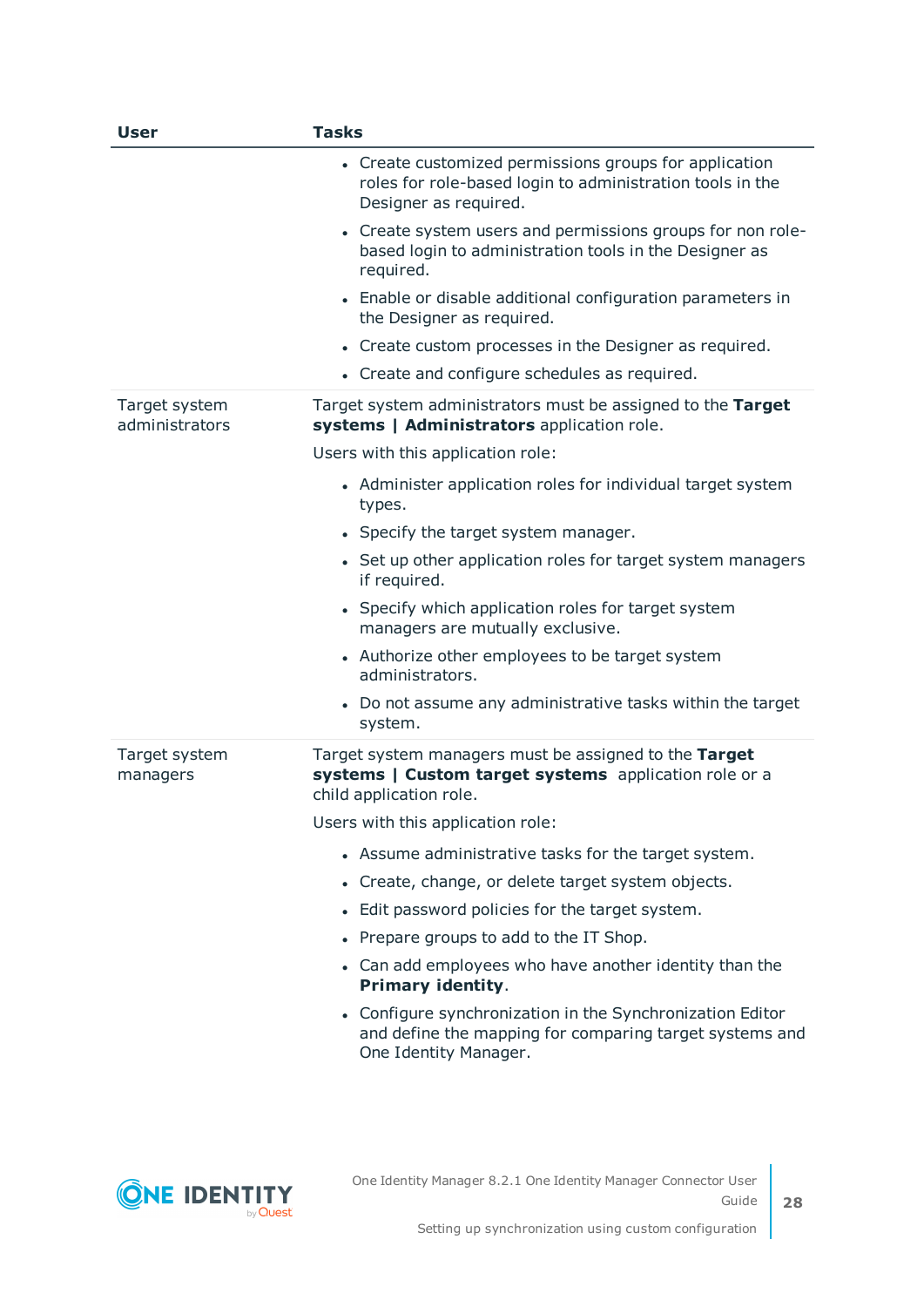| <b>User</b> | Tasks                                                                                                                                           |
|-------------|-------------------------------------------------------------------------------------------------------------------------------------------------|
|             | • Edit the synchronization's target system types and<br>outstanding objects.                                                                    |
|             | • Authorize other employees within their area of<br>responsibility as target system managers and create child<br>application roles if required. |

#### **Table 4: User and permissions groups for role-based login: Default table mapping**

| <b>User</b>                            | <b>Tasks</b>                                                                                                                                 |
|----------------------------------------|----------------------------------------------------------------------------------------------------------------------------------------------|
| One Identity Manager<br>administrators | One Identity Manager administrator and administrative system<br>users Administrative system users are not added to application<br>roles.     |
|                                        | One Identity Manager administrators:                                                                                                         |
|                                        | • Create customized permissions groups for application<br>roles for role-based login to administration tools in the<br>Designer as required. |
|                                        | • Create system users and permissions groups for non role-<br>based login to administration tools in the Designer as<br>required.            |
|                                        | • Enable or disable additional configuration parameters in<br>the Designer as required.                                                      |
|                                        | • Create custom processes in the Designer as required.                                                                                       |
|                                        | • Create and configure schedules as required.                                                                                                |
|                                        | Custom application role Users with this application role:                                                                                    |
|                                        | • Configure and start synchronization in the<br>Synchronization Editor.                                                                      |
|                                        | • Edit the synchronization's target system types as well as<br>outstanding objects in the Manager.                                           |
|                                        | The application role gets its permissions through a custom<br>permissions group and the vi_4_SYNCPROJECT_ADMIN<br>permissions group.         |

#### **Table 5: Users and permissions groups for role-based login: Custom table mapping (only custom configuration)**

| <b>User</b>                            | <b>Tasks</b>                                                                                                                             |
|----------------------------------------|------------------------------------------------------------------------------------------------------------------------------------------|
| One Identity Manager<br>administrators | One Identity Manager administrator and administrative system<br>users Administrative system users are not added to application<br>roles. |

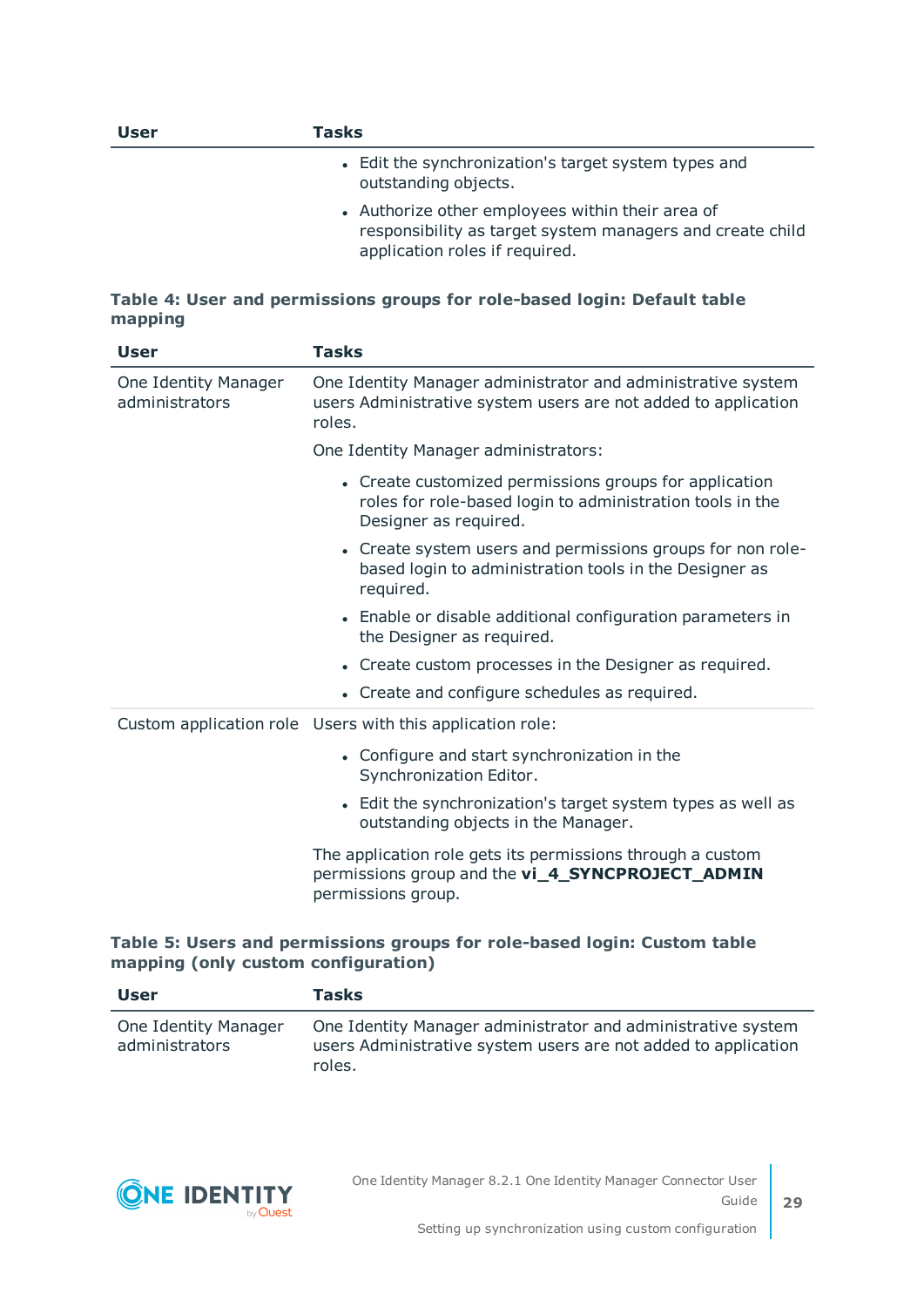| <b>User</b>                           | <b>Tasks</b>                                                                                                                                                                                                                                           |
|---------------------------------------|--------------------------------------------------------------------------------------------------------------------------------------------------------------------------------------------------------------------------------------------------------|
|                                       | One Identity Manager administrators:                                                                                                                                                                                                                   |
|                                       | • Create customized permissions groups for application<br>roles for role-based login to administration tools in the<br>Designer as required.                                                                                                           |
|                                       | • Create system users and permissions groups for non role-<br>based login to administration tools in the Designer as<br>required.                                                                                                                      |
|                                       | • Enable or disable additional configuration parameters in<br>the Designer as required.                                                                                                                                                                |
|                                       | • Create custom processes in the Designer as required.                                                                                                                                                                                                 |
|                                       | • Create and configure schedules as required.                                                                                                                                                                                                          |
| Application roles for<br>custom tasks | Administrators must be assigned to the Custom  <br>Administrators application role.                                                                                                                                                                    |
|                                       | Users with this application role:                                                                                                                                                                                                                      |
|                                       | • Administrate custom application roles.                                                                                                                                                                                                               |
|                                       | • Set up other application roles for managers if required.                                                                                                                                                                                             |
| Manager for custom<br>tasks           | Managers must be assigned to the Custom   Managers<br>application role or a child role.                                                                                                                                                                |
|                                       | Users with this application role:                                                                                                                                                                                                                      |
|                                       | • Add custom task in One Identity Manager.                                                                                                                                                                                                             |
|                                       | • Configure and start synchronization in the<br>Synchronization Editor.                                                                                                                                                                                |
|                                       | • Edit the synchronization's target system types as well as<br>outstanding objects in the Manager.                                                                                                                                                     |
|                                       | You can use these application roles, for example, to guarantee<br>One Identity Manager user permissions on custom tables or<br>columns. All application roles that you define here must obtain<br>their permissions through custom permissions groups. |
|                                       | The application role gets its permissions through a custom<br>permissions group and the vi_4_SYNCPROJECT_ADMIN<br>permissions group.                                                                                                                   |

#### *To configure synchronization projects and target system synchronization (in the use cases 2 and 3)*

- 1. Set up a custom permissions group with all permissions for configuring synchronization and editing synchronization objects.
- 2. Assign a custom application role to this permissions group.

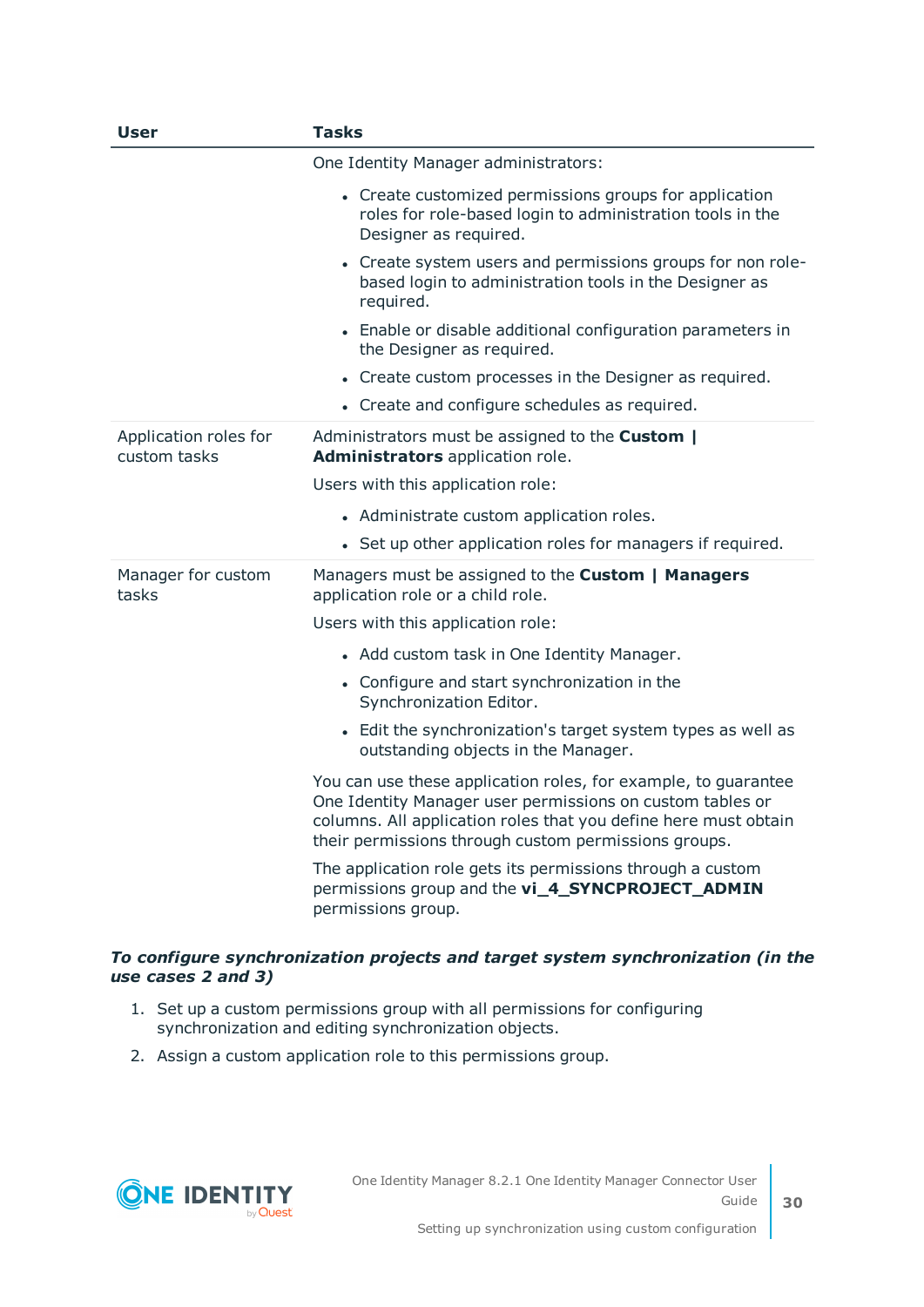#### **Detailed information about this topic**

 $\cdot$  Setting up custom application roles for [synchronization](#page-30-0) on page 31

### <span id="page-30-0"></span>**Setting up custom application roles for synchronization**

For role-based login, create a custom application role to guarantee One Identity Manager users the necessary permissions for configuring synchronization and handling outstanding objects. This application role obtains the required permissions by using a custom permissions group.

#### *To set up an application role for synchronization (use case 2):*

- 1. In the Manager, select the default application role to use to edit the objects you want to synchronization.
	- Establish the application role's default permissions group.

If you want to import employee data, for example, select the **Identity Management | Employees | Administrators** application role. The default permissions group of this application role is **vi\_4\_PERSONADMIN**.

- 2. In the Designer, create a new permissions group .
	- <sup>l</sup> Set the **Only use for role based authentication** option.
- 3. Make the new permissions group dependent on the **vi\_4\_SYNCPROJECT\_ADMIN** permissions group.

Then the **vi\_4\_SYNCPROJECT\_ADMIN** permissions groups must be assigned as the parent permissions group. This means that the new permissions group inherits the properties.

4. Make the new permissions group dependent on the default permissions group of the selected default application role.

Then the default permissions groups must be assigned as the parent permissions group. This means that the new permissions group inherits the properties.

- 5. Save the changes.
- 6. In the Manager, create a new application role.
	- a. Assign the selected application role to be the parent application role.
	- b. Assign the newly created permissions group.
- 7. Assign employees to this application role.
- 8. Save the changes.

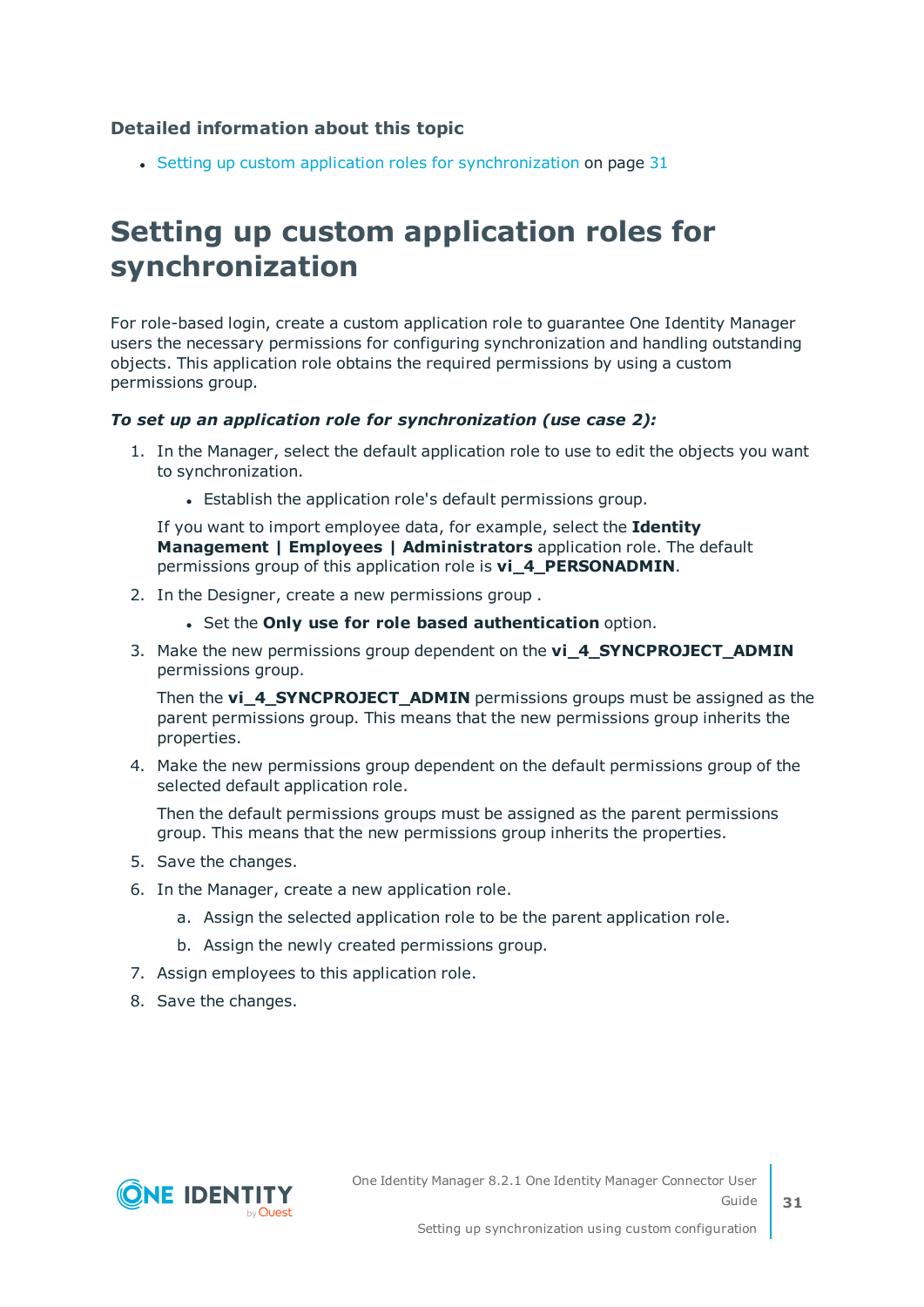#### *To set up an application role for synchronization (use case 3):*

- 1. In the Designer, create a new permissions group for custom tables that are populated by synchronization.
	- <sup>l</sup> Set the **Only use for role based authentication** option.
- 2. Guarantee this permissions group all the required permissions to the custom tables.
- 3. Create another permissions group for synchronization.
	- <sup>l</sup> Set the **Only use for role based authentication** option.
- 4. Make the permissions group for synchronization dependent on the permissions group for custom tables.

Then the permissions group for custom tables must be assigned as the parent permissions group. This means the permissions groups for synchronization inherits its properties.

5. Make the permissions group for synchronization dependent on the **vi\_4\_ SYNCPROJECT\_ADMIN** permissions group.

Then the **vi\_4\_SYNCPROJECT\_ADMIN** permissions groups must be assigned as the parent permissions group. This means the permissions groups for synchronization inherits its properties.

- 6. Save the changes.
- 7. In the Manager, create a new application role.
	- a. Assign the **Custom | Managers** application role as the parent application role.
	- b. Assign the permissions group for the synchronization.
- 8. Assign employees to this application role.
- 9. Save the changes.

For more information about setting up application roles and permissions groups, see the *One Identity Manager Authorization and Authentication Guide*.

### <span id="page-31-0"></span>**Information required for creating a synchronization project for custom synchronization**

A synchronization project collects all the information required for synchronizing the One Identity Manager database with a target system. Connection data for target systems, schema types and properties, mapping, and synchronization workflows all belong to this.

Make the following information available for setting up a custom synchronization project for synchronizing with the One Identity Manager connector.

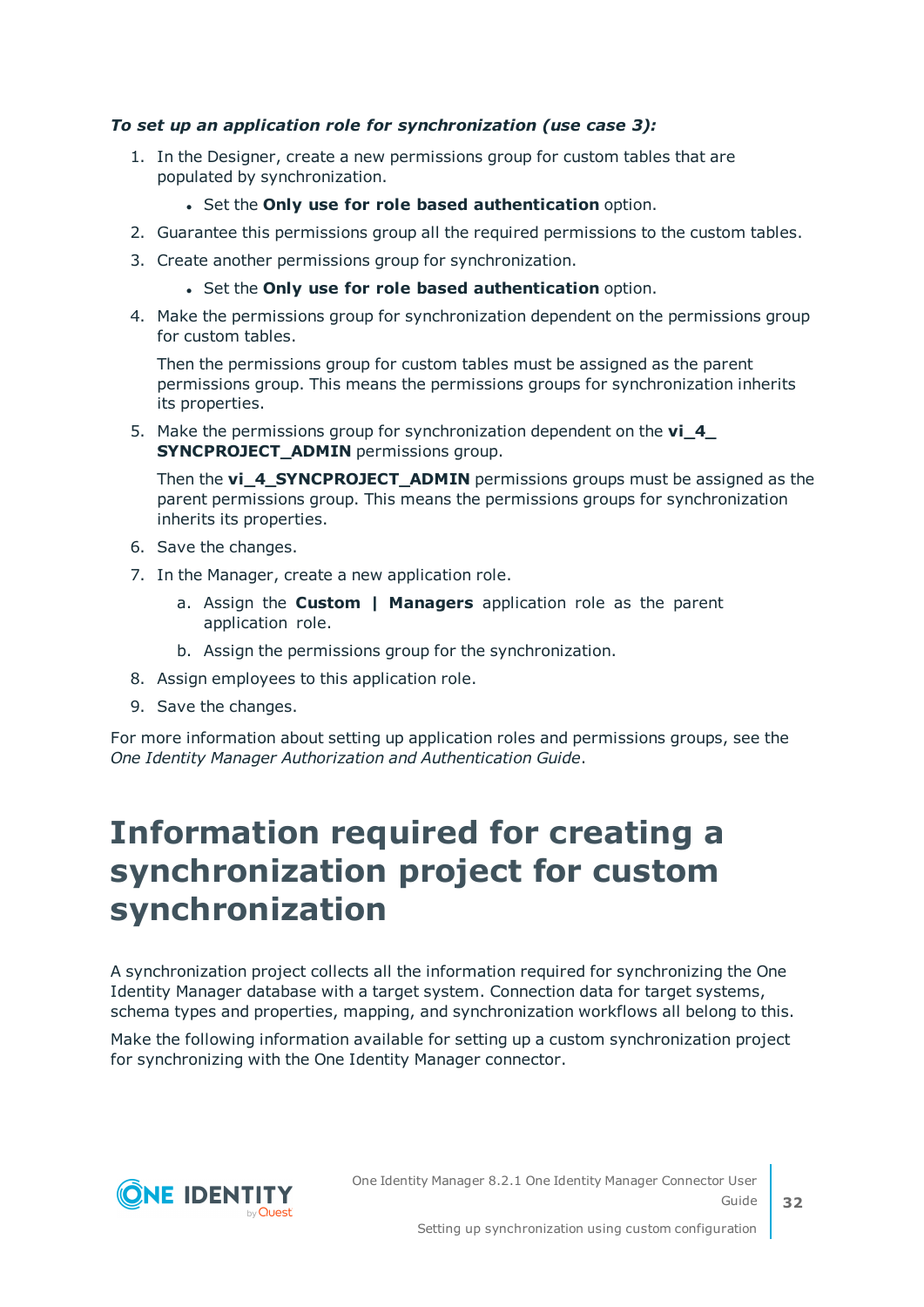| <b>Data</b>                 | <b>Explanation</b>                                                                                                                                                                                                                                                                                                                                                                                                                                                                                                                                                            |
|-----------------------------|-------------------------------------------------------------------------------------------------------------------------------------------------------------------------------------------------------------------------------------------------------------------------------------------------------------------------------------------------------------------------------------------------------------------------------------------------------------------------------------------------------------------------------------------------------------------------------|
| Synchronization<br>server   | All One Identity Manager Service actions are run against the<br>target system environment on the synchronization server. Data<br>entries required for synchronization and administration with the<br>One Identity Manager database are processed by the<br>synchronization server.                                                                                                                                                                                                                                                                                            |
|                             | Installed components:                                                                                                                                                                                                                                                                                                                                                                                                                                                                                                                                                         |
|                             | • One Identity Manager Service (started)                                                                                                                                                                                                                                                                                                                                                                                                                                                                                                                                      |
|                             | The synchronization server must be declared as a Job server in<br>One Identity Manager. The Job server name is required.                                                                                                                                                                                                                                                                                                                                                                                                                                                      |
|                             | For more information, see Setting up the synchronization server<br>on page 9.                                                                                                                                                                                                                                                                                                                                                                                                                                                                                                 |
| Remote connection<br>server | To configure synchronization with a target system, One Identity<br>Manager must load the data from the target system. One<br>Identity Manager communicates directly with the target system<br>to do this. Sometimes direct access from the workstation, on<br>which the Synchronization Editor is installed, is not possible. For<br>example, because of the firewall configuration or the<br>workstation does not fulfill the necessary hardware and software<br>requirements. If direct access is not possible from the<br>workstation, you can set up a remote connection. |
|                             | The remote connection server and the workstation must be in<br>the same Active Directory domain.                                                                                                                                                                                                                                                                                                                                                                                                                                                                              |
|                             | Remote connection server configuration:                                                                                                                                                                                                                                                                                                                                                                                                                                                                                                                                       |
|                             | • One Identity Manager Service is started                                                                                                                                                                                                                                                                                                                                                                                                                                                                                                                                     |
|                             | • RemoteConnectPlugin is installed                                                                                                                                                                                                                                                                                                                                                                                                                                                                                                                                            |
|                             | The remote connection server must be declared as a Job server<br>in One Identity Manager. The Job server name is required.                                                                                                                                                                                                                                                                                                                                                                                                                                                    |
|                             | TIP: The remote connection server requires the same config-<br>uration as the synchronization server (with regard to the<br>installed software and entitlements). Use the synchronization<br>as remote connection server at the same time, by simply<br>installing the RemoteConnectPlugin as well.                                                                                                                                                                                                                                                                           |
|                             | For more detailed information about setting up a remote<br>connection, see the One Identity Manager Target System<br>Synchronization Reference Guide.                                                                                                                                                                                                                                                                                                                                                                                                                         |
| Synchronization<br>workflow | Set the Data import option in the synchronization step if<br>synchronization data is imported from a secondary system. You<br>cannot select the MarkAsOutstanding processing method for                                                                                                                                                                                                                                                                                                                                                                                       |

#### **Table 6: Information required to set up a synchronization project**

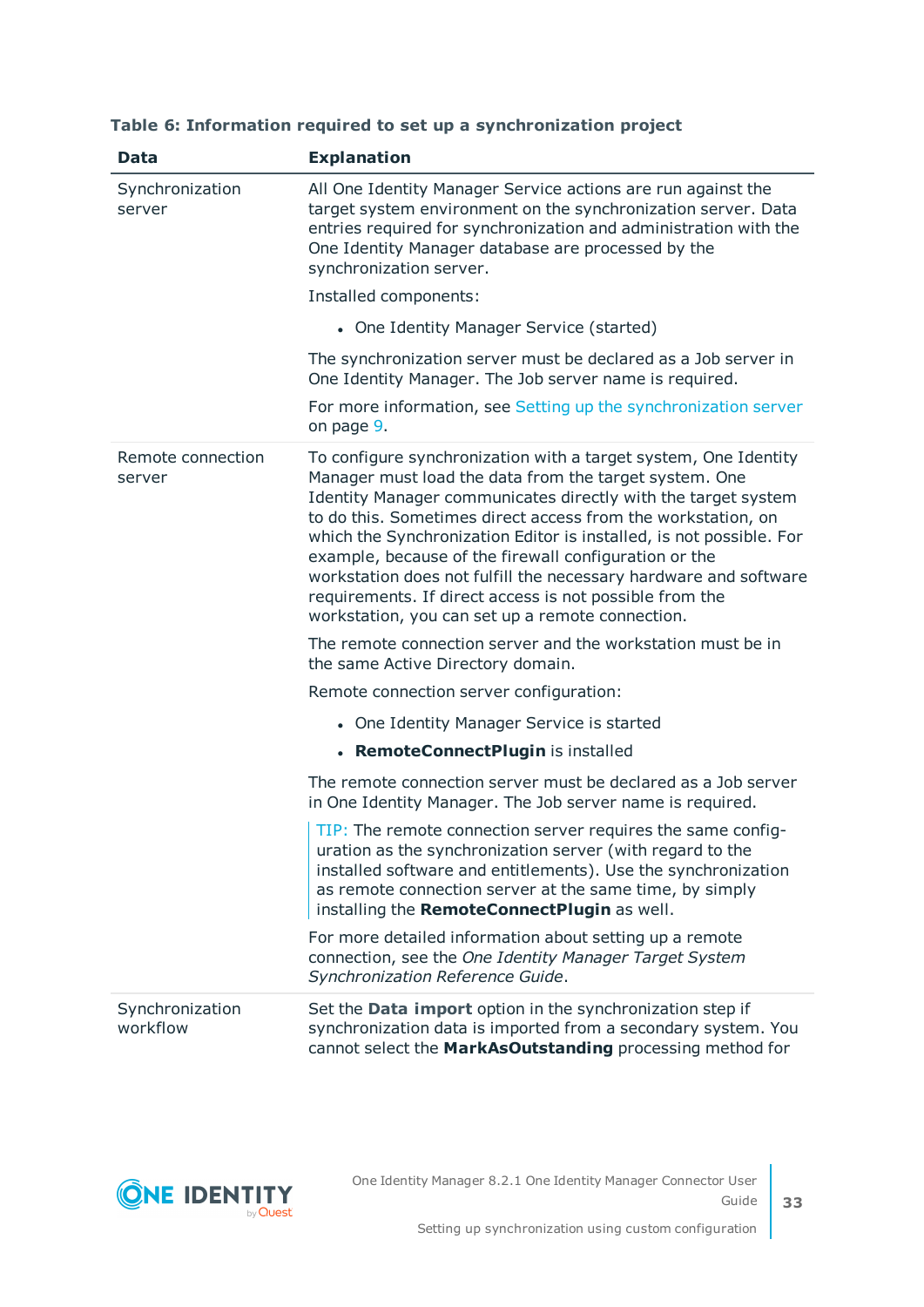| Data         | <b>Explanation</b>                                                                                                                                                                                                                                                                                                  |
|--------------|---------------------------------------------------------------------------------------------------------------------------------------------------------------------------------------------------------------------------------------------------------------------------------------------------------------------|
|              | these synchronization steps. This option takes effect in both<br>directions, meaning also for synchronization to the target<br>system.                                                                                                                                                                              |
|              | For more detailed information about synchronizing user data<br>with different systems, see the One Identity Manager Target<br>System Synchronization Reference Guide.                                                                                                                                               |
| Base object  | You cannot normally specify a base object for synchronizing with<br>database connectors. In this case, assignment of one base table<br>and the synchronization server is sufficient.                                                                                                                                |
|              | • Select the table from the <b>Base table</b> menu in which to<br>load the objects. The base table can be used to defined<br>downstream processes for synchronization. For more<br>information about downstream processes, see the One<br><b>Identity Manager Target System Synchronization</b><br>Reference Guide. |
|              | • The Synchronization servers menu displays all Job<br>servers with an enabled One Identity Manager<br>connector server function.                                                                                                                                                                                   |
| Variable set | If you implement specialized variable sets, ensure that the start<br>up configuration and the base object use the same variable set.                                                                                                                                                                                |

#### *To configure synchronization with the One Identity Manager connector*

- 1. Use the Synchronization Editor to create a new synchronization project.
- 2. Add mappings. Define property mapping rules and object matching rules.
- 3. Create synchronization workflows.
- 4. Create a start up configuration.
- 5. Define the synchronization scope.
- 6. Specify the base object of the synchronization.
- 7. Specify the extent of the synchronization log.
- 8. Run a consistency check.
- 9. Activate the synchronization project.
- 10. Save the new synchronization project in the database.

#### **Detailed information about this topic**

• How to set up a [synchronization](#page-34-0) project on page 35

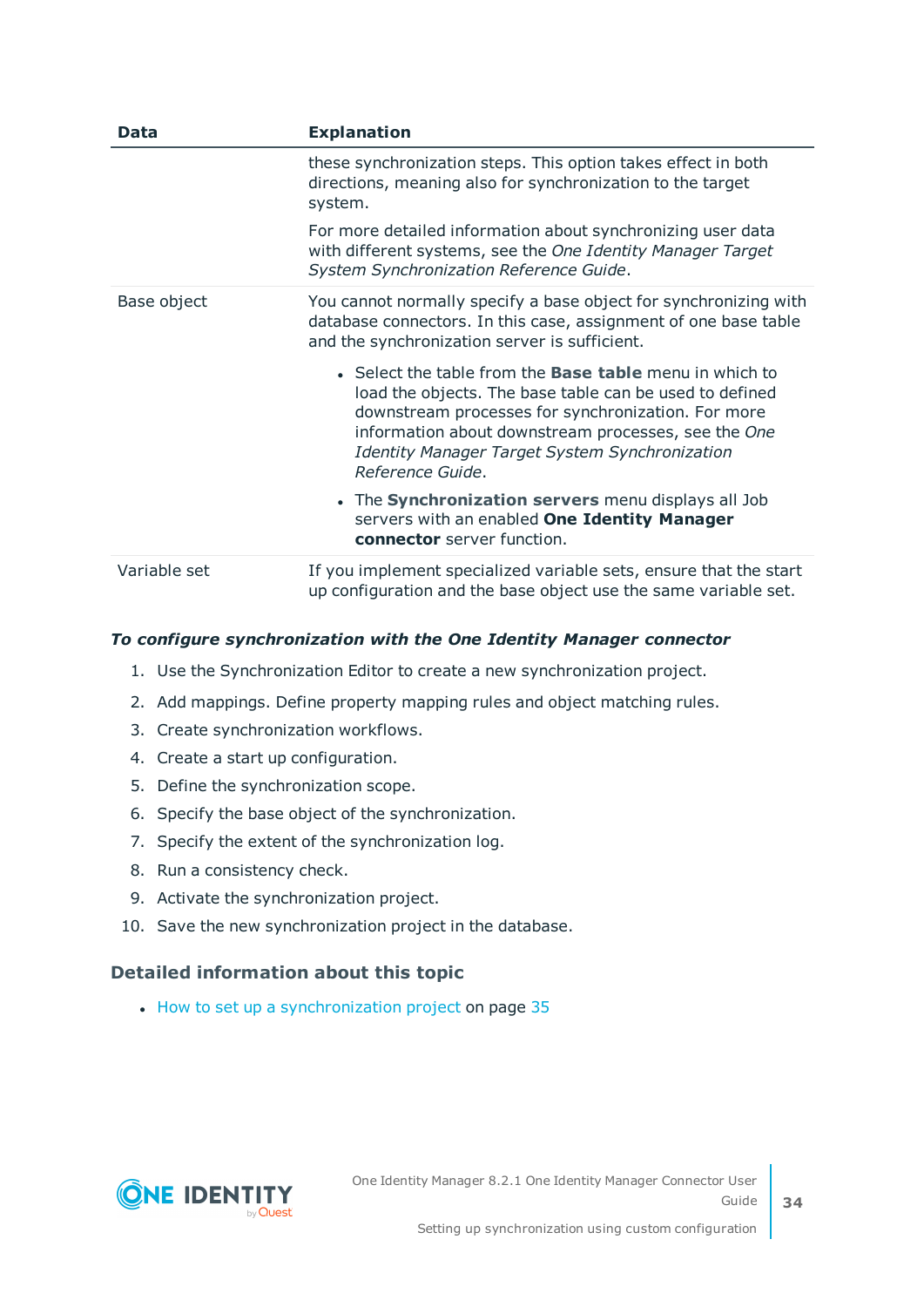## <span id="page-34-0"></span>**How to set up a synchronization project**

There is a wizard to assist you with setting up a synchronization project. This wizard takes you through all the steps you need to set up initial synchronization with a target system. Click **Next** once you have entered all the data for a step.

NOTE: The following sequence describes how to configure a synchronization project if the Synchronization Editor is both:

- Run in default mode
- Started from the Launchpad

If you run the project wizard in expert mode or directly from the Synchronization Editor, additional configuration settings can be made. Follow the project wizard instructions through these steps.

#### *To set up a synchronization project*

1. Start the Launchpad and log in on the One Identity Manager database.

NOTE: If synchronization is run by an application server, connect the database through the application server.

2. Select the **One Identity Manager connector** entry. Click **Run**.

This starts the Synchronization Editor's project wizard.

- 3. On the **System access** page, specify how One Identity Manager can access the target system.
	- If access is possible from the workstation on which you started the Synchronization Editor, do not change any settings.
	- If access is not possible from the workstation on which you started the Synchronization Editor, you can set up a remote connection.

Enable the **Connect using remote connection server** option and select the server to be used for the connection under **Job server**.

- <sup>l</sup> Click **Next** to start the system connection wizard to create a connection to a One Identity Manager database.
- 4. On the start page of the system connection wizard, click **Next**.
- 5. On the **Select database system** page, select the database system to which you want to connect.
- 6. On the **Connection parameters** page, enter the database connection data.
	- **. Server: Database server.**
	- <sup>l</sup> (Optional) **Windows Authentication**: Specifies whether the integrated Windows authentication is used. This type of authentication is not recommended. If you decide to use it anyway, ensure that your environment supports Windows authentication.

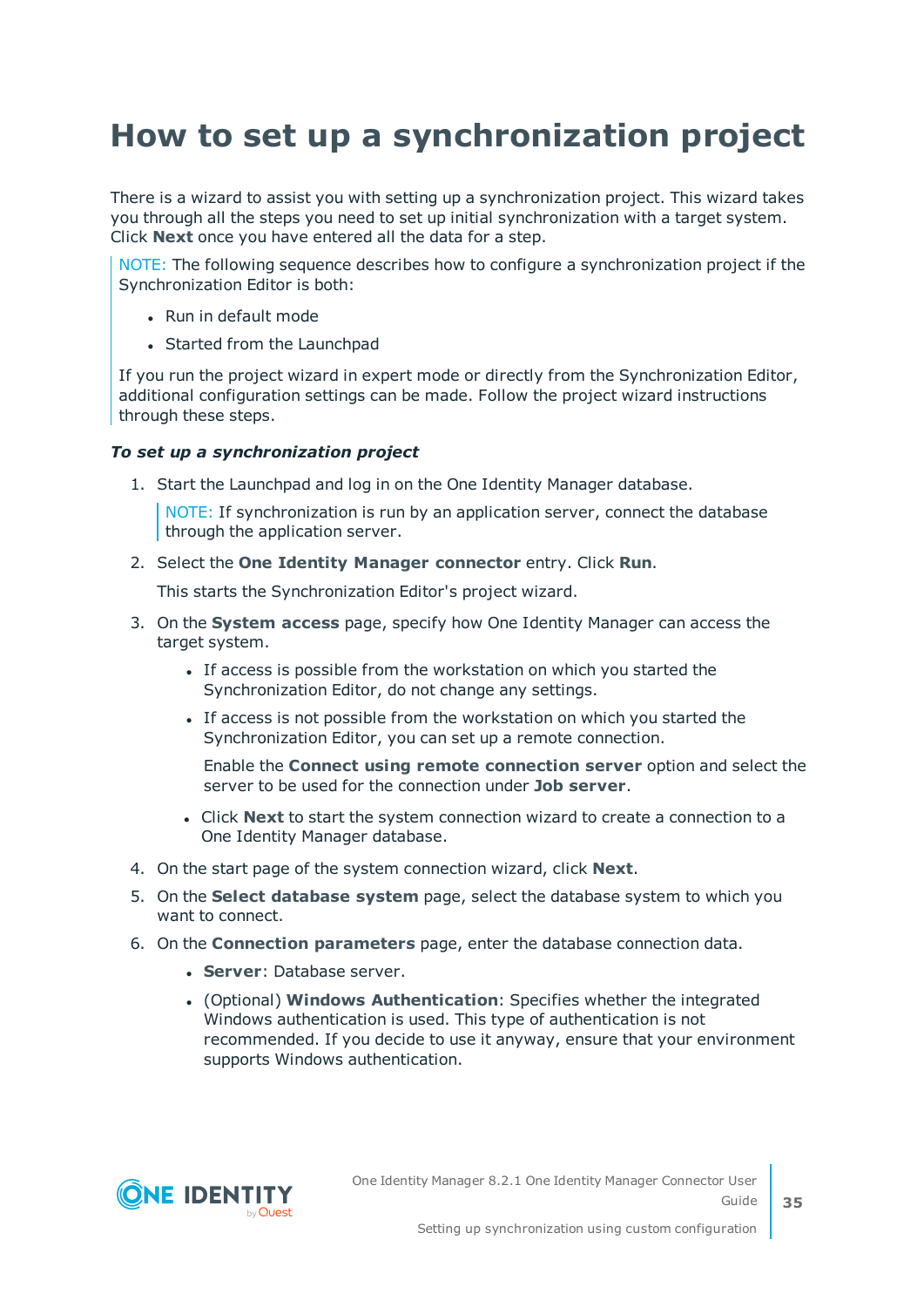- **.** User: The user's SQL Server login name.
- **Password: Password for the user's SQL Server login.**
- **.** Database: Select the database.
- To enter additional information about the database connection, click **Advanced options**.
- 7. On the **Encryption** page, enter the private key for encrypting the database.
- 8. You can save the connection data on the last page of the system connection wizard.
	- **.** Set the **Save connection locally** option to save the connection data. This can be reused when you set up other synchronization projects.
	- <sup>l</sup> Click **Finish**, to end the system connection wizard and return to the project wizard.
- 9. On the **One Identity Manager Connection** tab, test the data for connecting to the One Identity Manager database. The data is loaded from the connected database. Reenter the password.

NOTE:

- If you use an unencrypted One Identity Manager database and have not yet saved any synchronization projects to the database, you need to enter all connection data again.
- This page is not shown if a synchronization project already exists.
- 10. The wizard loads the target system schema. This may take a few minutes depending on the type of target system access and the size of the target system.
- 11. On the **Select project template** page, select a project template to use for setting up the synchronization configuration.

NOTE: The One Identity Manager connector does not provide a default project template for setting up synchronization. If you have created your own project template, you can select it to configure the synchronization project. Otherwise, select **Create blank project**.

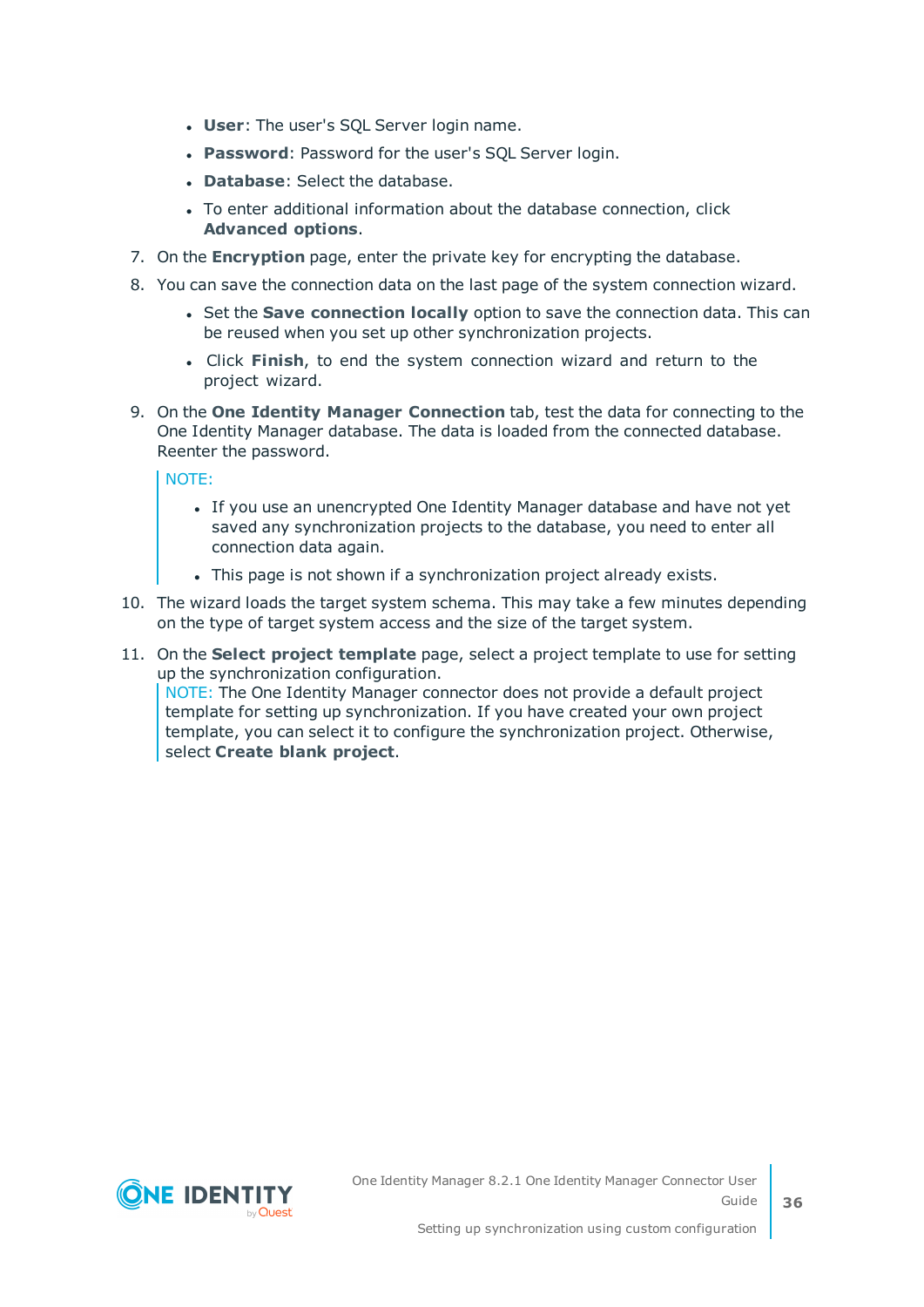12. Enter the general setting for the synchronization project under **General**.

| <b>Property</b>    | <b>Description</b>                                                                                                                                  |
|--------------------|-----------------------------------------------------------------------------------------------------------------------------------------------------|
| Display<br>name    | Display name for the synchronization project.                                                                                                       |
| Script<br>language | Language in which the scripts for this synchronization project are<br>written.                                                                      |
|                    | Scripts are implemented at various points in the synchronization<br>configuration. Specify the script language when you set up an empty<br>project. |
|                    | IMPORTANT: You cannot change the script language once the<br>synchronization project has been saved.                                                |
|                    | If you use a project template, the template's script language is<br>used.                                                                           |
| Description        | Text field for additional explanation.                                                                                                              |

**Table 7: General properties of the synchronization project**

- 13. To close the project wizard, click **Finish**.
- <span id="page-36-0"></span>14. Save the synchronization project in the database.

## **Updating schemas**

All the schema data (schema types and schema properties) of the target system schema and the One Identity Manager schema are available when you are editing a synchronization project. Only a part of this data is really needed for configuring synchronization. If a synchronization project is finished, the schema is compressed to remove unnecessary data from the synchronization project. This can speed up the loading of the synchronization project. Deleted schema data can be added to the synchronization configuration again at a later point.

If the target system schema or the One Identity Manager schema has changed, these changes must also be added to the synchronization configuration. Then the changes can be added to the schema property mapping.

To include schema data that have been deleted through compression and schema modifications in the synchronization project, update each schema in the synchronization project. This may be necessary if:

- $\bullet$  A schema was changed by:
	- Changes to a target system schema
	- Customizations to the One Identity Manager schema
	- A One Identity Manager update migration



One Identity Manager 8.2.1 One Identity Manager Connector User Guide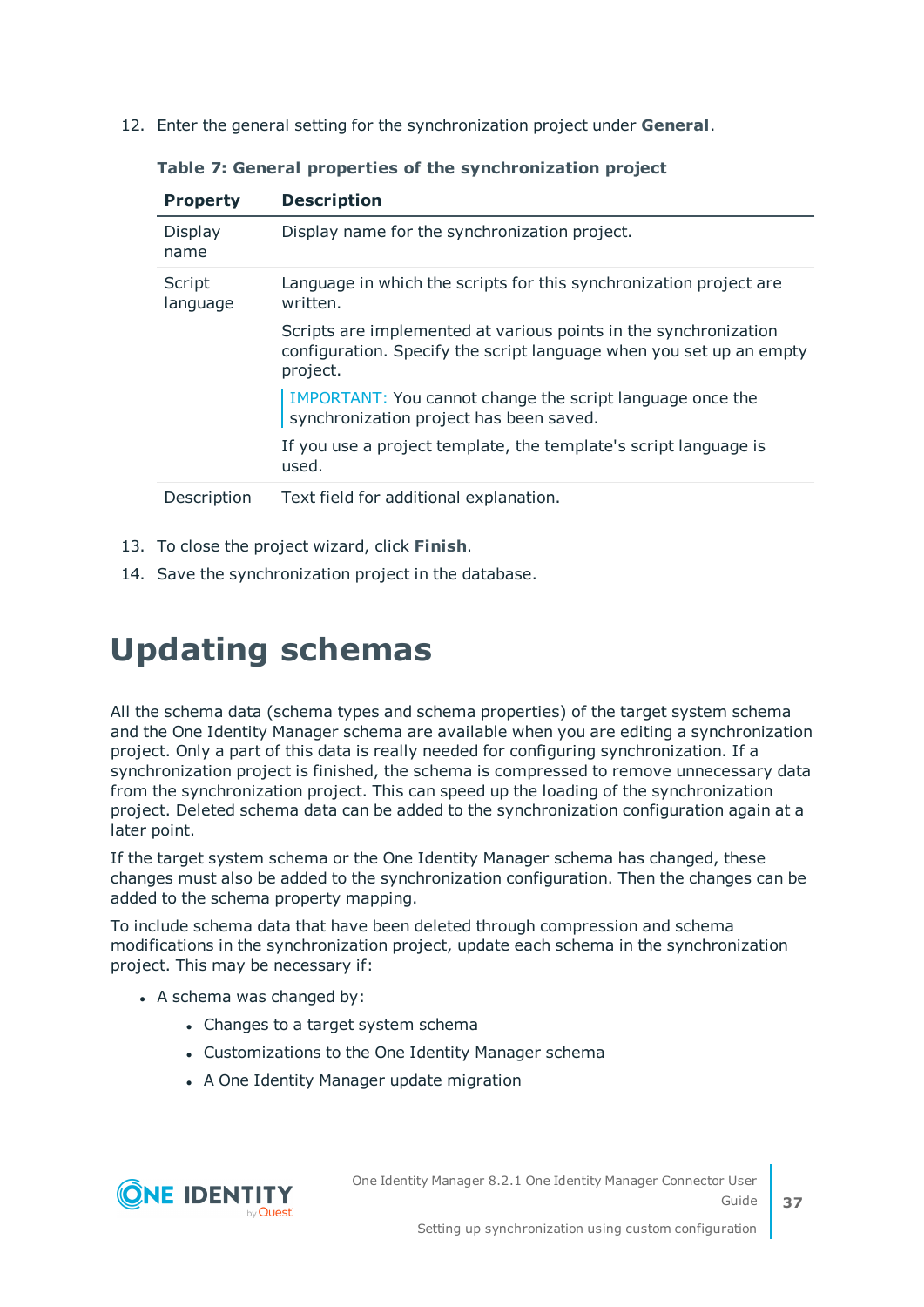- A schema in the synchronization project was shrunk by:
	- Enabling the synchronization project
	- Saving the synchronization project for the first time
	- $\bullet$  Compressing a schema

#### *To update a system connection schema*

- 1. In the Synchronization Editor, open the synchronization project.
- 2. Select the **Configuration > Target system** category.
	- OR -

Select the **Configuration > One Identity Manager connection** category.

- 3. Select the **General** view and click **Update schema**.
- 4. Confirm the security prompt with **Yes**.

This reloads the schema data.

#### *To edit a mapping*

- 1. In the Synchronization Editor, open the synchronization project.
- 2. Select the **Mappings** category.
- 3. Select a mapping in the navigation view.

Opens the Mapping Editor. For more information about mappings, see the *One Identity Manager Target System Synchronization Reference Guide*.

NOTE: The synchronization is deactivated if the schema of an activated synchronization project is updated. Reactivate the synchronization project to synchronize.

### <span id="page-37-0"></span>**Configuring the provisioning of memberships**

Memberships, such as user accounts in groups, are saved in assignment tables in the One Identity Manager database. During provisioning of modified memberships, changes made in the target system may be overwritten. This behavior can occur under the following conditions:

• Memberships are saved as an object property in list form in the target system.

Examples: List of user accounts in the Member property of a group - OR - List of profiles in the MemberOf property of a user account

- Memberships can be modified in either of the connected systems.
- A provisioning workflow and provisioning processes are set up.

If one membership in One Identity Manager changes, by default, the complete list of members is transferred to the target system. Therefore, memberships that were

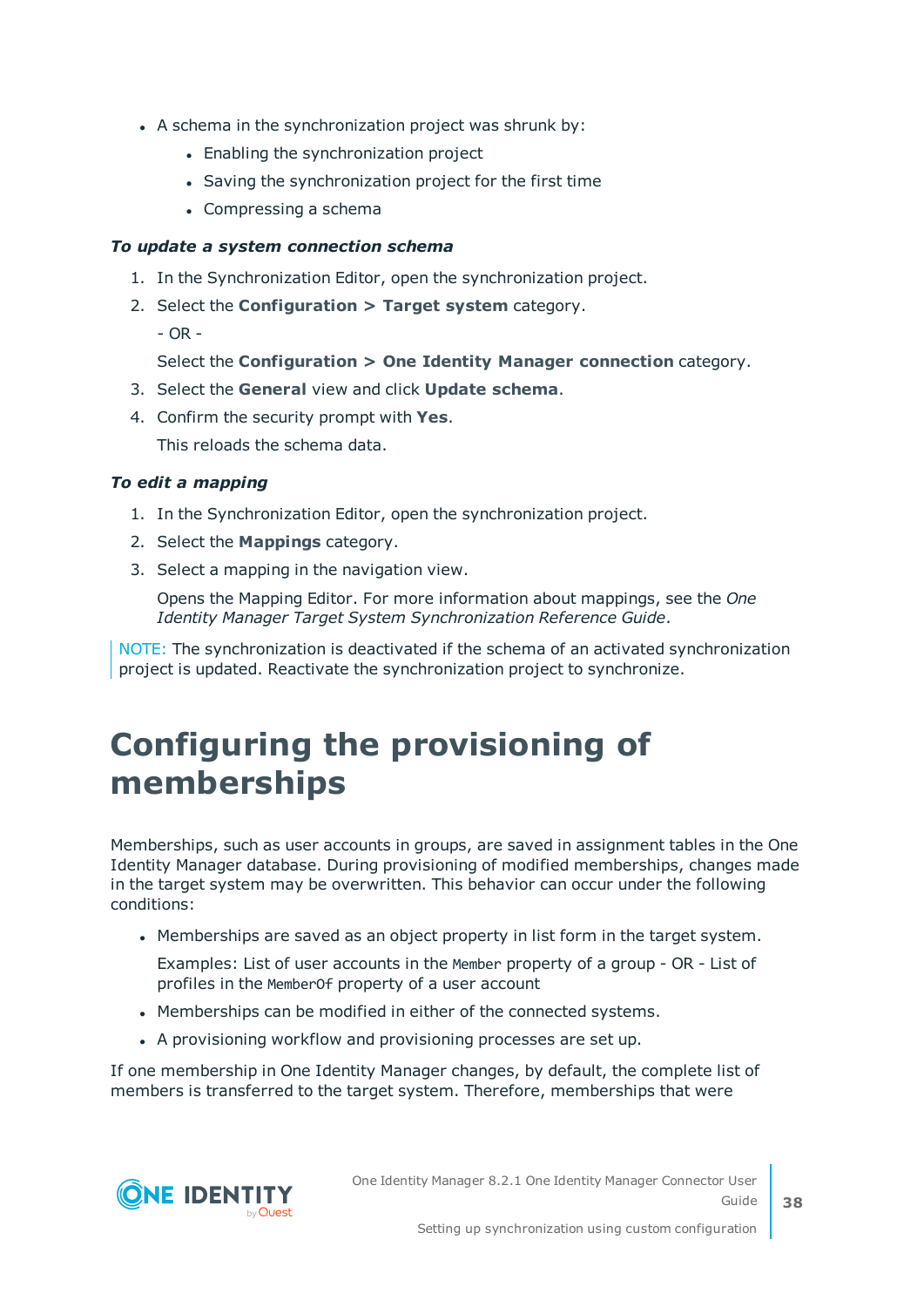previously added to the target system are removed in the process and previously deleted memberships are added again.

To prevent this, provisioning can be configured such that only the modified membership is provisioned in the target system. The corresponding behavior is configured separately for each assignment table.

#### *To allow separate provisioning of memberships*

- 1. In the Manager, select the **Data Synchronization > Basic configuration data > Target system types** category.
- 2. In the result list, select the target system type.
- 3. Select the **Configure tables for publishing** task.
- 4. Select the assignment tables that you want to set up for single provisioning. Multiselect is possible.
- 5. Click **Merge mode**.

NOTE:

- This option can only be enabled for assignment tables that have a base table with a XDateSubItem column.
- Assignment tables that are grouped together in a virtual schema property in the mapping must be marked identically.

Example: ADSAccountInADSGroup, ADSGroupInADSGroup, and ADSMachineInADSGroup

6. Save the changes.

For each assignment table labeled like this, the changes made in One Identity Manager are saved in a separate table. Therefore, only newly added and deleted assignments are processed. During modification provisioning, the members list in the target system is compared to the entries in this table. This means that only modified memberships are provisioned and not the entire members list.

NOTE: The complete members list is updated by synchronization. During this process, objects with changes but incomplete provisioning are not handled. These objects are logged in the synchronization log.

You can restrict single provisioning of memberships with a condition. Once merge mode has been disabled for a table, the condition is deleted. Tables that have had the condition deleted or edited are marked with the following icon:  $\mathbb{E}$ . You can restore the original condition at any time.

#### *To restore the original condition*

- 1. Select the auxiliary table for which you want to restore the condition.
- 2. Right-click on the selected row and select the **Restore original values** context menu item.
- 3. Save the changes.

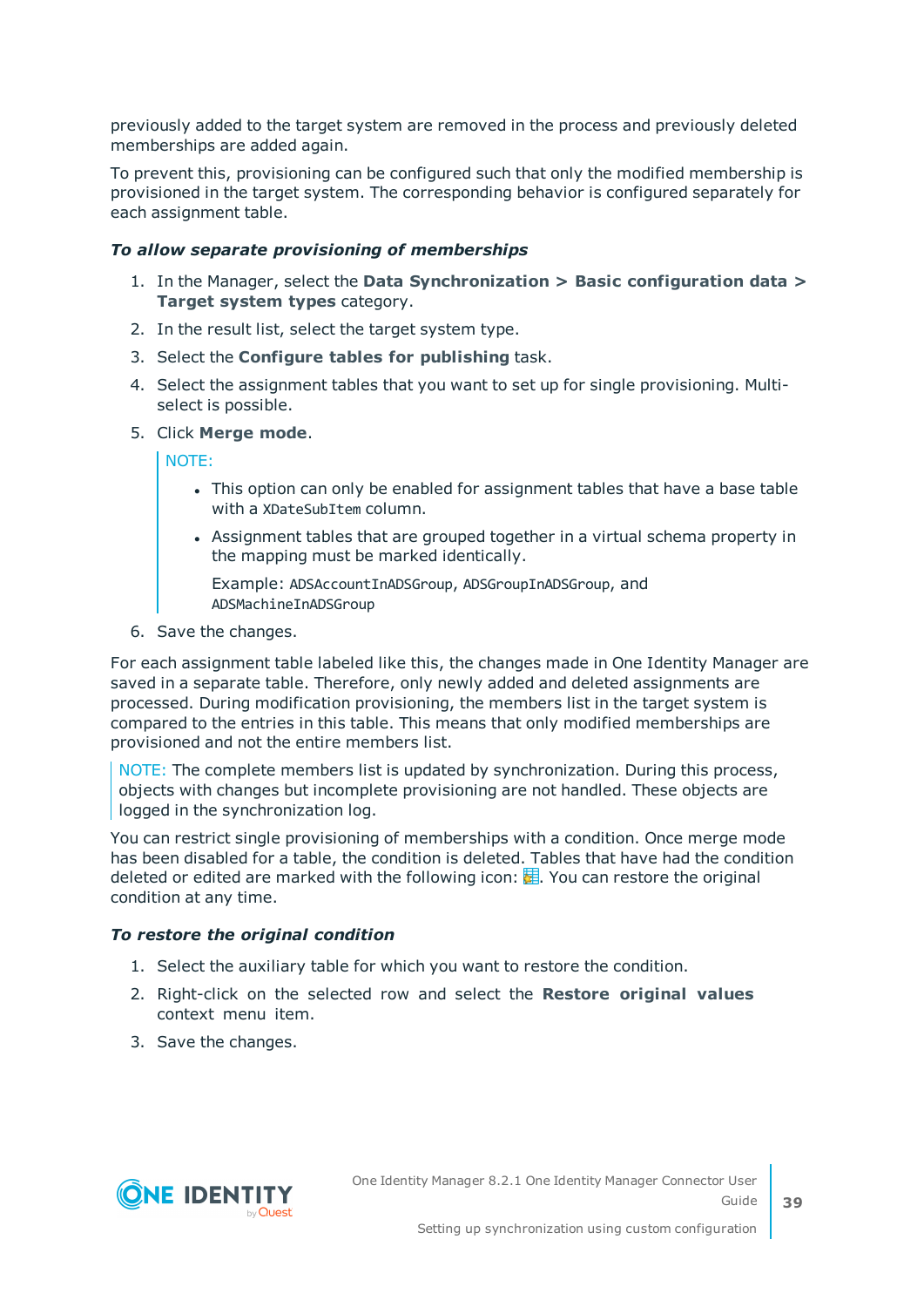NOTE: To create the reference to the added or deleted assignments in the condition, use the i table alias.

Example of a condition on the UNSAccountBInUNSGroupB assignment table:

exists (select top 1 1 from UNSGroupB g where  $g.UID$  UNSGroupB = i.UID UNSGroupB and <limiting condition>)

For more information about provisioning memberships, see the .*One Identity Manager Target System Synchronization Reference Guide*

## <span id="page-39-0"></span>**Configuring single object synchronization**

Changes made to individual objects in the target system can be immediately applied in the One Identity Manager database without having to start a full synchronization of the target system environment. Individual objects can only be synchronized if the object is already present in the One Identity Manager database. The changes are applied to the mapped object properties. If the object is no longer present in the target system, then it is deleted from the One Identity Manager database.

#### **Prerequisites**

- A synchronization step exists that can import the changes to the changed object into One Identity Manager.
- The table that contains the changed object is assigned to a target system type.
- The path to the base object of the synchronization is defined for the table that contains the changed object.

Specify the tables that you want to synchronize using single object synchronization and configure single object synchronization for these tables. For more information, see the *One Identity Manager Target System Synchronization Reference Guide*, section *Include custom tables in the synchronization*.

#### *To define the path to the base object for synchronization for a table*

- 1. In the Manager, select the **Data Synchronization > Basic configuration data > Target system types** category.
- 2. In the result list, select the target system type.
- 3. Select the **Assign synchronization tables** task.
- 4. In the **Add assignments** pane, assign the table for which you want to use single object synchronization.
- 5. Save the changes.
- 6. Select the **Configure tables for publishing** task.

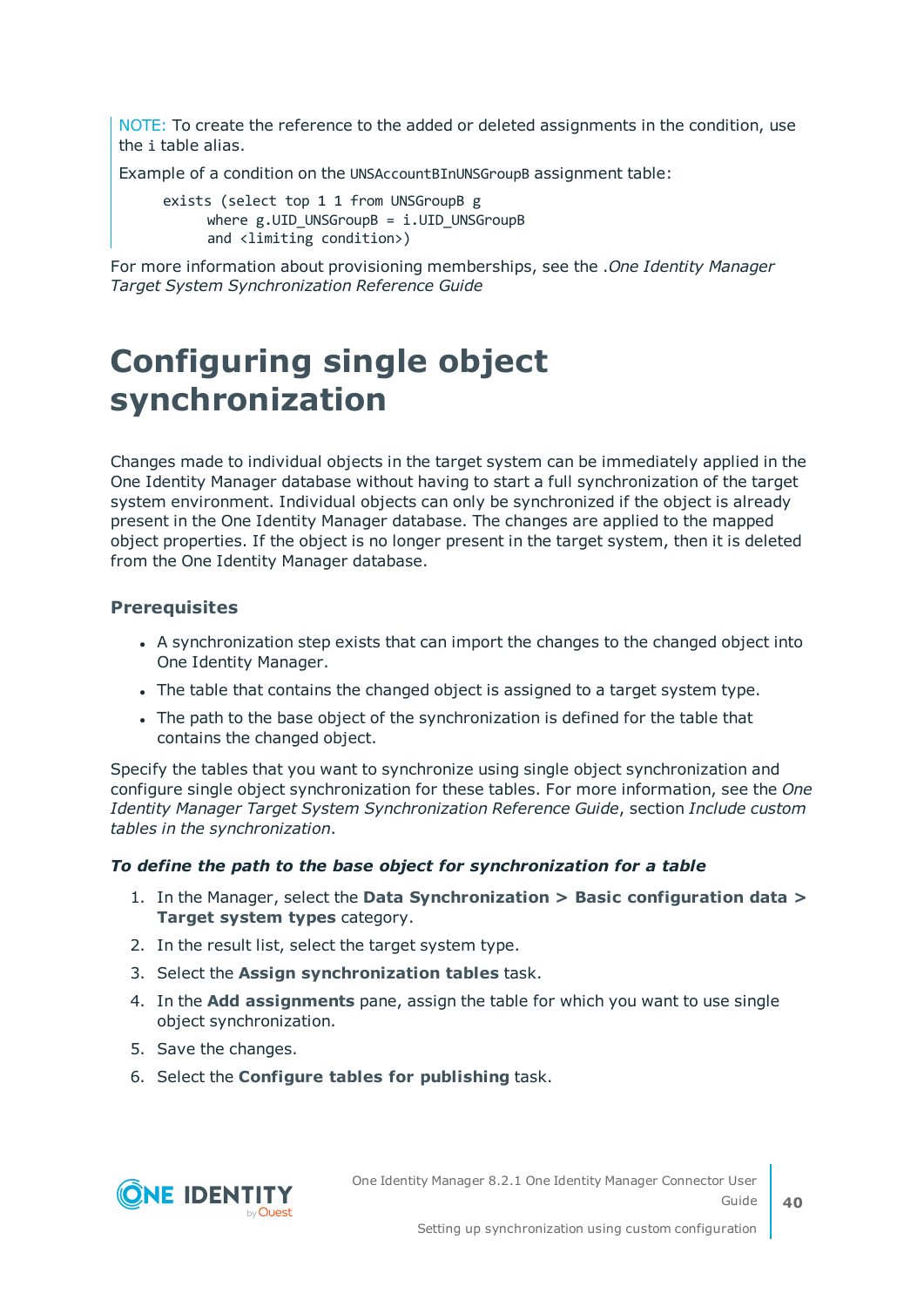- 7. Select the table and enter the **Root object path**.
	- If a concrete base object is defined for the target system, enter the path to the base object in the ObjectWalker notation of the VI.DB.

Example: FK(UID\_GAPCustomer).XObjectKey

• If no concrete base object is defined for the target system, enter the XObjectKey of the base table.

Example: <Key><T>DialogTable</T><P>RMB-T-Org</P></Key>

<span id="page-40-0"></span>8. Save the changes.

### **Starting synchronization**

Synchronization is started using scheduled process plans. A scheduled process plan is added once a start up configuration is assigned to a schedule. Use schedules to define running times for synchronization.

NOTE: Synchronization can only be started if the synchronization project is enabled.

To run synchronization regularly, configure, and activate the a schedule. You can also start synchronization manually if there is no active schedule.

IMPORTANT: As long as a synchronization process is running, you must not start another synchronization process for the same target system. This especially applies, if the same synchronization objects would be processed.

- If another synchronization process is started with the same start up configuration, the process is stopped and is assigned **Frozen** status. An error message is written to the One Identity Manager Service log file.
	- Ensure that start up configurations that are used in start up sequences are not started individually at the same time. Assign start up sequences and start up configurations different schedules.
- Starting another synchronization process with different start up configuration that addresses same target system may lead to synchronization errors or loss of data. Specify One Identity Manager behavior in this case, in the start up configuration.
	- Use the schedule to ensure that the start up configurations are run in sequence.
	- Group start up configurations with the same start up behavior.

If you want to specify the order in which target systems are synchronized, use the start up sequence to run synchronization. In a start up sequence, you can combine start up configurations from different synchronization projects and specify the order in which they are run. For more information about start up sequences, see the *One Identity Manager Target System Synchronization Reference Guide*.



**41**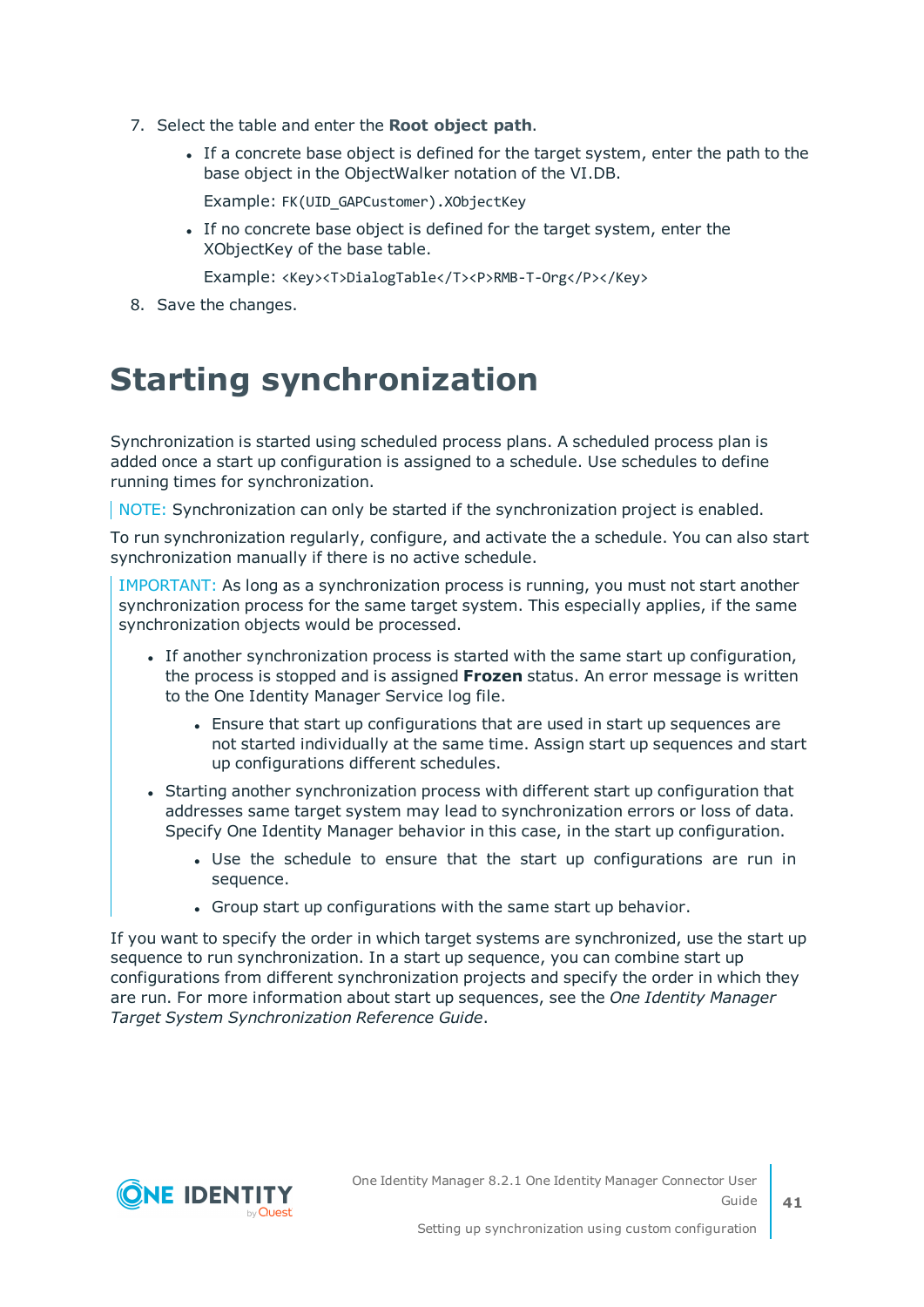## <span id="page-41-0"></span>**Analyzing synchronization**

Synchronization results are summarized in the synchronization log. You can specify the extent of the synchronization log for each system connection individually. One Identity Manager provides several reports in which the synchronization results are organized under different criteria.

#### *To display a synchronization log*

- 1. In the Synchronization Editor, open the synchronization project.
- 2. Select the **Logs** category.
- 3. Click in the navigation view toolbar.

Logs for all completed synchronization runs are displayed in the navigation view.

4. Select a log by double-clicking it.

An analysis of the synchronization is shown as a report. You can save the report.

Synchronization logs are stored for a fixed length of time.

#### *To modify the retention period for synchronization logs*

<sup>l</sup> In the Designer, enable the **DPR | Journal | LifeTime** configuration parameter and enter the maximum retention period.

## <span id="page-41-1"></span>**Post-processing outstanding objects**

Objects, which do not exist in the target system, can be marked as outstanding in One Identity Manager by synchronizing. This prevents objects being deleted because of an incorrect data situation or an incorrect synchronization configuration.

Outstanding objects:

- Cannot be edited in One Identity Manager.
- Are ignored by subsequent synchronizations.
- Are ignored by inheritance calculations.

This means, all memberships and assignments remain intact until the outstanding objects have been processed.

Start target system synchronization to do this.

#### *To allow post-processing of outstanding objects*

• Configure target system synchronization. For more information, see Configuring target system [synchronization](#page-42-0) on page 43.

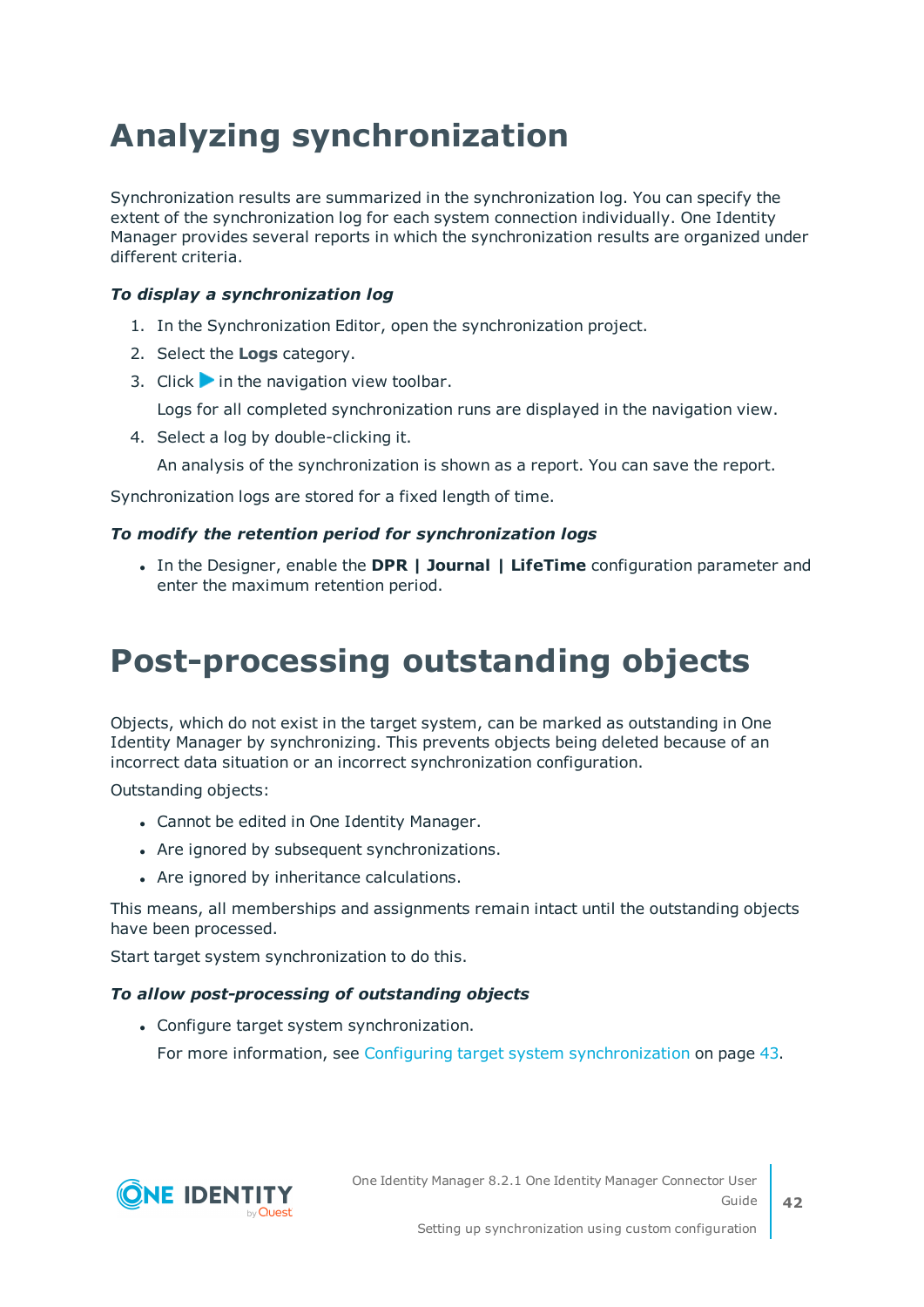#### **Related topics**

- [Post-processing](#page-44-0) outstanding objects on page 45
- Users and permissions for [synchronizing](#page-25-1) on page 26

### <span id="page-42-0"></span>**Configuring target system synchronization**

Create a target system for post-processing outstanding objects. Assign tables you want to be populated by synchronization, to this target system type. Specify the tables for which outstanding objects can be published in the target system during post-processing. Define a process for publishing the objects.

#### *To create a target system type*

- 1. In the Manager, select the **Data Synchronization > Basic configuration data > Target system types** category.
- 2. Click  $\frac{1}{2}$  in the result list.
- 3. Edit the target system type main data.
- 4. Save the changes.

Enter the following data for a target system type.

#### **Table 8: main data for a target system type**

| <b>Property</b>                   | <b>Description</b>                                                                                                                                                                                                               |
|-----------------------------------|----------------------------------------------------------------------------------------------------------------------------------------------------------------------------------------------------------------------------------|
| Target<br>system<br>type          | Target system type description.                                                                                                                                                                                                  |
|                                   | Description Text field for additional explanation.                                                                                                                                                                               |
| <b>Display</b><br>name            | Name of the target system type as displayed in One Identity Manager tools.                                                                                                                                                       |
| Cross-<br>boundary<br>inheritance | Specifies how user accounts are assigned to or inherit groups and system<br>entitlements if they belong to different custom target systems.                                                                                      |
|                                   | • If the option is set, groups and system entitlements can be assigned<br>to user accounts that belong to the same target system or to different<br>target systems. The target systems must have the same target<br>system type. |
|                                   | For all target systems of a target system type, the settings for the<br><b>User Account Contains Memberships column</b><br>(UNSRootB.UserContainsGroupList) must be identical.                                                   |
|                                   | • If the option is not set, groups and system entitlements can only be<br>assigned to the same target system.                                                                                                                    |

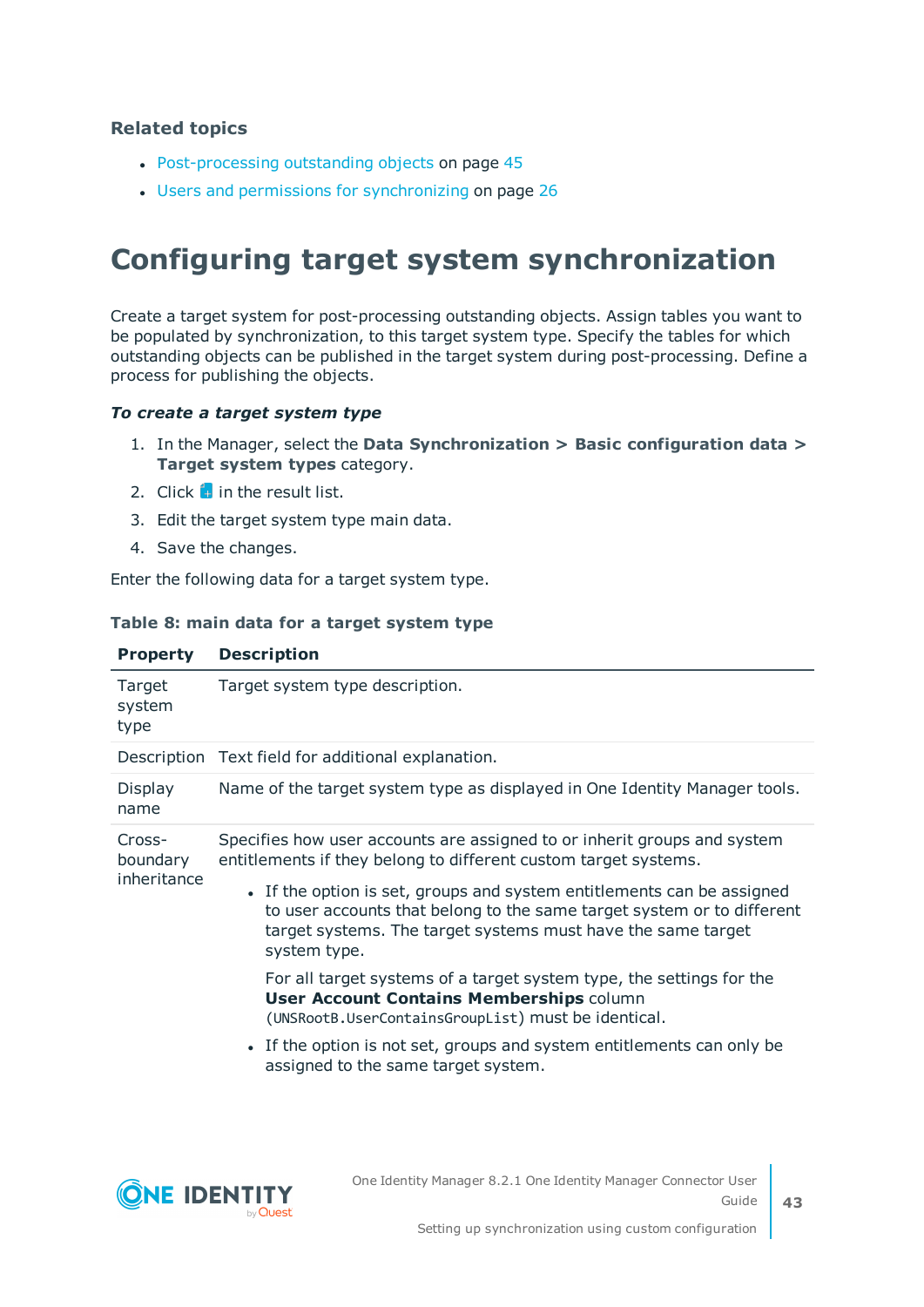#### **Property Description**

|                        | NOTE: If the option is not set, the target system type is used to simplify<br>grouping of the target systems.                            |
|------------------------|------------------------------------------------------------------------------------------------------------------------------------------|
| Show in<br>rule wizard | Specifies whether the target system type for compliance rule wizard can be<br>compliance selected when rule conditions are being set up. |
| Text<br>snippet        | Text snippets used for linking text in the compliance rule wizard.                                                                       |
|                        |                                                                                                                                          |

Alternative List of connector that can process this type of target system. connectors

#### *To add tables to target system synchronization*

- 1. In the Manager, select the **Data Synchronization > Basic configuration data > Target system types** category.
- 2. In the result list, select the target system type.
- 3. Select the **Assign synchronization tables** task.
- 4. In the pane, assign **custom** tables to the outstanding objects you want to handle.
- 5. Save the changes.
- 6. Select the **Configure tables for publishing** task.
- 7. Select the tables that contain the outstanding objects that can be published in the target system and set the **Publishable** option.
- 8. Save the changes.

NOTE: The connector must have write access to the target system in order to publish outstanding objects that are being post-processed. That means, the **Connection is read-only** option must not be set for the target system connection.

#### *To publish outstanding objects*

• For each table for which you want to publish outstanding objects, create a process, which is triggered by the event HandleOutstanding and which runs the provisioning of the objects. Use the AdHocProjection process task of the ProjectorComponent process component.

For more information about defining processes, see the *One Identity Manager Configuration Guide*.

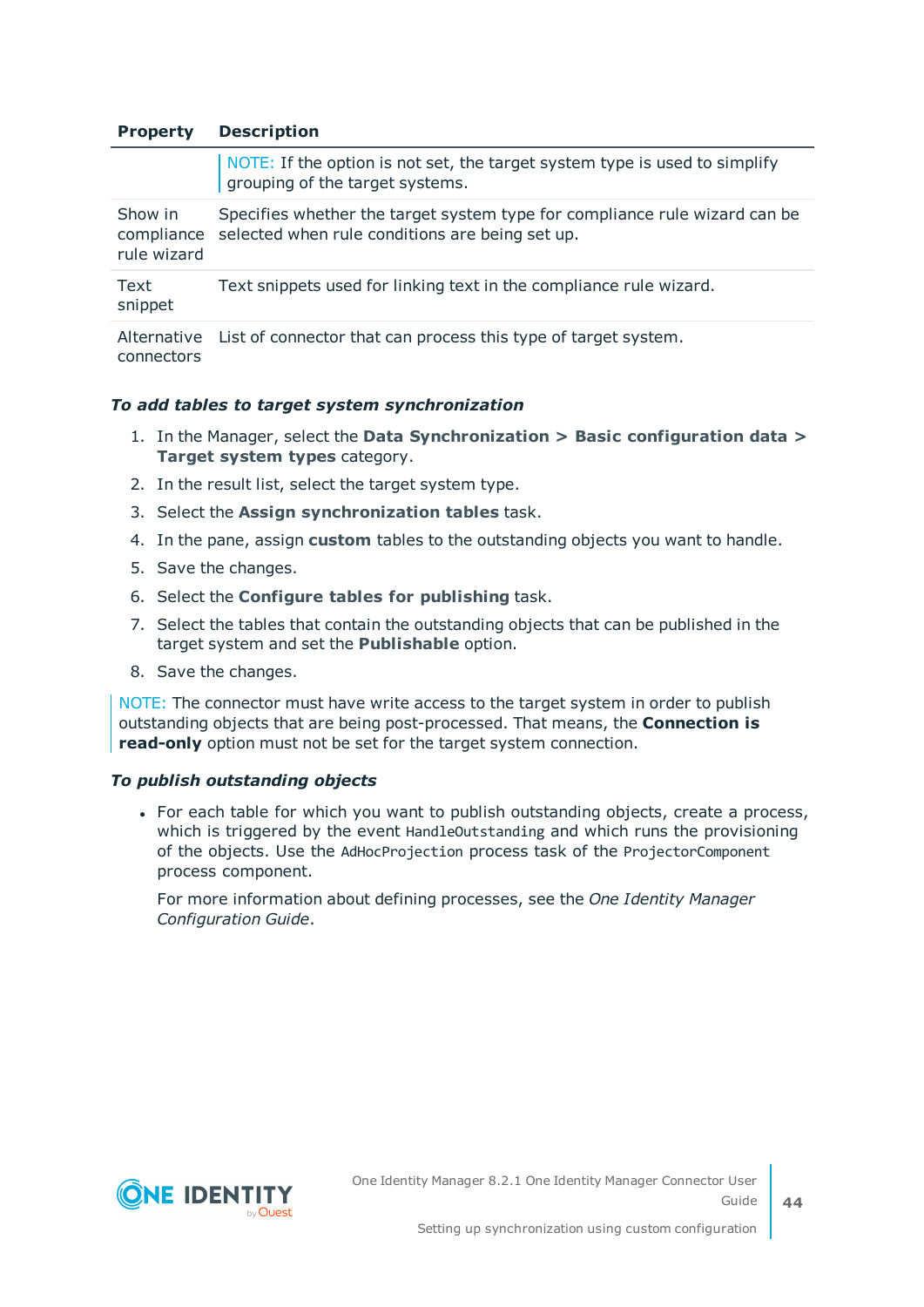### <span id="page-44-0"></span>**Post-processing outstanding objects**

#### *To post-process outstanding objects*

1. In the Manager, select the **Data synchronization > Target system synchronization: <target system type>** category.

All tables assigned to the target system type are displayed in the navigation view.

2. Select the table whose outstanding objects you want to edit in the navigation view. All objects marked as outstanding are shown on the form.

TIP:

#### *To display object properties of an outstanding object*

- 1. Select the object on the target system synchronization form.
- 2. Open the context menu and click **Show object**.
- 3. Select the objects you want to rework. Multi-select is possible.
- 4. Click on one of the following icons in the form toolbar to run the respective method.

#### **Table 9: Methods for handling outstanding objects**

#### **Icon Method Description**

| ř. | <b>Delete</b>  | The object is immediately deleted from the One Identity Manager<br>database. Deferred deletion is not taken into account. |
|----|----------------|---------------------------------------------------------------------------------------------------------------------------|
|    |                | Indirect memberships cannot be deleted.                                                                                   |
| F  | <b>Publish</b> | The object is added to the target system. The <b>Outstanding</b> label<br>is removed from the object.                     |
|    |                | This runs a target system specific process that triggers the provi-<br>sioning process for the object.                    |
|    |                | Prerequisites:                                                                                                            |
|    |                | • The table containing the object can be published.                                                                       |
|    |                | • The target system connector has write access to the target<br>system.                                                   |
|    |                | • A custom process is set up for provisioning the object.                                                                 |
| a  | Reset          | The <b>Outstanding</b> label is removed for the object.                                                                   |

#### 5. Confirm the security prompt with **Yes**.

NOTE: By default, the selected objects are processed in parallel, which speeds up the selected method. If an error occurs during processing, the action is stopped and all changes are discarded.

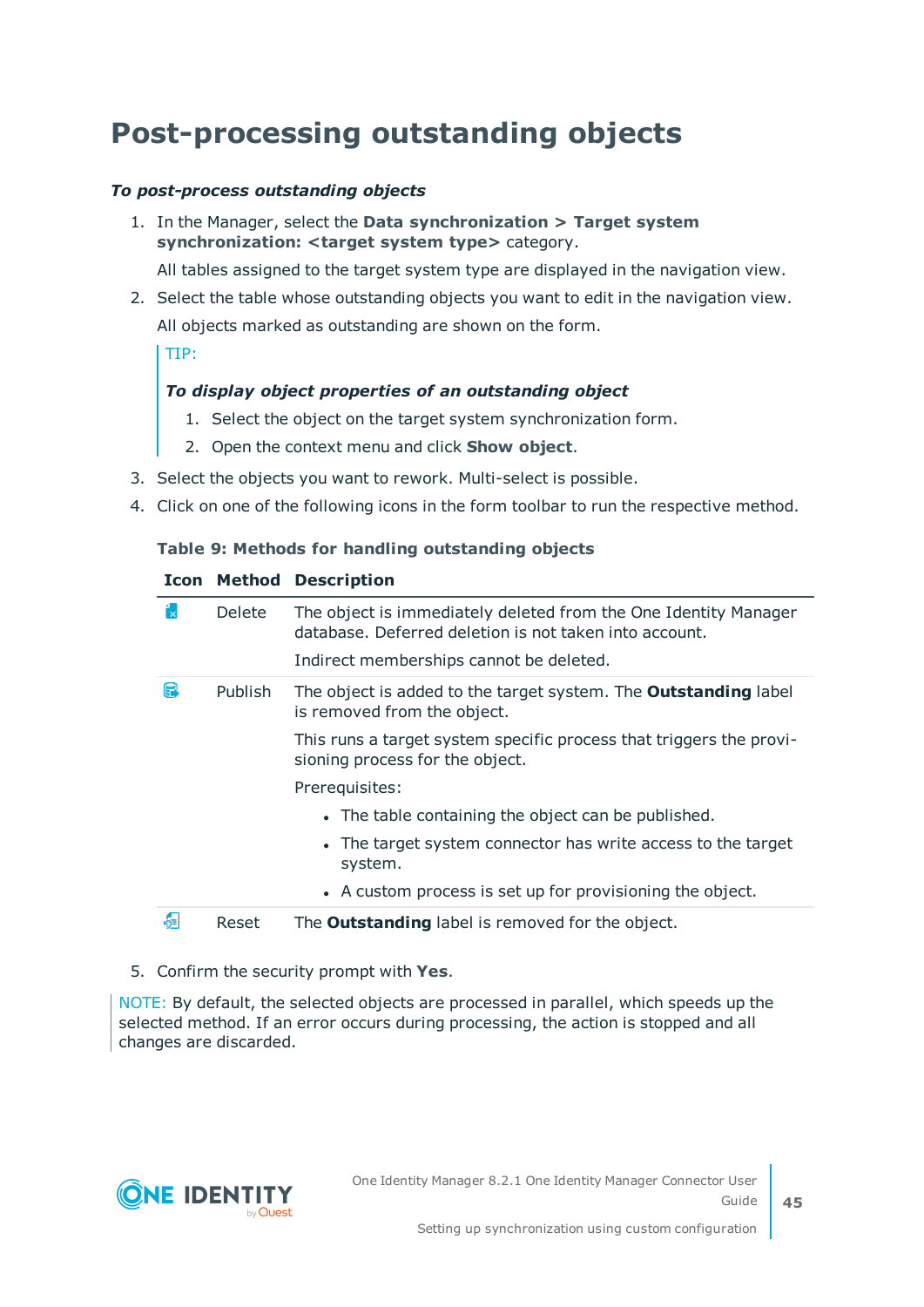Bulk processing of objects must be disabled if errors are to be localized, which means the objects are processed sequentially. Failed objects are named in the error message. All changes that were made up until the error occurred are saved.

#### *To disable bulk processing*

- Disable the  $\Box$  icon in the form's toolbar.

#### **Related topics**

- Configuring target system [synchronization](#page-42-0) on page 43
- Users and permissions for [synchronizing](#page-25-1) on page 26

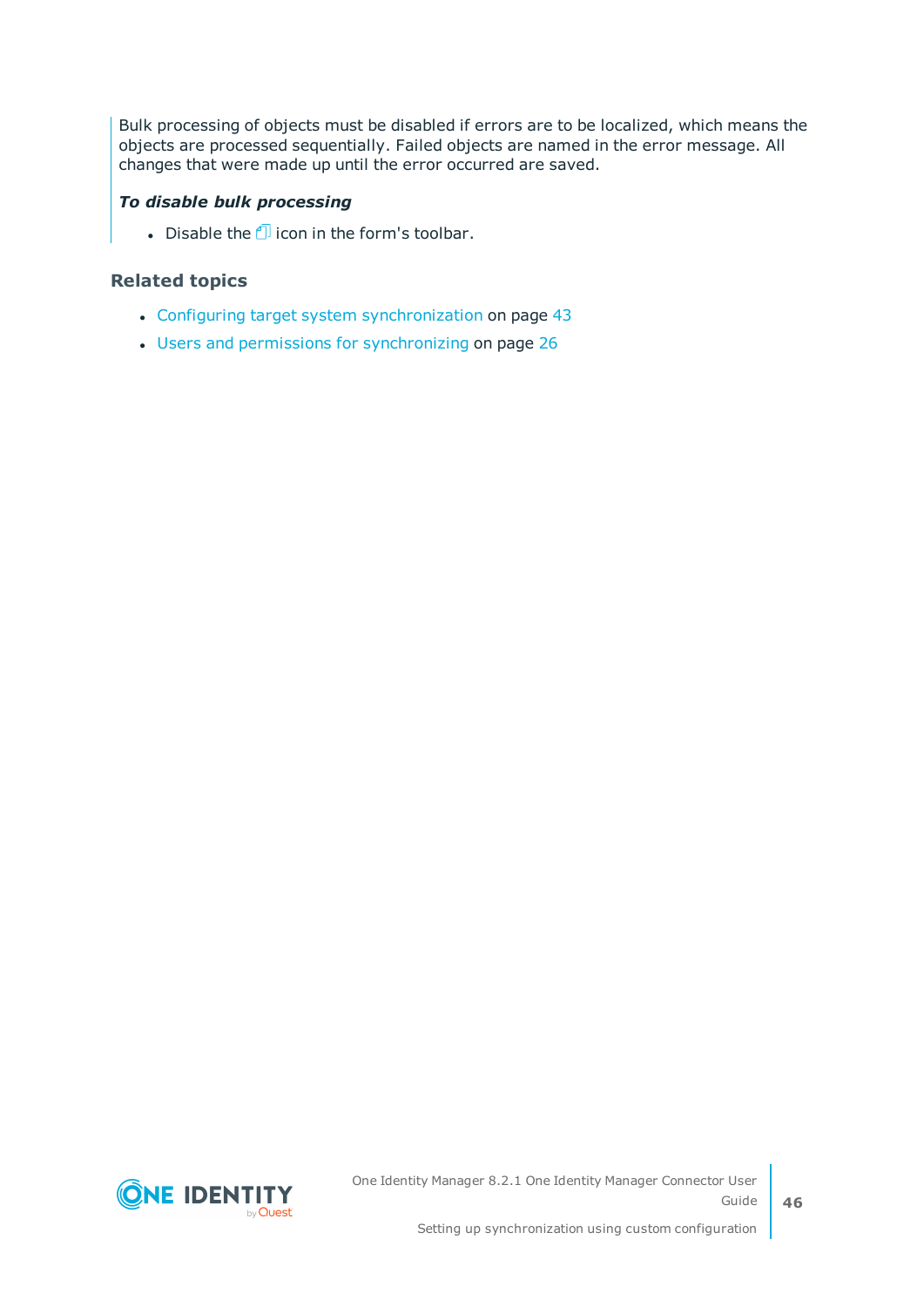# **Troubleshooting**

<span id="page-46-0"></span>For detailed information about correcting errors during synchronization of object hierarchies, see the .*One Identity Manager Target System Synchronization Reference Guide*

## <span id="page-46-1"></span>**Ignoring data error in synchronization**

By default, objects with incorrect data are not synchronized. For example, a user account is not loaded in the One Identity Manager database if, in the user account table, the formatting script of a column contains an email address detects invalid data. These objects can be synchronized once the data has been corrected. In certain situations, however, it might be necessary to synchronize objects like these and ignore the data properties that have errors. This synchronization behavior can be configured in One Identity Manager.

#### *To ignoring data errors during synchronization in One Identity Manager*

- 1. In the Synchronization Editor, open the synchronization project.
- 2. Select the **Configuration > One Identity Manager connection** category.
- 3. In the **General** view, click **Edit connection**.

This starts the system connection wizard.

4. On the **Additional options** page, enable **Try to ignore data errors**.

This option is only effective if **Continue on error** is set in the synchronization workflow.

Default columns, such as primary keys, UID columns, or mandatory input columns cannot be ignored.

5. Save the changes.

IMPORTANT: If this option is set, One Identity Manager tries to ignore commit errors that could be related to data errors in a single column. This causes the data changed in the affected column to be discarded and the object is subsequently saved again. This effects performance and leads to loss of data.

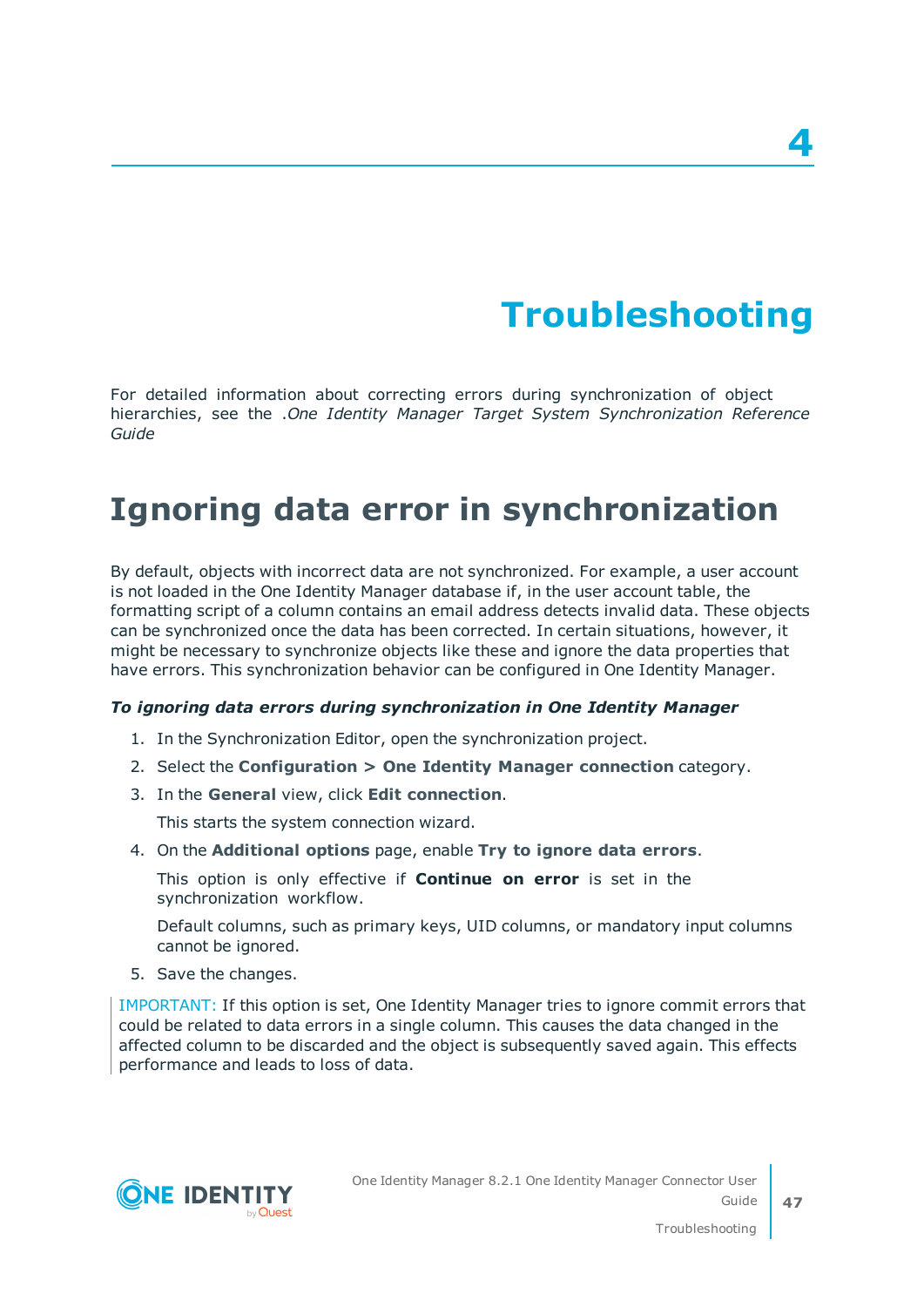Only set this option in the exceptional circumstance of not being able to correct the data before synchronization.

## <span id="page-47-0"></span>**Help for analyzing synchronization issues**

You can generate a report for analyzing problems that arise during synchronization, inadequate performance for example. The report contains information such as:

- Consistency check results
- Revision filter settings
- Scope applied
- Analysis of the data store
- Object access times in the One Identity Manager database and in the target system

#### *To generate a synchronization analysis report*

- 1. In the Synchronization Editor, open the synchronization project.
- 2. Select the **Help > Generate synchronization analysis report** menu item and click **Yes** in the security prompt.

The report may take a few minutes to generate. It is displayed in a separate window.

3. Print the report or save it in one of the available output formats.

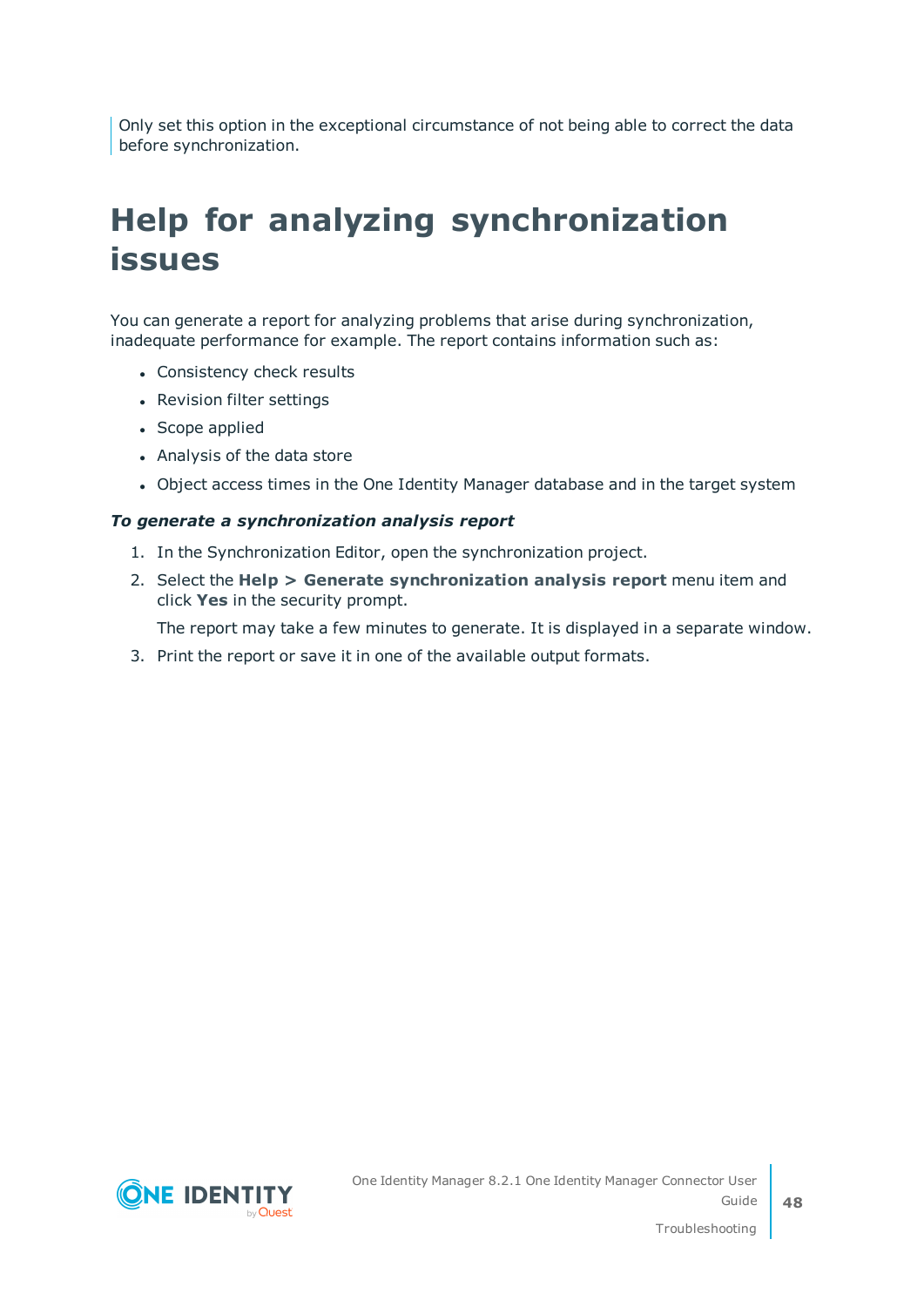<span id="page-48-0"></span>One Identity solutions eliminate the complexities and time-consuming processes often required to govern identities, manage privileged accounts and control access. Our solutions enhance business agility while addressing your IAM challenges with on-premises, cloud and hybrid environments.

## <span id="page-48-1"></span>**Contacting us**

For sales and other inquiries, such as licensing, support, and renewals, visit <https://www.oneidentity.com/company/contact-us.aspx>.

### <span id="page-48-2"></span>**Technical support resources**

Technical support is available to One Identity customers with a valid maintenance contract and customers who have trial versions. You can access the Support Portal at [https://support.oneidentity.com/.](https://support.oneidentity.com/)

The Support Portal provides self-help tools you can use to solve problems quickly and independently, 24 hours a day, 365 days a year. The Support Portal enables you to:

- Submit and manage a Service Request
- View Knowledge Base articles
- Sign up for product notifications
- Download software and technical documentation
- View how-to videos at [www.YouTube.com/OneIdentity](http://www.youtube.com/OneIdentity)
- Engage in community discussions
- Chat with support engineers online
- View services to assist you with your product

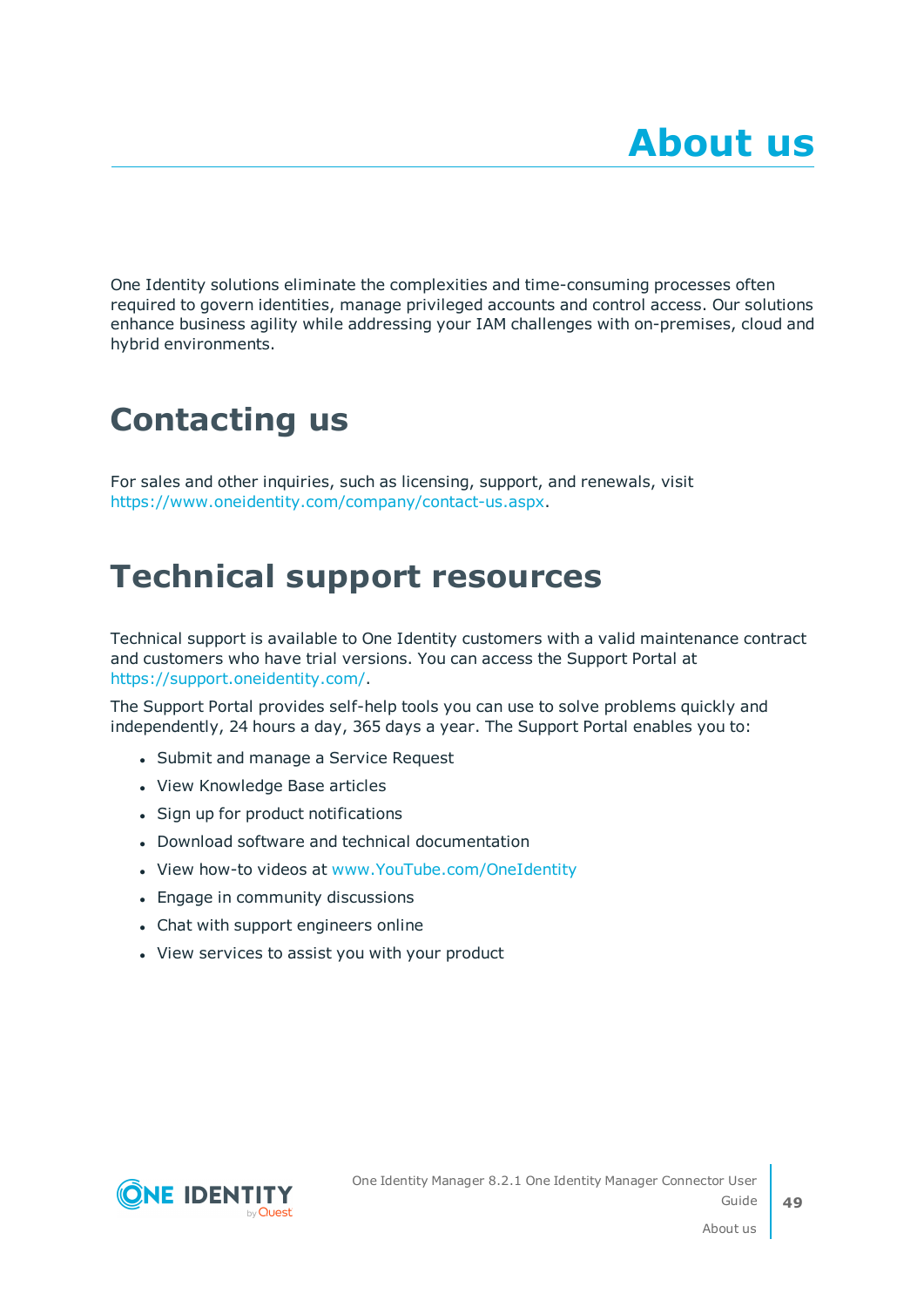# **Index**

### <span id="page-49-0"></span>**A**

application role [13,](#page-12-0) [26](#page-25-1) system synchronization [13](#page-12-1) application role for synchronization [31](#page-30-0) application server [8](#page-7-0)

### **B**

base object [32](#page-31-0), [40](#page-39-0)

### **D**

direction of synchronization system synchronization [16](#page-15-0)

**I**

individual configuration [6](#page-5-1)

### **J**

Job server edit [9](#page-8-0)

### **M**

mapping direction system synchronization [16](#page-15-0) membership modify provisioning [38](#page-37-0)

### **O**

object delete immediately [45](#page-44-0)



outstanding [42](#page-41-1), [45](#page-44-0) publish [45](#page-44-0) One Identity Manager connector [5](#page-4-0) One Identity Manager version [8](#page-7-0) outstanding object [42](#page-41-1)

### **P**

permission [13](#page-12-0) processing method system synchronization [16](#page-15-0) provisioning members list [38](#page-37-0)

### **R**

remote connection server [18](#page-17-0), [32](#page-31-0) request method [8](#page-7-0) REST API [8](#page-7-0)

### **S**

schema changes [37](#page-36-0) shrink [37](#page-36-0) update [37](#page-36-0) single object synchronization [40](#page-39-0) synchronization deactivate [25](#page-24-0) start [41](#page-40-0) synchronization analysis report [48](#page-47-0) synchronization configuration [32](#page-31-0), [35](#page-34-0)

One Identity Manager 8.2.1 One Identity Manager Connector User Guide

**50**

Index